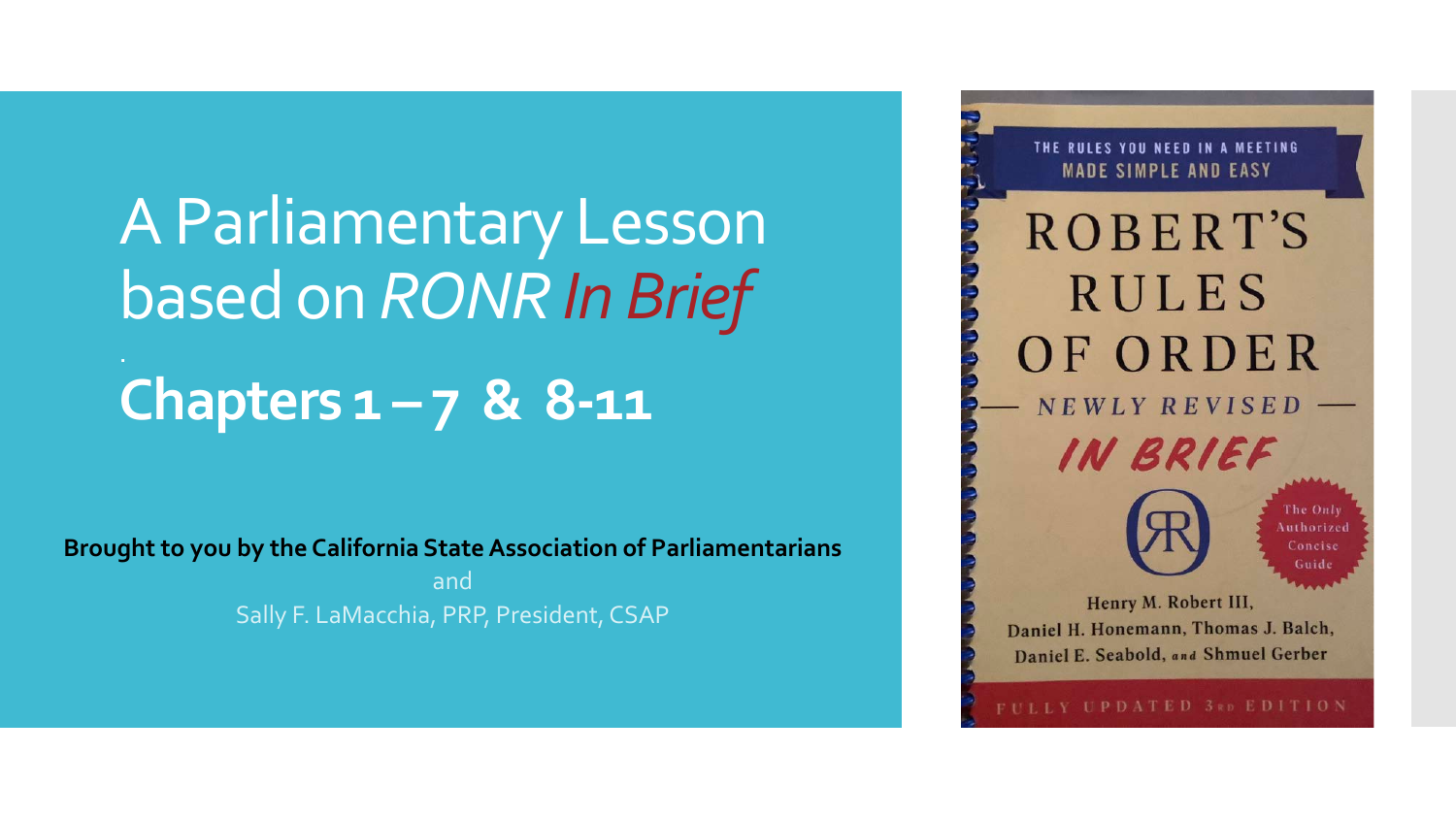## Meeting Rules Are Adopted **Chapter 1**

*WHY??*

Group decision making is hard.

- SPS\*: It might be the hardest thing you'll ever do.
- RONRIB says "even a half dozen" gathered to make group decisions is challenging.
- SPS: More than one demands special effort.

**RONRIB points out that in a larger group (12-15) "a need for tighter, more formal, more carefully developed control" arises.**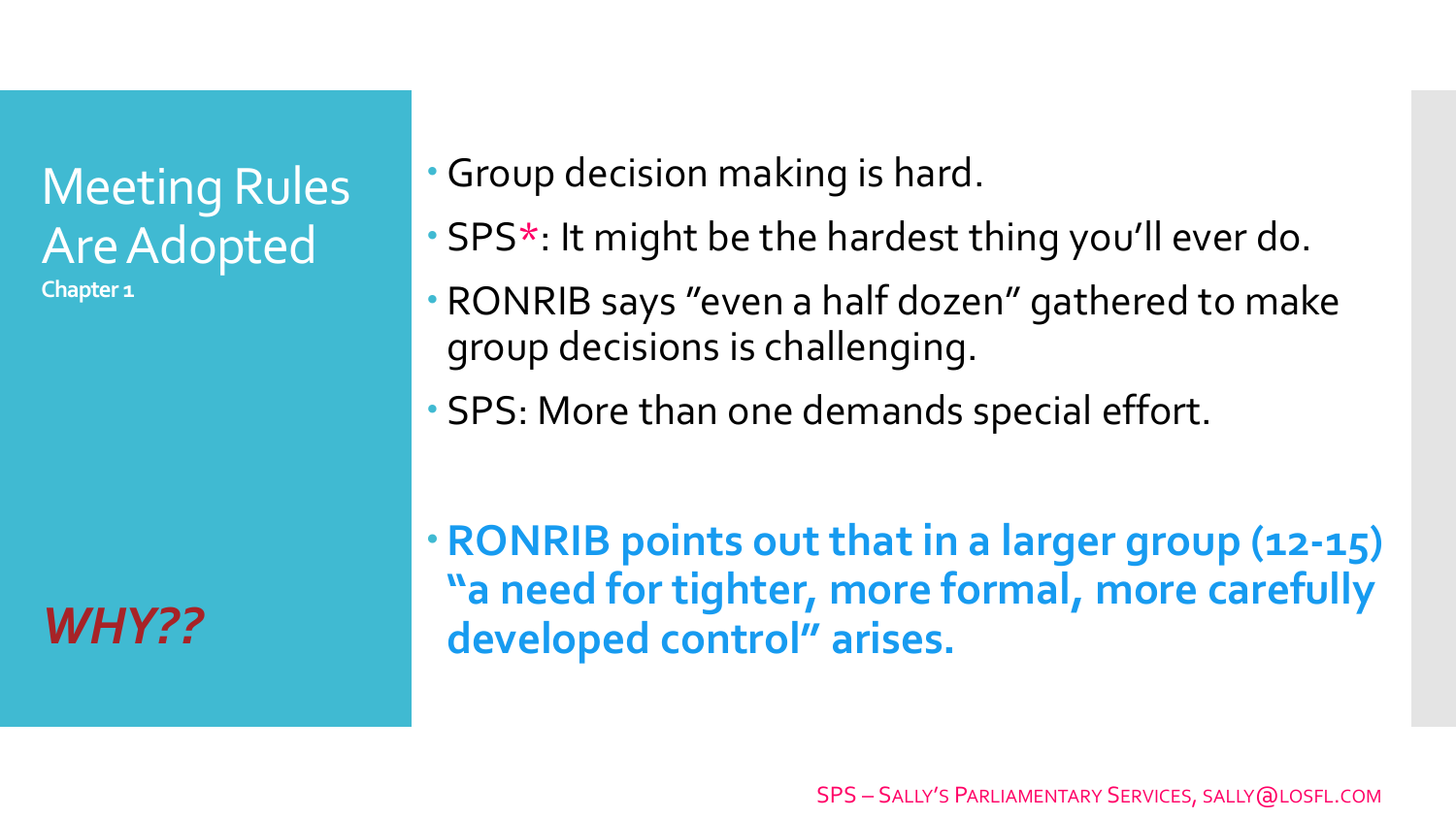## Meeting Rules Are Adopted

*WHY??*

"Too many people may try to talk at once."

- "Some may not be able to get a word in edgewise."
- The discussion may veer off topic way off topic!
- Decisions made may not be understood by the group that made them.

**These are serious problems that will undercut your organization from within.**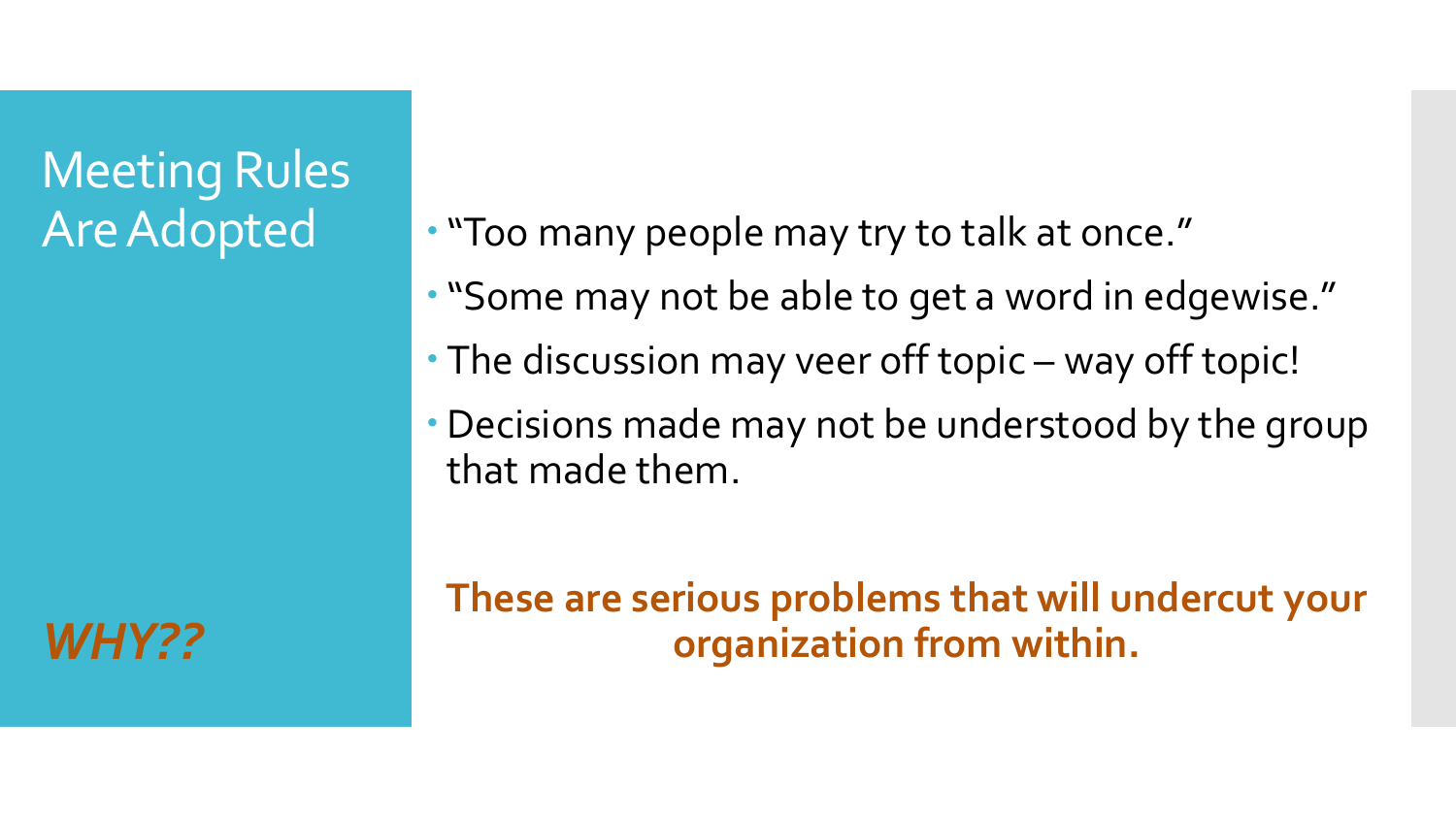I'm Going to a Meeting! **Chapter 2**

## **THE BASICS**

- The **Chair** will "keep order" during a meeting.
- The **Secretary** will "make a written record of what is done."
- The **Quorum** will prevent decision making "by an unrepresentatively small number of members" at a meeting.
- Following a standard **Order of Business** ensures steady progress during the meeting.
- **Members** must also "**keep order**" during a meeting.
- "**What** [Business] **Is Done**" is recorded; not what is said.
- "An **organization specifies its quorum** in the *bylaws*."
- Minutes
- Reports
- Unfinished Business
- New Business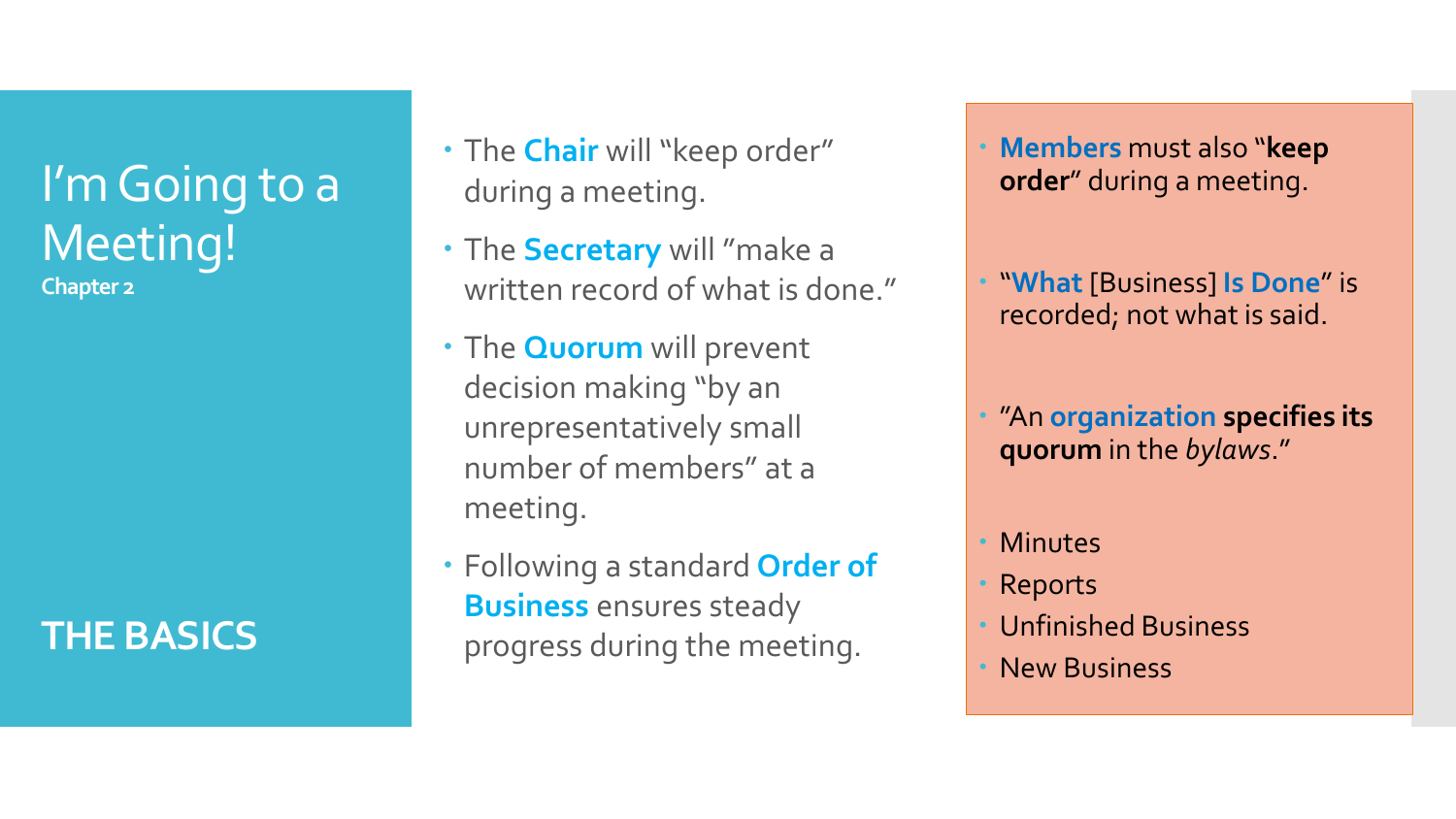"The meeting will come to order." Opening Ceremonies; Introductions

"Because a majority of council members including the president are attending today, the chair declares a quorum."

An Example of what the Chair might say.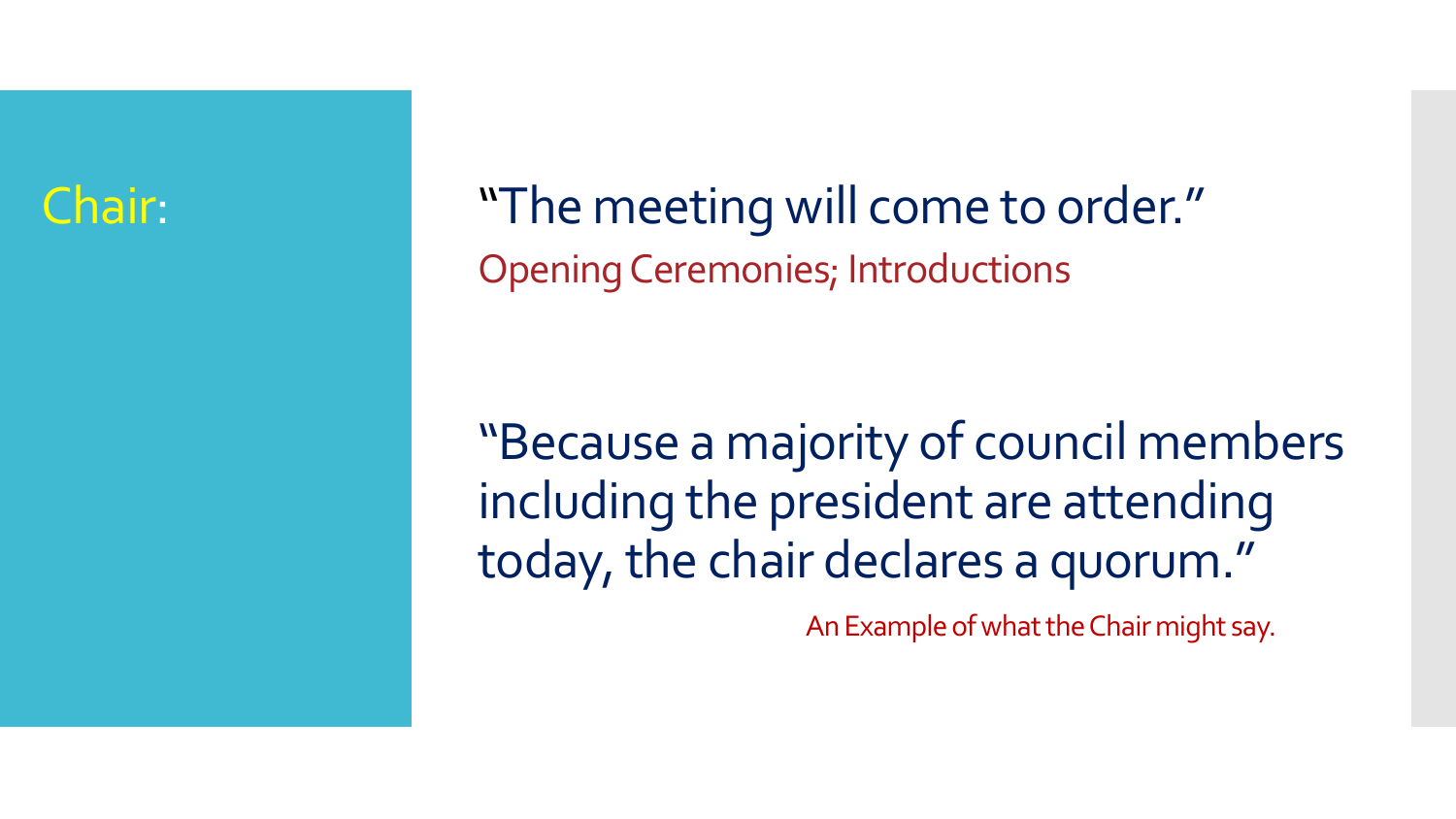## Chair:

"The first item of business is approval of the minutes of the prior meeting. "The Secretary will read the minutes." The 01 12 2021 meeting minutes were distributed with this meeting notice. Are there any corrections to the minutes?"

"Hearing no corrections, the minutes are approved as distributed."

RONRIB, p. 14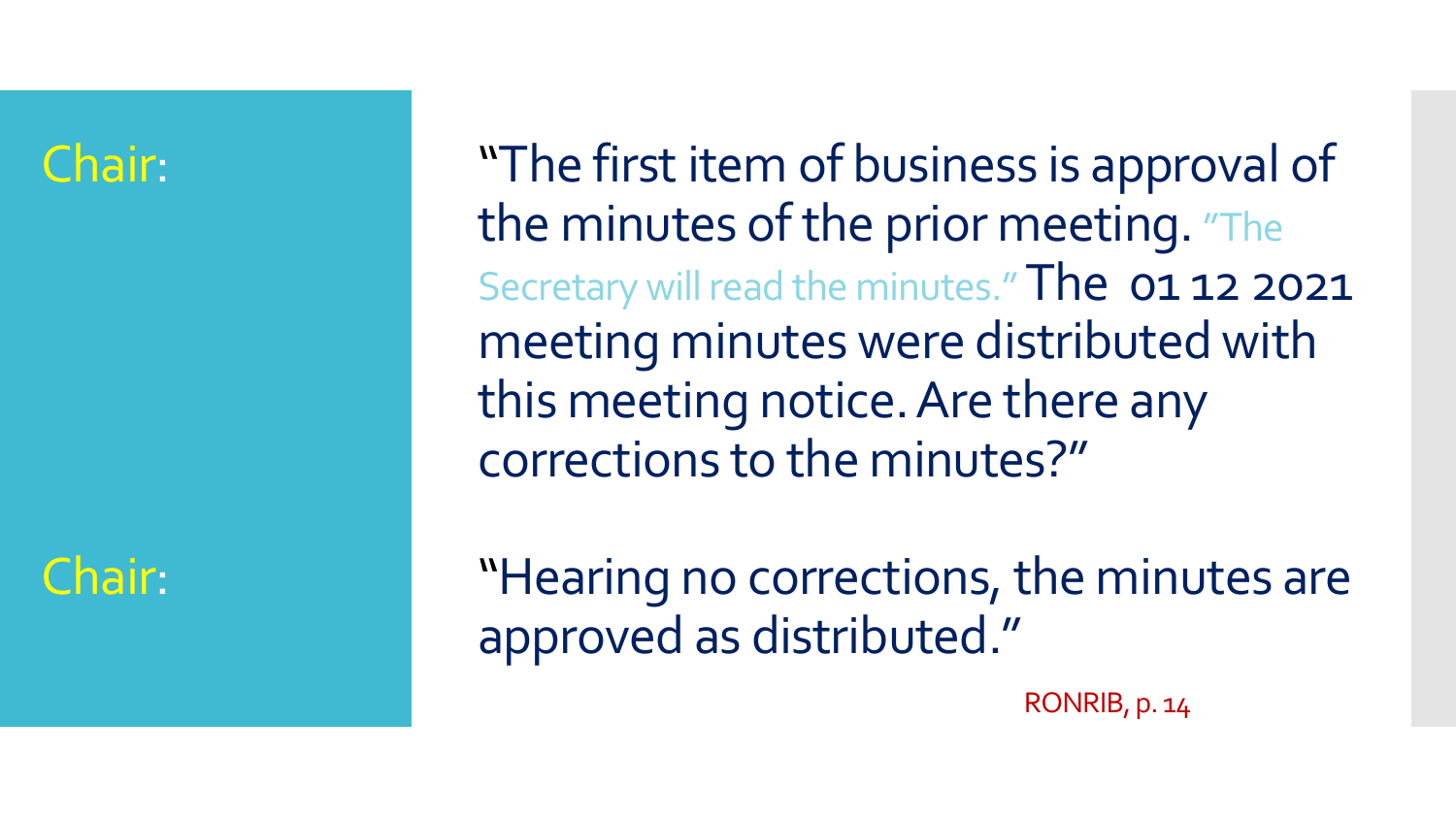*If corrections are needed, corrections are made.*

Member A: "Madam President?"

"The Chair recognizes Member A."

Member A: "There is a typo is the name of Mr. LaMacchia. There is only 1 "c"."

Chair: "Thank you, Member A. The spelling of Mr. LaMacchia's name will be corrected. Are there any further corrections to the minutes?"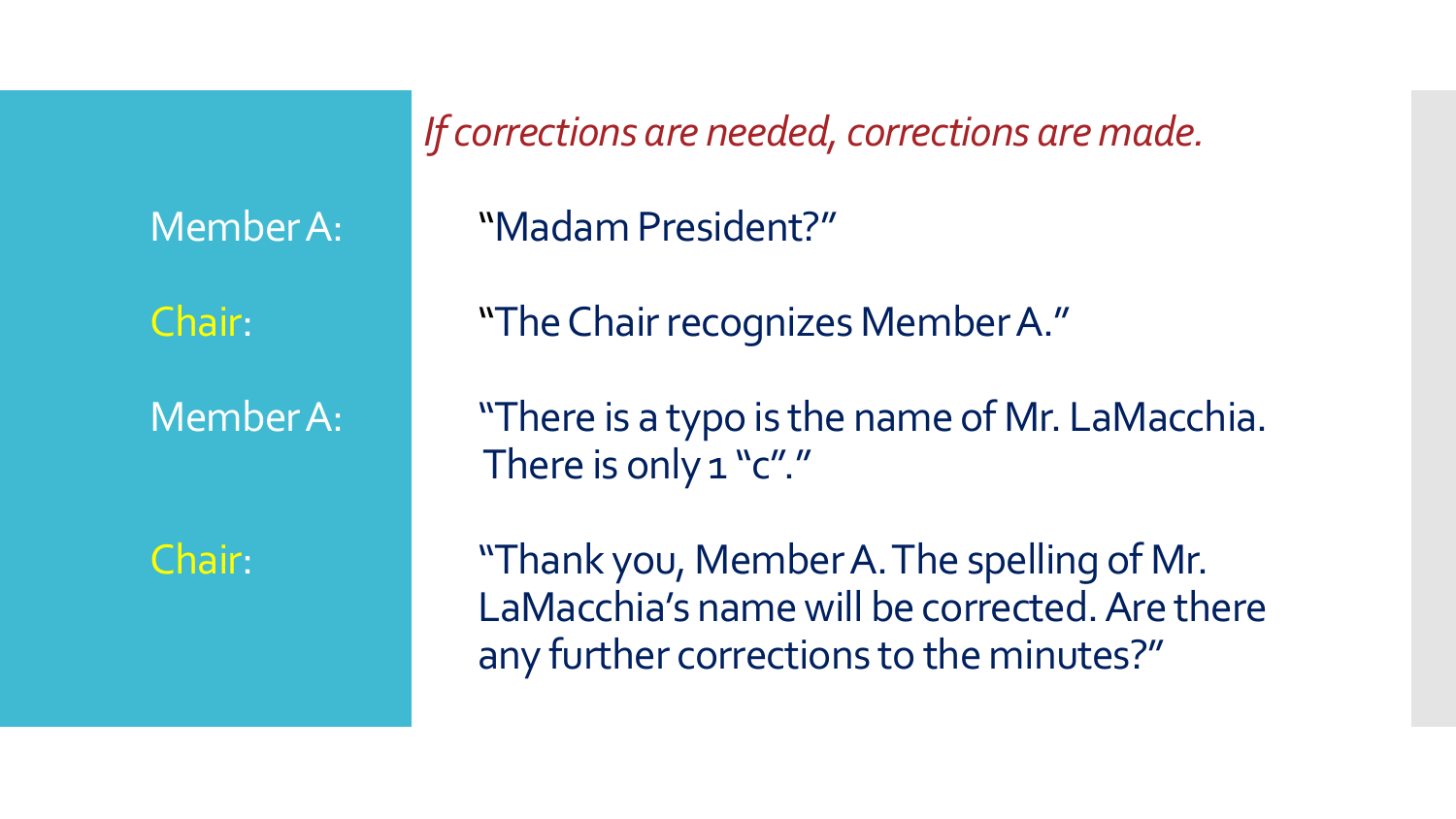## "Hearing no further corrections, the minutes of the 01 12 2021 meeting are approved as corrected. "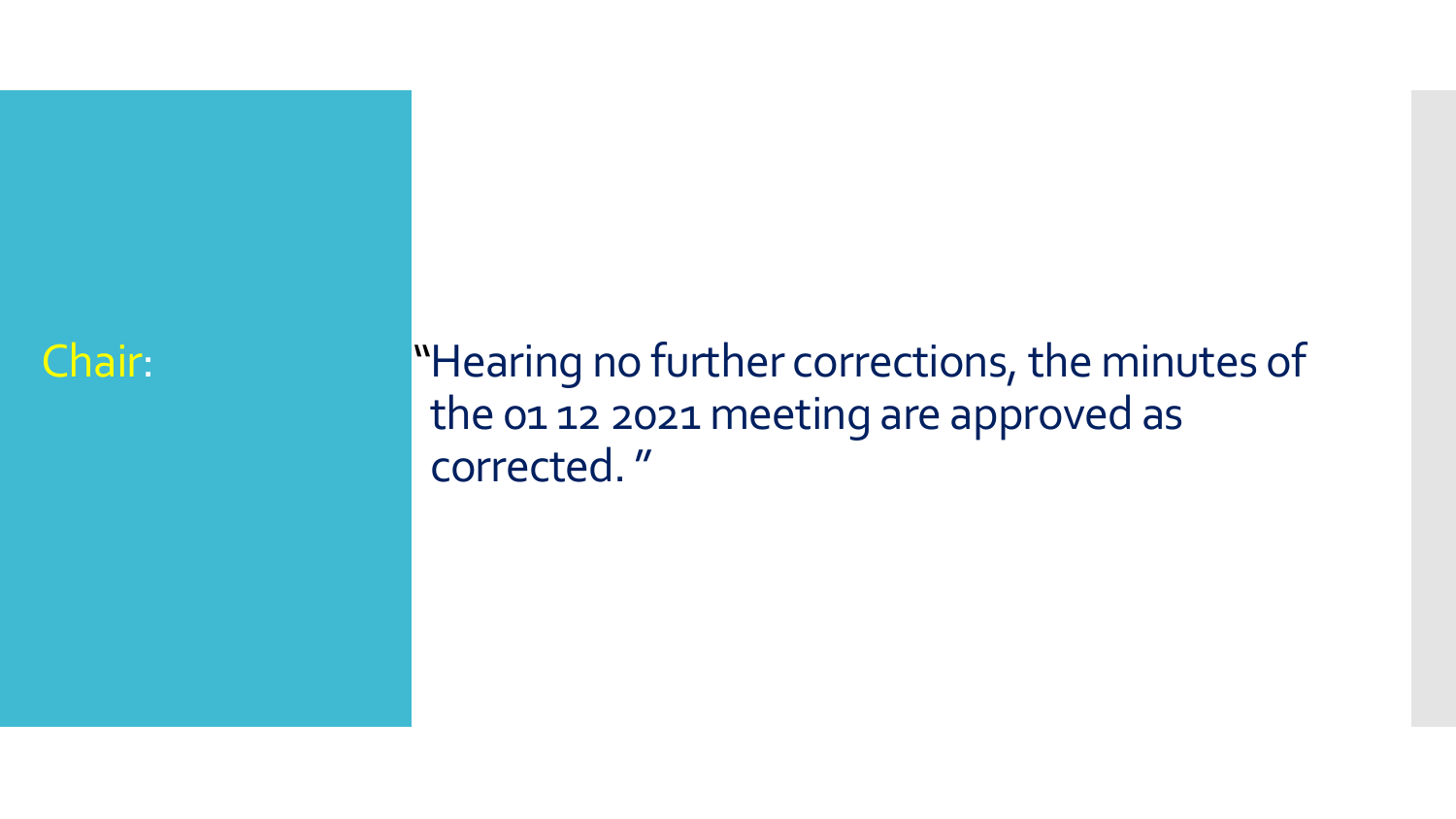"THE **NEXT ITEM**OF BUSINESS IS **REPORTS**."

- **President**
- **Vice President**
- **Secretary**
- **Treasurer**
- **Standing Committees (Chair)**
- **Special Committees (Chair)**
- **Order mentioned in the bylaws.**
- **Chair's Choice on Calling for Reports.**

"In most societies it is customary to hear reports from all officers, boards, and standing committees only at annual meetings." *RONR (12th ed.) 41:13*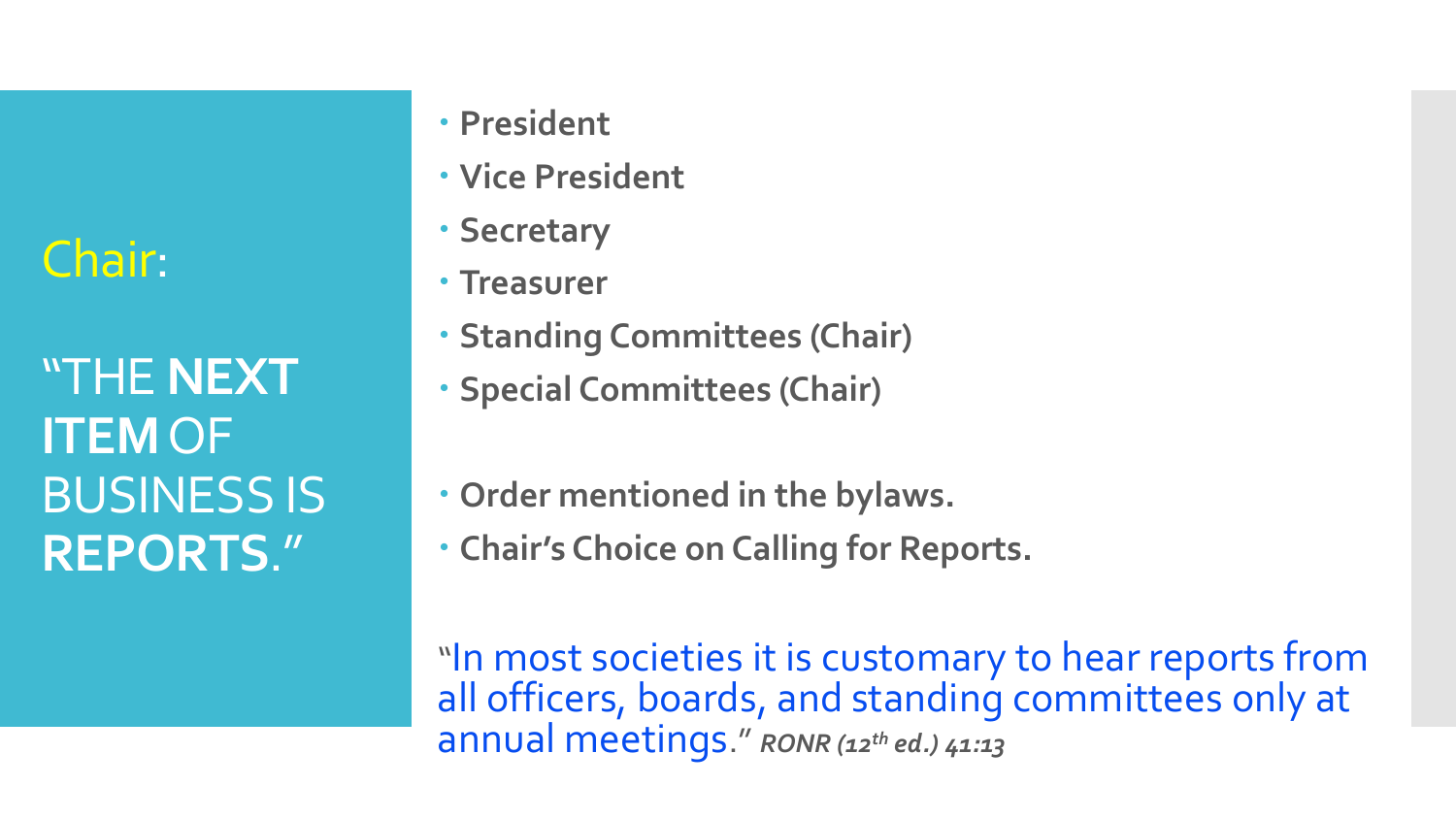"THE **NEXT** ITEM OF BUSINESS IS **UNFINISHED BUSINESS** AND **GENERAL ORDERS**."

**RONRIB, p. 15**

. "Items of business, if any, carried over from the previous meeting."

"The chair should bring these matters up automatically."

*The Chair might say*,

"Under unfinished business, the first item of business is the motion to…, which was pending when the last meeting adjourned".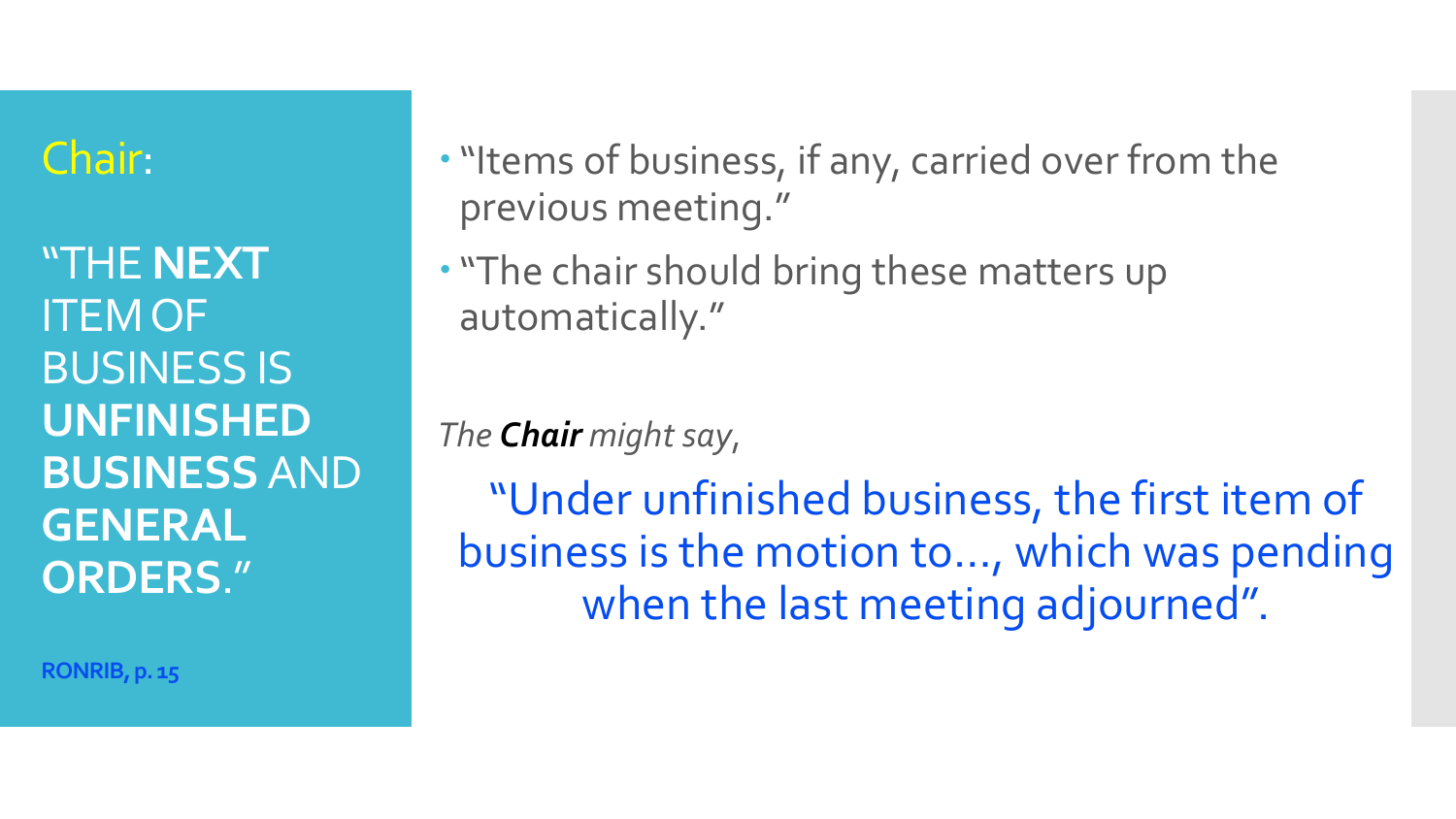# **Unfinished**

**Business** Was "in the process of being considered"

or was

"scheduled to come up at the last meeting" but didn't.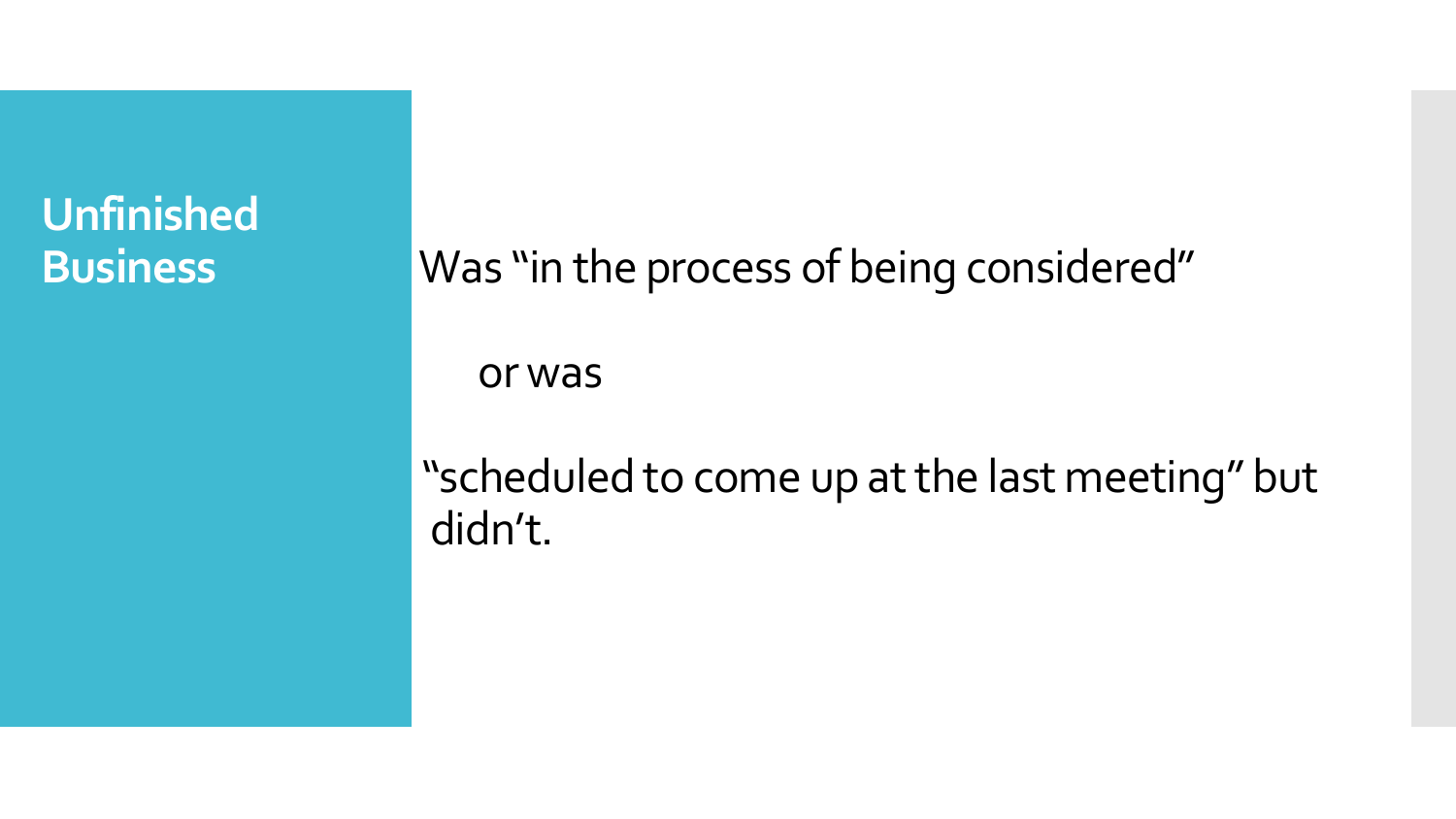Is there any **new business** ?

- Minutes
- Reports
- Unfinished Business
- New Business
- **Members** along with the **Chair** - must also "**keep order**" during a meeting.
- "**What** [Business] **Is Done**" is recorded; not what is said.
- "An **organization specifies its quorum** in the *bylaws*."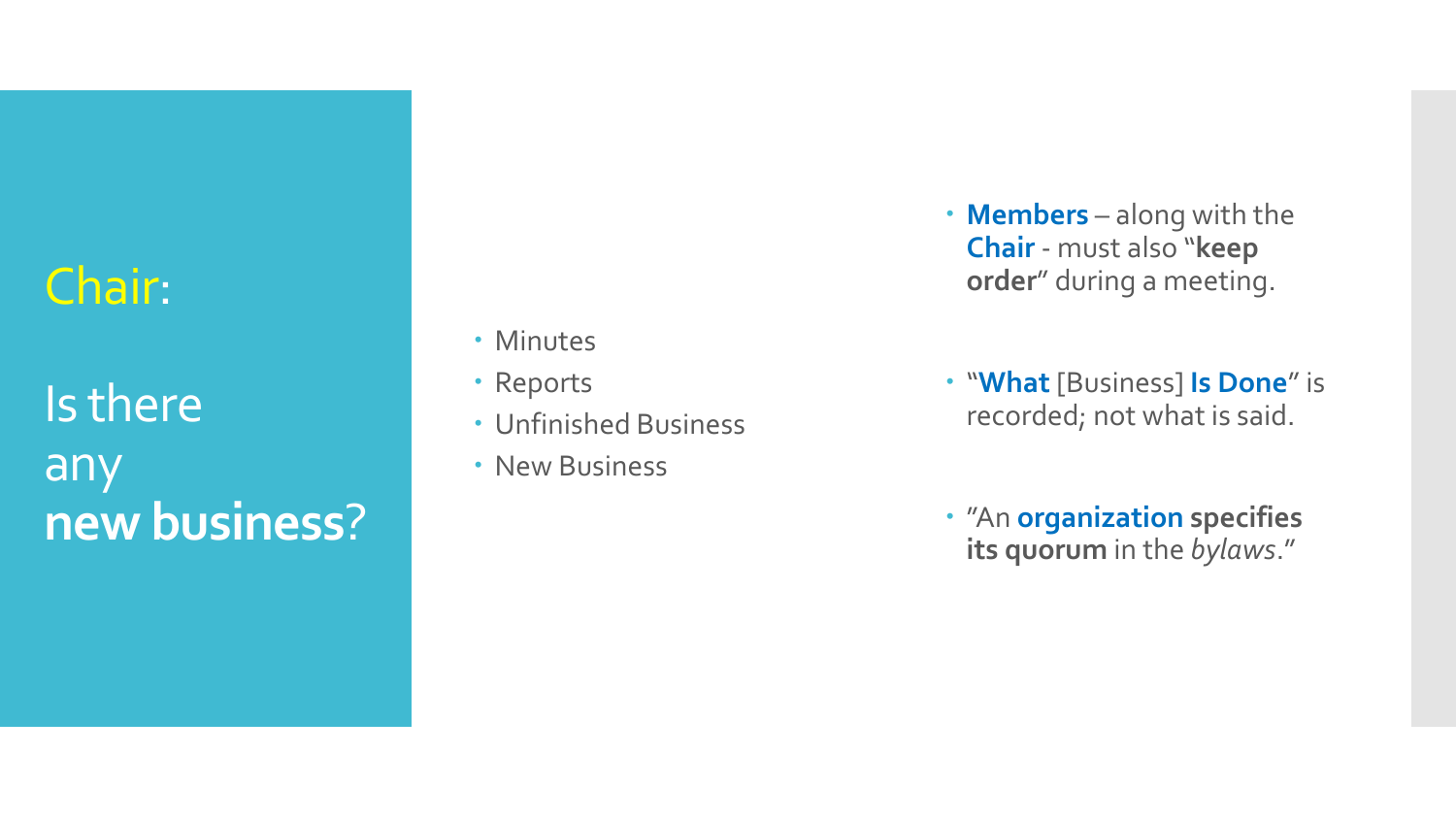#### **CSAP BOARD OF DIRECTORS** 2020-2021 Meeting Agenda for Thursday, March 25, 2021<sup>1</sup>

An AGENDA is an alternative to the Standard Order of Business

**Minutes** Reports Unfinished Business New Business

**(An adopted AGENDA is "binding".)**

| Open Meeting Room                                                    | $1-45$ PM |                                                                                                                                                       |  |
|----------------------------------------------------------------------|-----------|-------------------------------------------------------------------------------------------------------------------------------------------------------|--|
| Call to Order                                                        | $2:00$ PM |                                                                                                                                                       |  |
| ⊕                                                                    |           |                                                                                                                                                       |  |
| Reading and Approval of Minutes<br>Verify/announce quorum            | 2:05      | 01/19/2021                                                                                                                                            |  |
| <b>Reports of Board Members</b>                                      |           |                                                                                                                                                       |  |
| President<br>Vice-President<br>Membership/G&S                        |           | Sally LaMacchia<br>Kimo Gandall<br>New Members, Reddit                                                                                                |  |
| Secretary<br>Treasurer/CP Editor+/Chair, Editorial<br>Committee      | 2:12      | Vicki Walter<br>Maria Trujillo-Tough<br>CP, 2021 publication dates (NLT dates): Jan 31;<br>March 31; June 30; Aug 31; 45 days before AM<br>Call to AM |  |
| Northern Area Director<br>Southern Area Director<br>Budget & Finance | 2:20      | <b>Esther Heller</b><br>Beverly Chandler<br>Rick Sydor                                                                                                |  |
| Governing Documents                                                  | 2:35      | Pano Frousiakis<br>Status of bylaw review.                                                                                                            |  |
| Communications/Webmaster                                             | 2:50      | Barbee Heiny<br>MailChimp; Expansion into social<br>media<br>Alex Wang<br>Best practices to submit web content.<br>Access to website admin            |  |
| BREAK! 5 Minutes or to 3:15 which                                    | 3:10      |                                                                                                                                                       |  |
| ever results in the longer break.                                    | $-3:15$   |                                                                                                                                                       |  |
| Report on D8C & CSAP AM<br>D8 Conference 07 30/31 2021               | 3:15      | Sally LaMacchia<br>D8C Planning Meeting, Feb 25                                                                                                       |  |

Il times shown except Call to Order are estimates on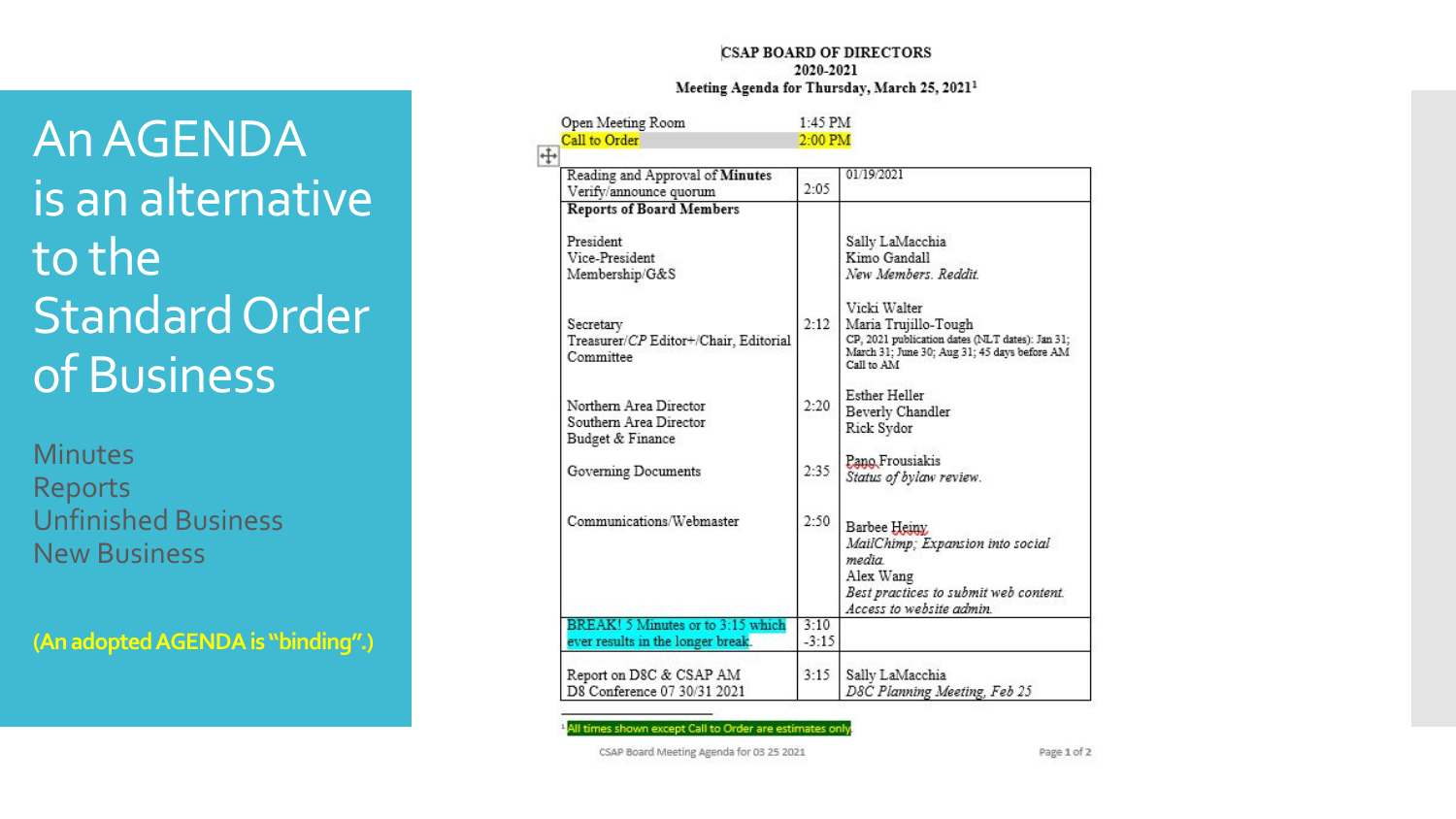## An AGENDA is an *alternative* to the Standard Order of Business

**Minutes** Reports Unfinished Business New Business

# **RECESS** and **STAND AT EASE**

**One for the members, the other for the chair.**

| Registrar [gtc*]                                                             |          | Publicity & Registration update<br>Ray Harwood?                                                                                                                                                                                                                     |
|------------------------------------------------------------------------------|----------|---------------------------------------------------------------------------------------------------------------------------------------------------------------------------------------------------------------------------------------------------------------------|
| CSAP AM, 10 22/24 2021 Fresno                                                |          | Sally LaMacchia, Coordinator<br>Contact w Fresno Radisson Convention<br>Center, Status Report. Cost information<br>received from Radisson. NEED HELP.                                                                                                               |
| <b>Education Committee</b>                                                   | 3:20     | Gail Lover<br>Speaker line-up, D8C, CSAP AM                                                                                                                                                                                                                         |
| <b>Special Orders</b>                                                        | 3:30     | AM - Virtual or in-person                                                                                                                                                                                                                                           |
| Annual Meeting Planning                                                      |          | AM Workshops - BUDGET*<br>*Income from Workshops v Operating<br>Costs - in person AND virtual                                                                                                                                                                       |
| Delegates to the NAP Convention<br>(Virtual)                                 |          | Election of delegates to the 2021 NAP<br>43rd Biennial Convention (Sept 9-12)                                                                                                                                                                                       |
| <b>Unfinished Business, Gen Orders</b><br>Access to CP?<br>Access to Bylaws? | 3:50     | Access to the $CP$ on the website -<br>Members Only? Aye or No?<br>Current SR "10. The California<br>Parliamentarian shall be made available to<br>Student and Provisional members if those<br>members provide email addresses to the<br>Communications Committee." |
| Parliamentary Law Month                                                      |          | Parliamentary Law Month<br><b>Suggested Program</b>                                                                                                                                                                                                                 |
| <b>New Business</b>                                                          |          |                                                                                                                                                                                                                                                                     |
| MailChimp blast re Apr ZoomHall                                              | 4:00     | Wednesday, April 7th. Mar 31 & Apr 6.                                                                                                                                                                                                                               |
|                                                                              | 4:27     |                                                                                                                                                                                                                                                                     |
| CSAP Official Mailing Address                                                | 4:28     | Traveling Mailbox                                                                                                                                                                                                                                                   |
|                                                                              | 4:34     | NEXT Meeting: April 18 - 23rd. Pin Down.                                                                                                                                                                                                                            |
| <b>ADIOURN</b>                                                               | $4 - 35$ |                                                                                                                                                                                                                                                                     |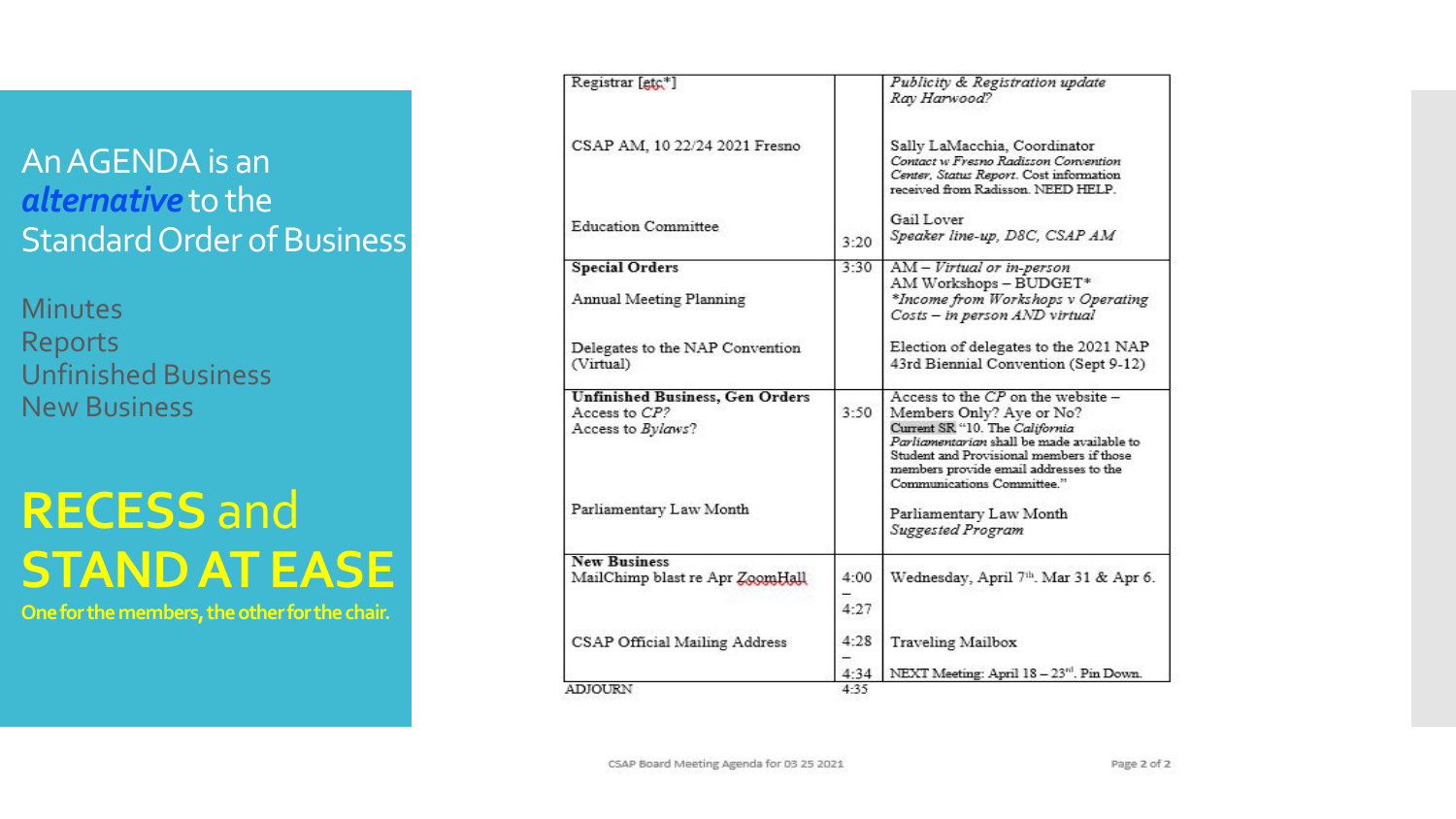Chapter 3 – How Decisions are Made at a Meeting:

Handling **Motions** 

## HOW YOU GET TO SPEAK AT A MEETING #1

"You stand up immediately after the previous speaker has finished and call out "Madam President", "Mr. Chairman", or whatever the chair's title may be."

RONRIB, p. 19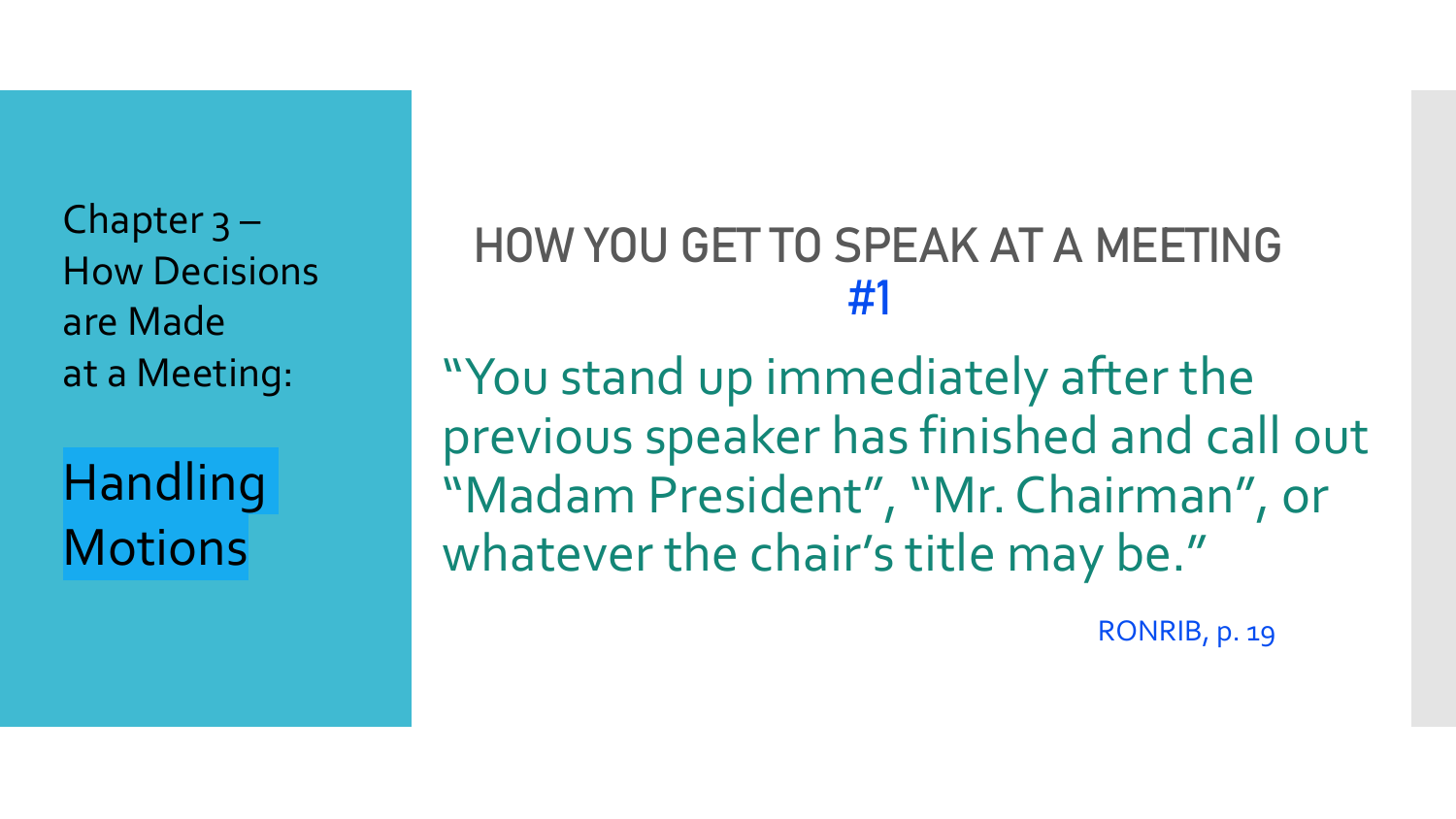**#2 You Wait for** Recognition from the Chair You rise, **precisely state your motion**, and be seated.

This is how members begin to work together to keep order during a meeting. **#3**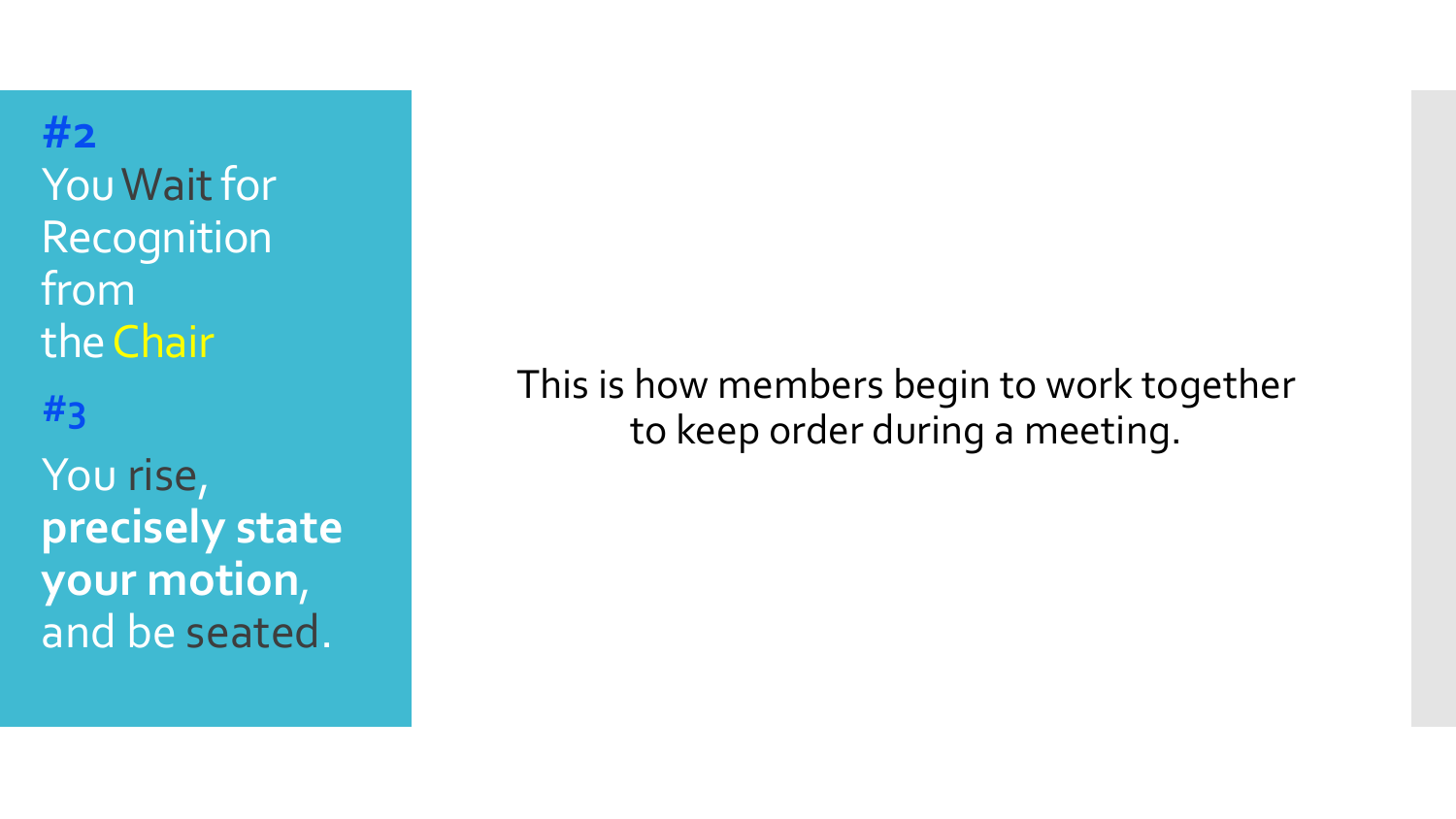"I move that the Tennis League establish a division open to juniors and seniors in city high schools." p. 21

"Second!" Important Saves Time **More than One**

But debate should not begin even on a seconded motion, until the **Chair** "**states** the question", like this:

"It is moved and seconded that the Tennis League establish a division open to juniors and seniors in city high schools."

*and then the Chair says …*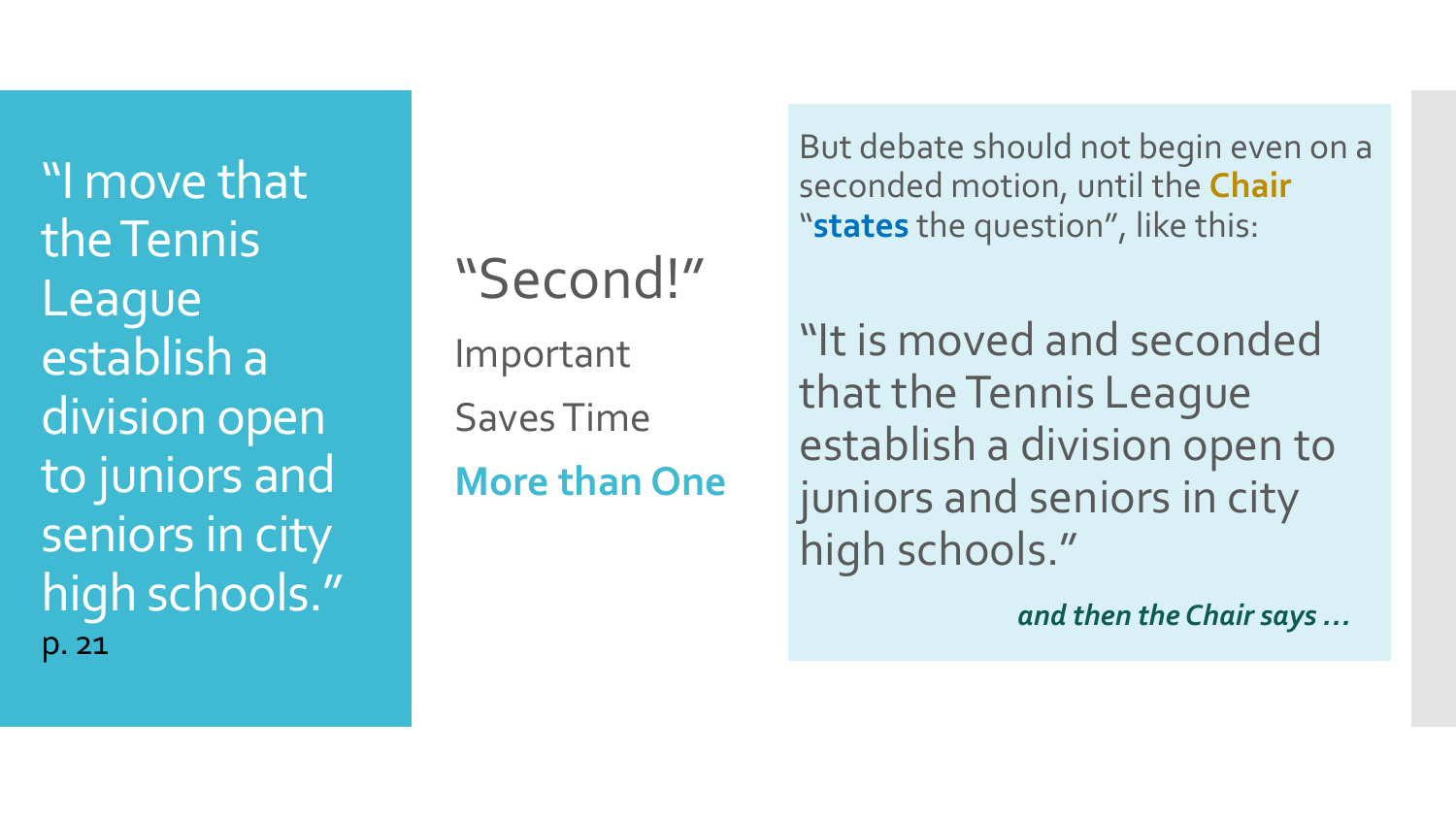## **"Does the maker of the motion wish to speak to the motion?"**

# *And debate on the business at hand begins*.

p. 26 & 27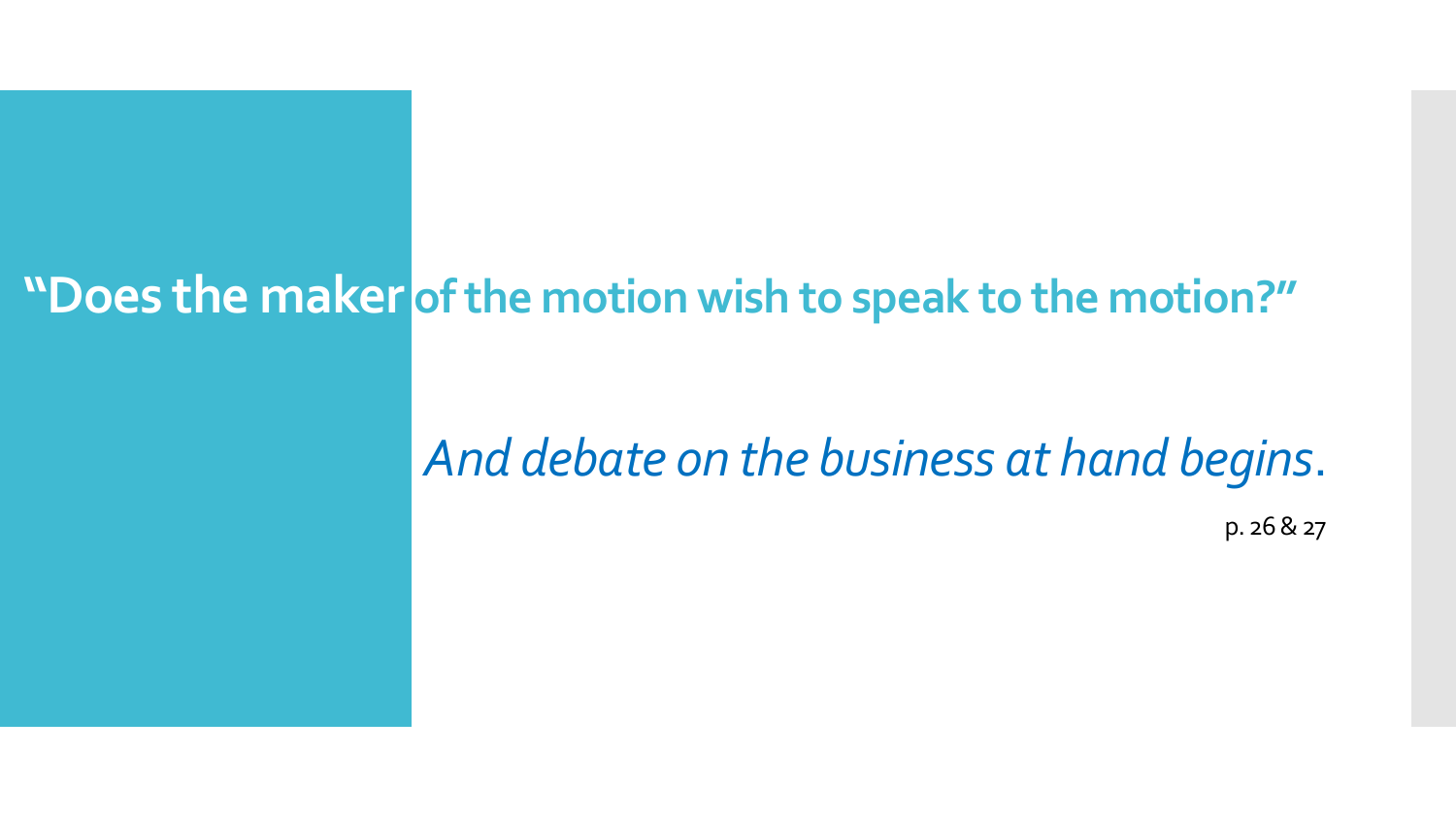## **Can the Chair refuse to state the motion?**

# *Yes, if it is out of order or needs clarifying.*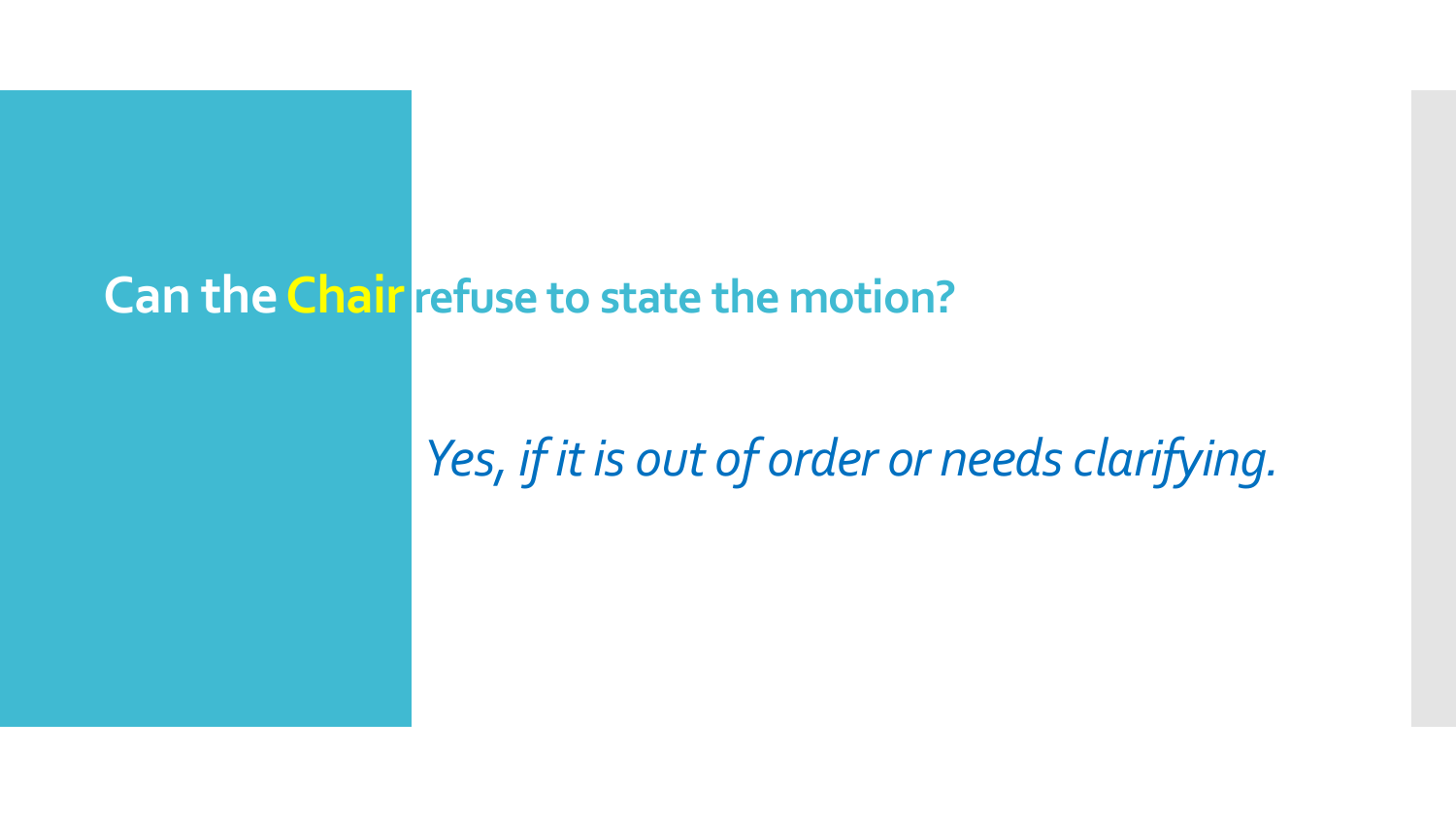After debate, the Chair "Puts" the Question p. 24

"The question is on the adoption of the motion that the Tennis League establish a division open to juniors and seniors in city high schools. Those in favor of the motion, say "aye". Those opposed, say "no"."

When it appears that debate is over the Chair – to be sure - may ask, **Are you ready for the question?**, or Are you ready for the vote? If the assembly is ready, the Chair puts the question.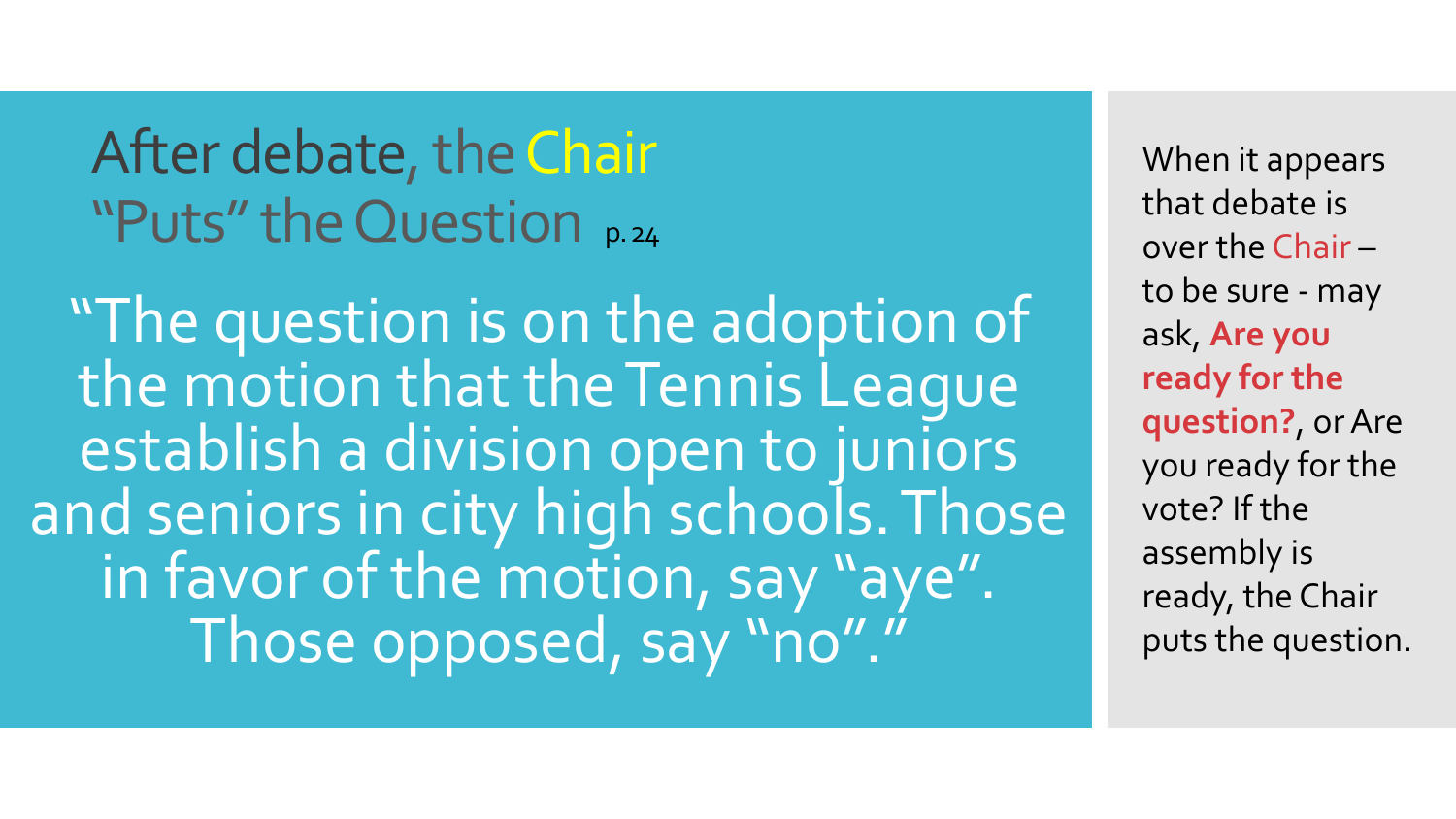"The question is on the adoption of the motion that the Tennis League establish a division open to juniors and seniors in city high schools. This motion requires a majority vote in favor for adoption.

Those in favor of the motion, say "aye". Those opposed, say "no"."

"The "ayes" have it, the motion is adopted, and the Tennis League will establish a division open to juniors and seniors in city high schools. *The next item of business is …"*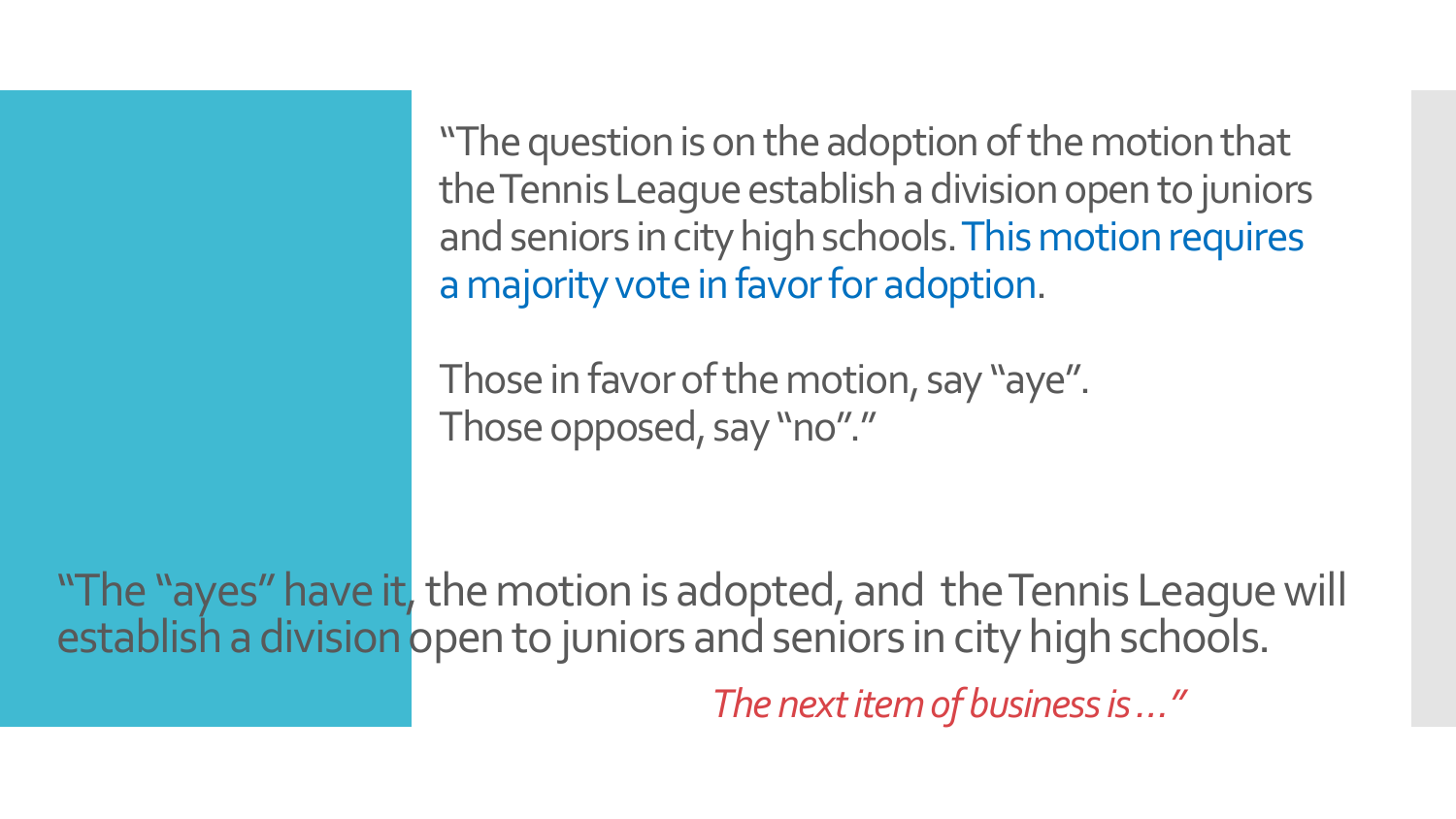Chapter 4 **DEBATE** p. 28

## **YOU**

may "speak in debate twice on any debatable motion", each time "for up to ten minutes."

## **WHAT?!**

Twenty minutes per person on every debatable motion? *Imagine that?* 

**You can't save time, redistribute time, or give your time to someone else.**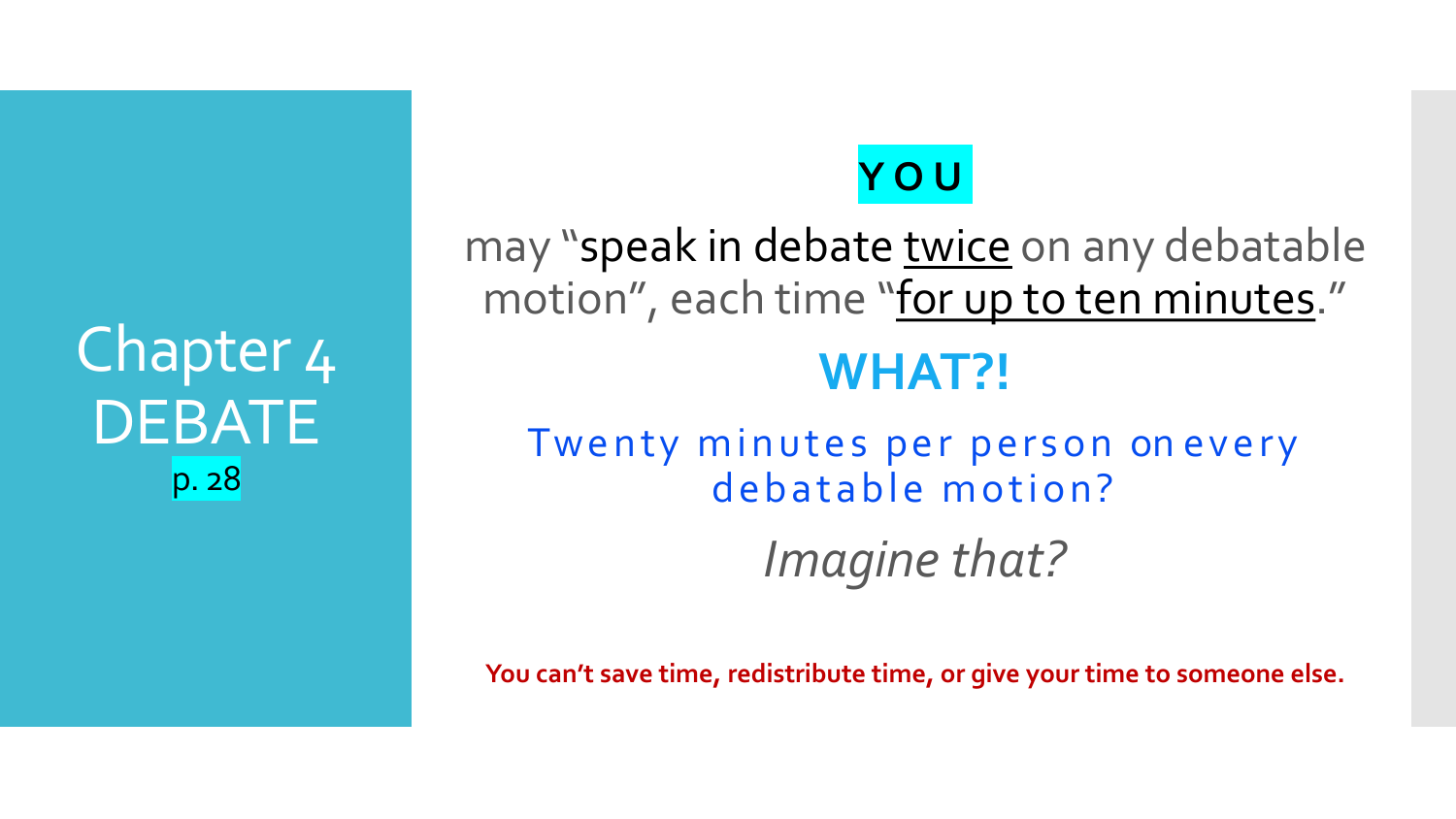After the Maker of the Motion, Who Gets to Speak Next?

p. 33

### **Fairness**

**Reasonableness**

# **Someone who has not yet spoken.**

**Someone who wishes to speak on the other side of the issue.**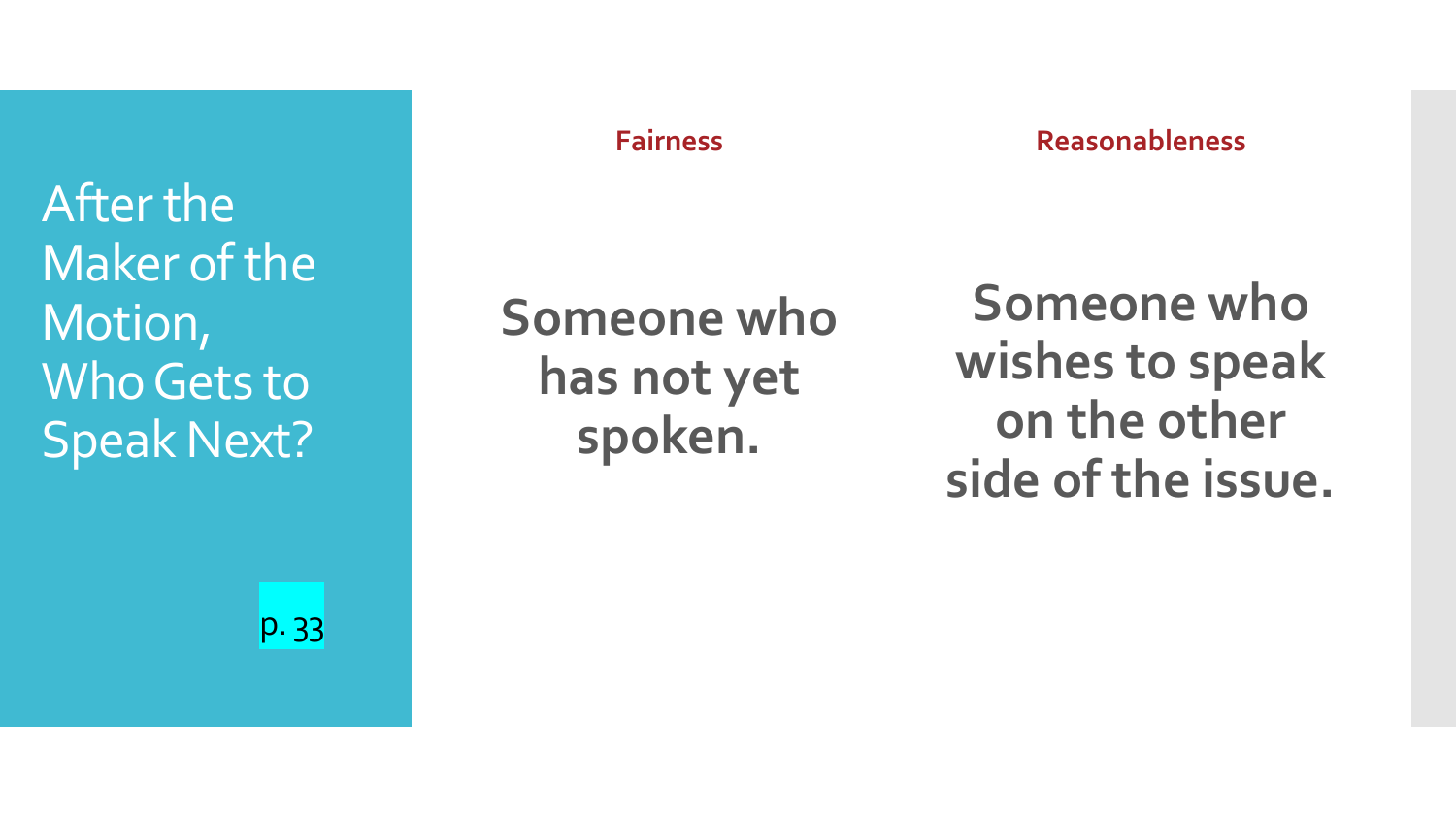*Let's Vote Already!* p.37

P. 34 Limit or Extend Debate "I move the previous question." P. 35-37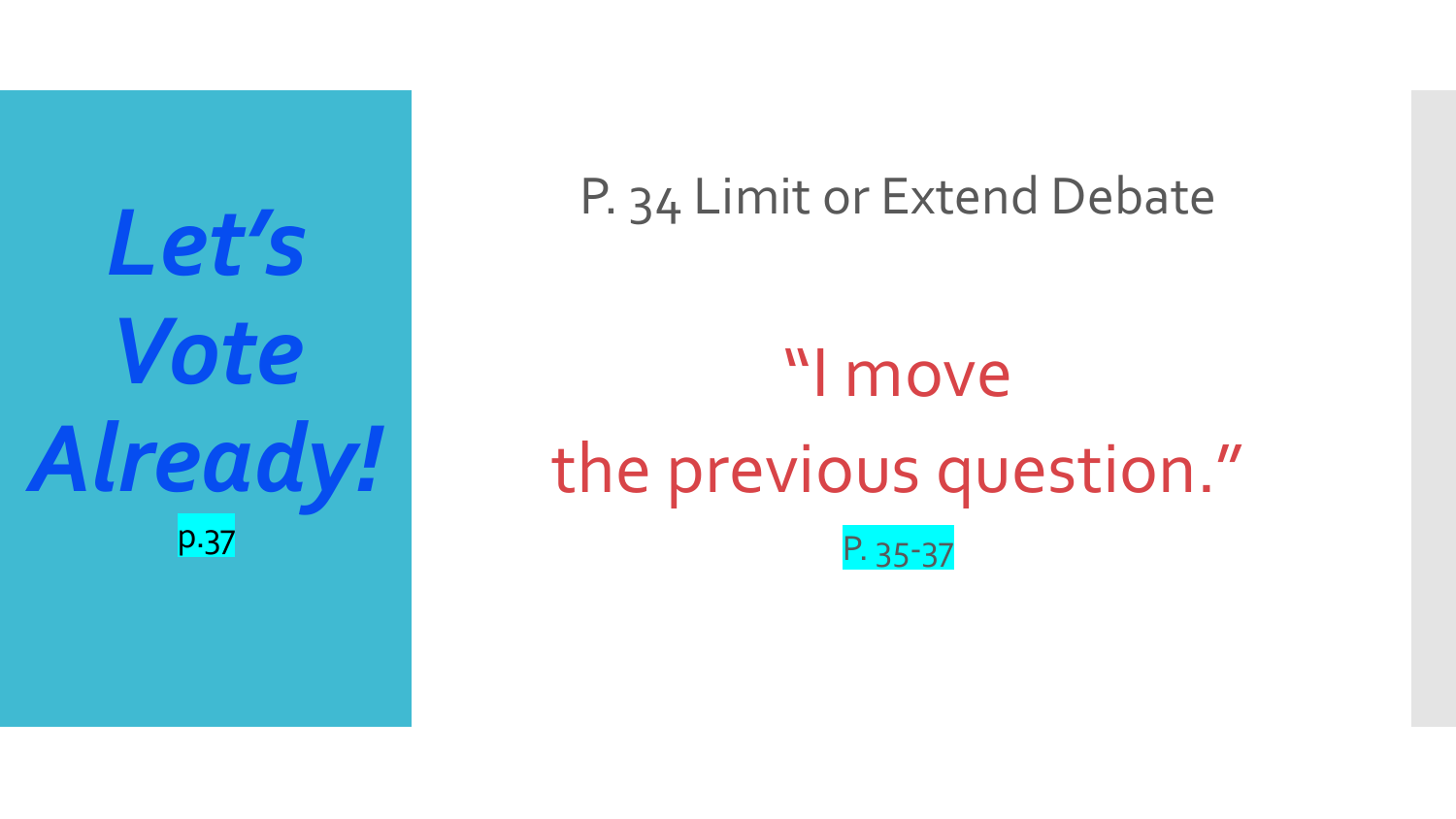## AMENDMENTS Chapter 5

p. 38

|    | <b>INSERT WORDS</b>                | p. 40 |
|----|------------------------------------|-------|
| 2. | <b>STRIKE OUT WORDS</b>            | p.42  |
| 3. | <b>STRIKE OUT AND INSERT WORDS</b> | p. 44 |
| 4. | <b>ADD WORDS</b>                   |       |
|    | <b>ADD A PARAGRAPH</b>             | p. 47 |
|    | STRIKE OUT A PARAGRAPH             | p. 47 |
|    |                                    | p.47  |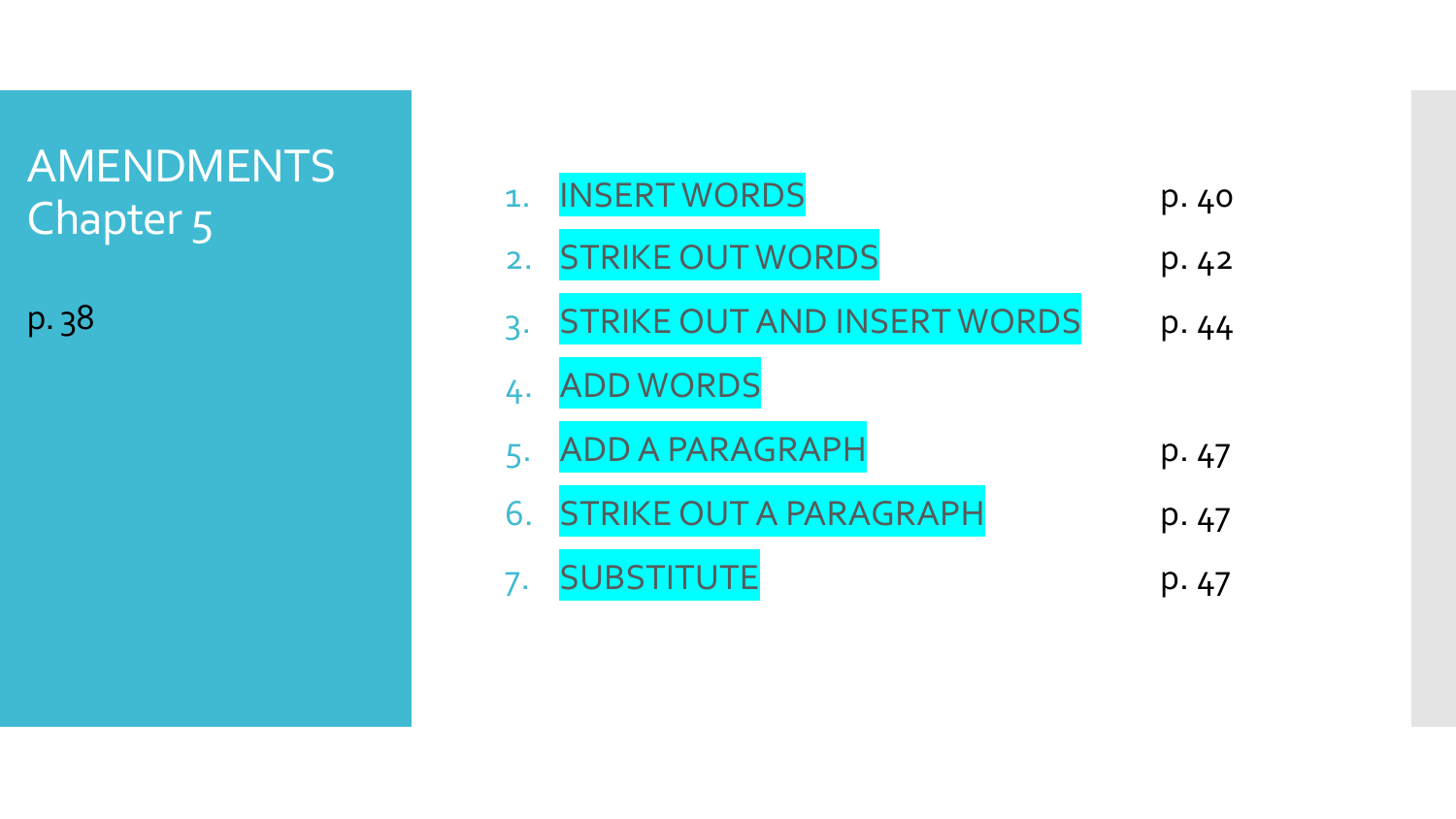# **SECONDARY** AMENDMENTS

"Amending Amendments"

p. 49

**Primary Amendment (Proposed Change to Main Motion)**

• **M1** [after obtaining the floor]:

"I move that the club offer caps and scots from our table at a discounted rate."

- M<sub>2</sub> [after obtaining the floor]:
- "I move to amend by striking caps and inserting scones."
- M3: *Second!*

.

**Secondary Amendment (Proposed Change to Primary Amendment)**

- M4: Madam President!
- **Chair**: Yes, M4? (The Chair recognizes M4.)
- M4: I move to amend by striking scones and inserting totes.
- M1: *Second!*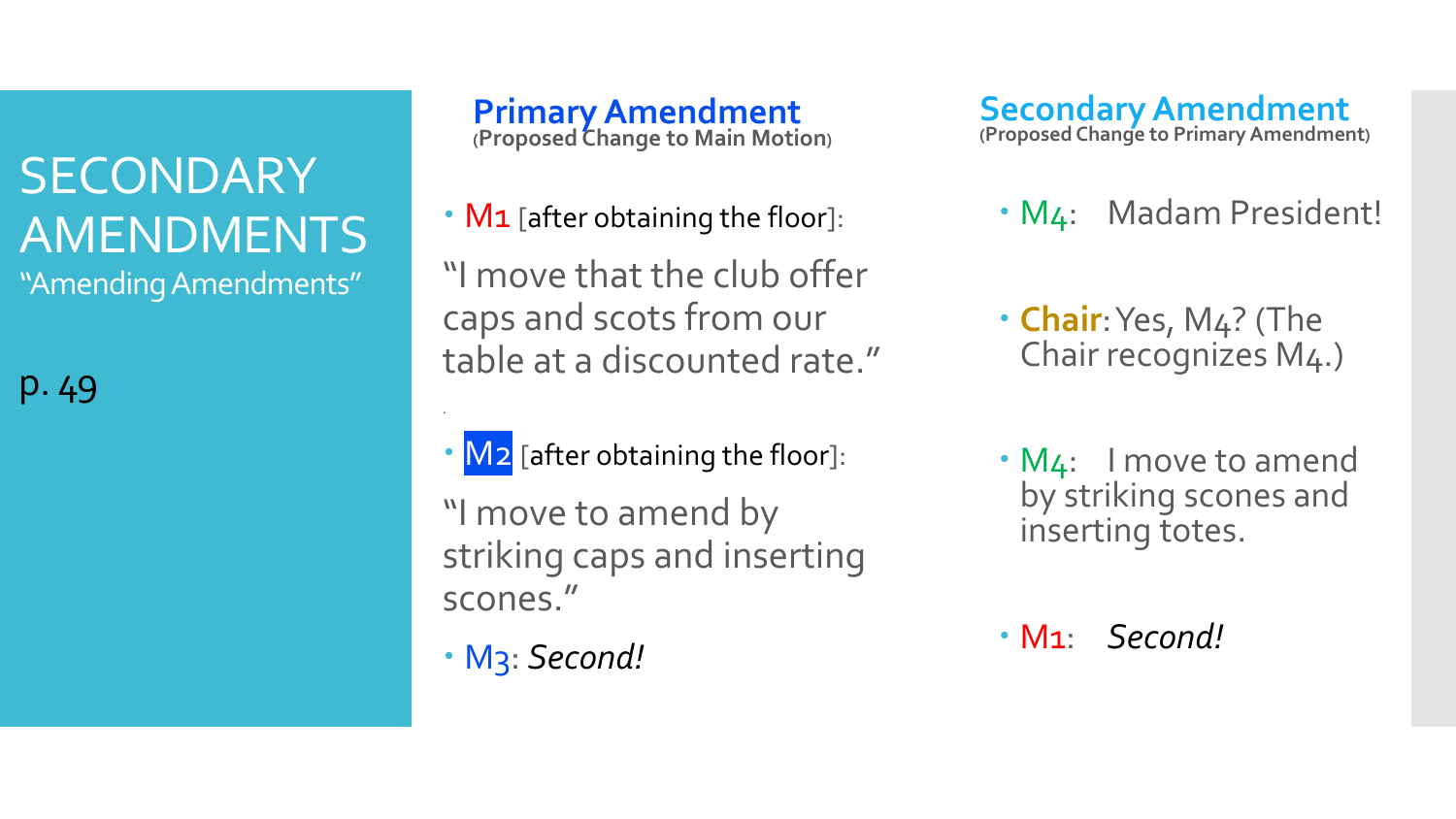## AMENDMENTS

**Germaneness**

**The Settled Rule**

p. 50

### **Germaneness**

"Closely related to or having bearing on the subject of the motion to be amended." RONR (12<sup>th</sup> ed.) § 12:6

**Beyond Amendments - RELATED TO WHAT WAS JUST THERE.**

*Debate* is germane *to the question* at hand; *secondary* is germane *to primary*; *strike* is germane *to insert*.

## **The "Settled" Rule**

The basic rule is that after the group has voted to take certain action, it is not in order to revisit that issue/action again at the same meeting.

The matter is **"Settled"** for now.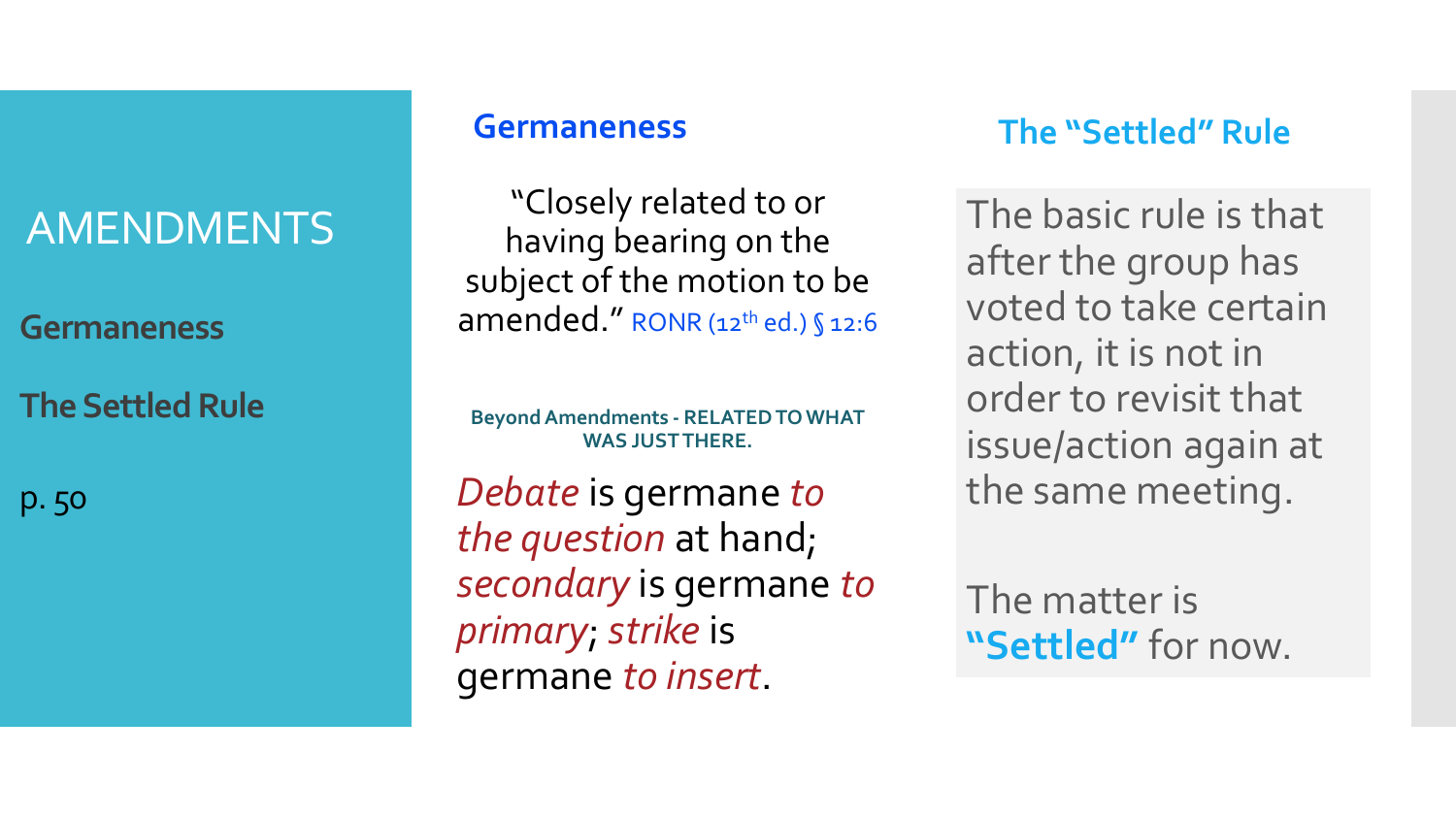## **Chapter 6 p. 52**

Postpone *to a Certain Time* Commit or Refer Populating Committees

STANDING COMMITTEES AND SPECIAL COMMITTEES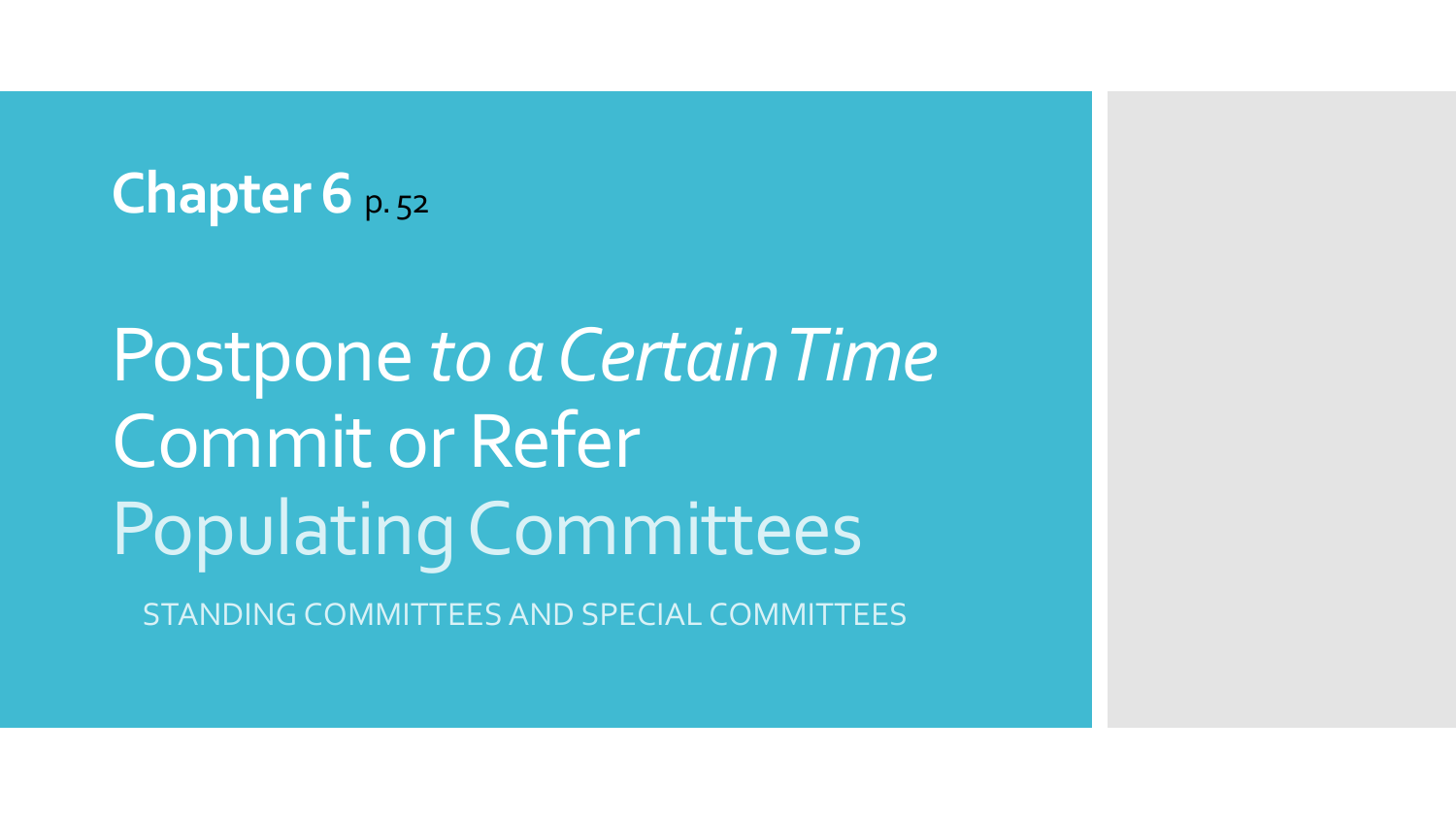# POSTPONE (Indefinitely)

 $\mathcal{R}$ 

POSTPONE TO A CERTAIN TIME p.53

- An adopted motion to "postpone" avoids a vote on the question "for the duration of that session". "Its adoption kills the main motion." Debate on the motion to postpone may go into the merits of the main motion. RONR (12<sup>th</sup> ed.) § 11:1
- An adopted motion to "postpone to a certain time" *postpones the vote until a time certain identified in the motion itself*. Debate is limited to whether postponement is or is not a good idea, and if so, for how long. Debate may **not** go into the merits of the main motion.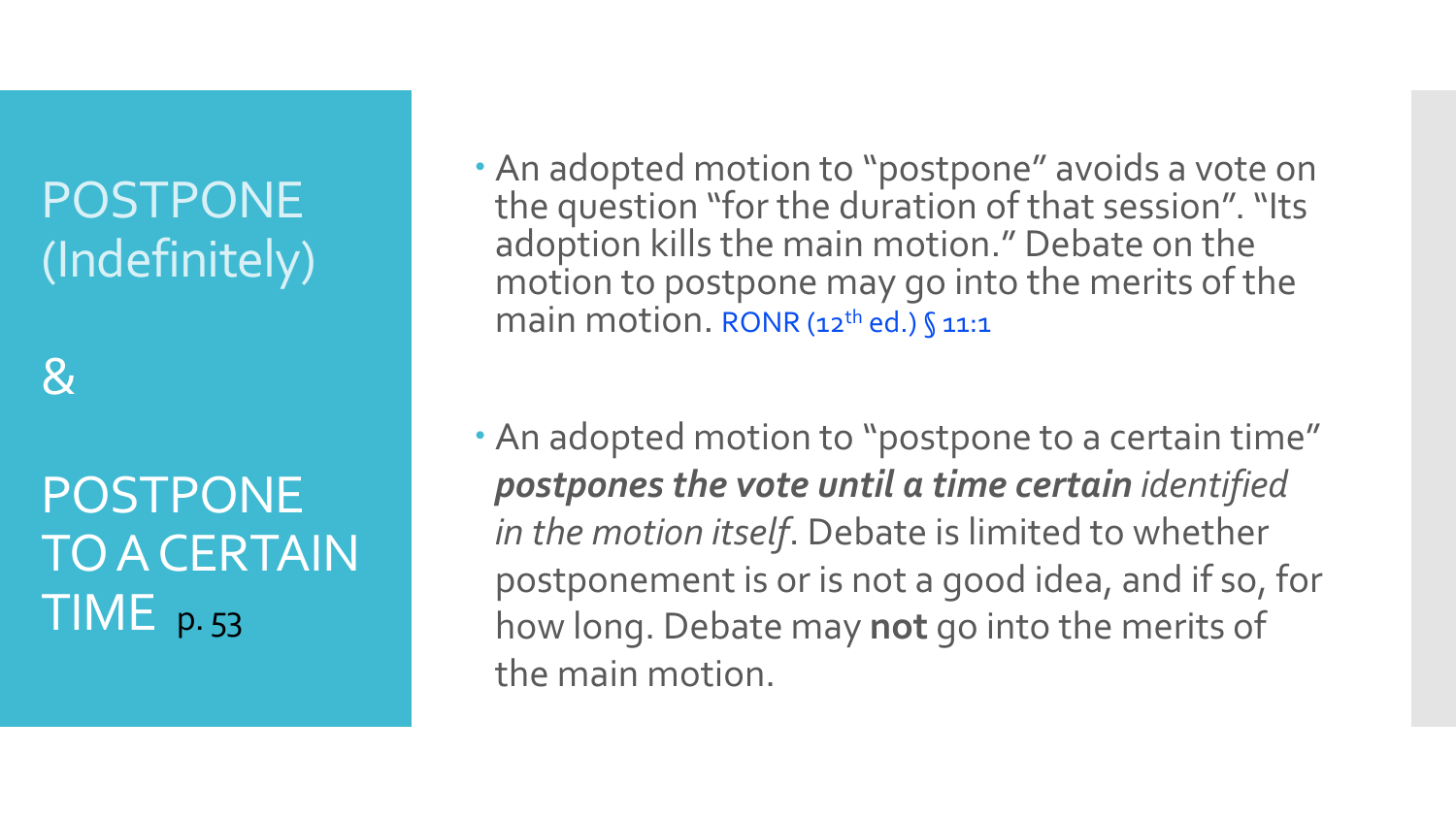A motion to commit or refer is adopted "**so that the question may be**  carefully investigated and **put into better condition for the assembly to consider**." § 13

- **Commit or Refer <b>Interprete Identify the committee**: Standing Committee (in the bylaws), or Special Committee (created as needed).
	- **Instruct the committee**: what to do, when to report.
	- **Populate the committee**: If not specified in the bylaws, then by appointment, or by naming members.

"*Madam President, I move that a committee of 3 be appointed by the Vice-President to draft a proposed Mission Statement and schedule for the Fall Assembly, and that the committee report at the Council Meeting in August*."

RONRIB p. 55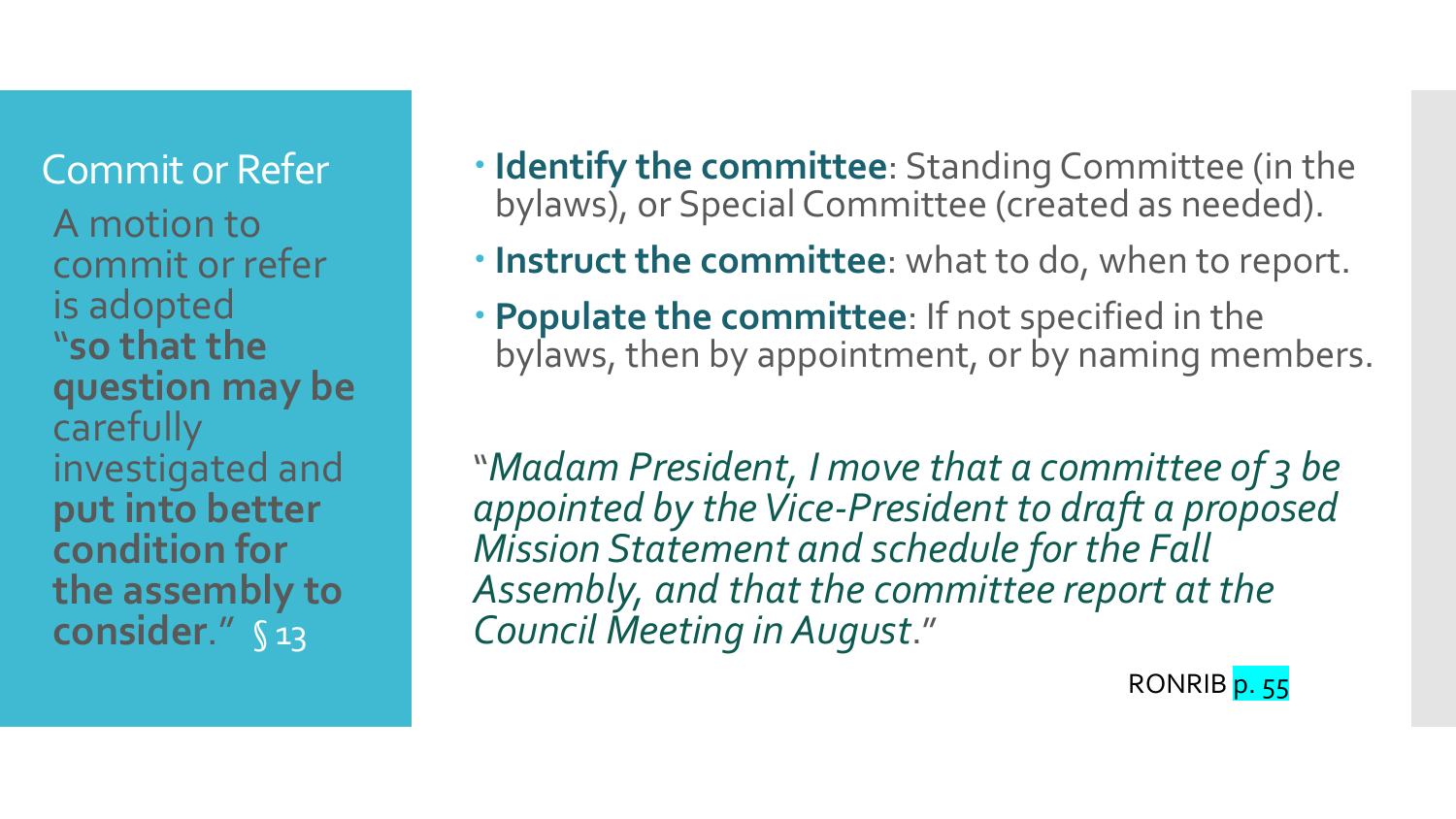Reconsider and Renew – and Correcting **Mistakes** 

How Can a Group Change Its Mind? **Chapter 7**

P. 57

**Ground Rules**:

- **×** Once a thing is decided, it is done for the rest of that meeting or session.
- **×** It takes more support to change a thing than to do it in the first place.

## *Reconsider*

One who did not vote on the losing side of proposal may seek to revisit an item of business with **a motion to reconsider a previous vote**, *which must be made on the same day the vote was taken or on the next day within a session*.

## *Rescind or Amend Something Previously Adopted*

Any member, anytime. Two-thirds vote for adoption or majority with previous notice of "the complete substance of the proposed change." RONR (12<sup>th</sup> ed.) § 35:2(7)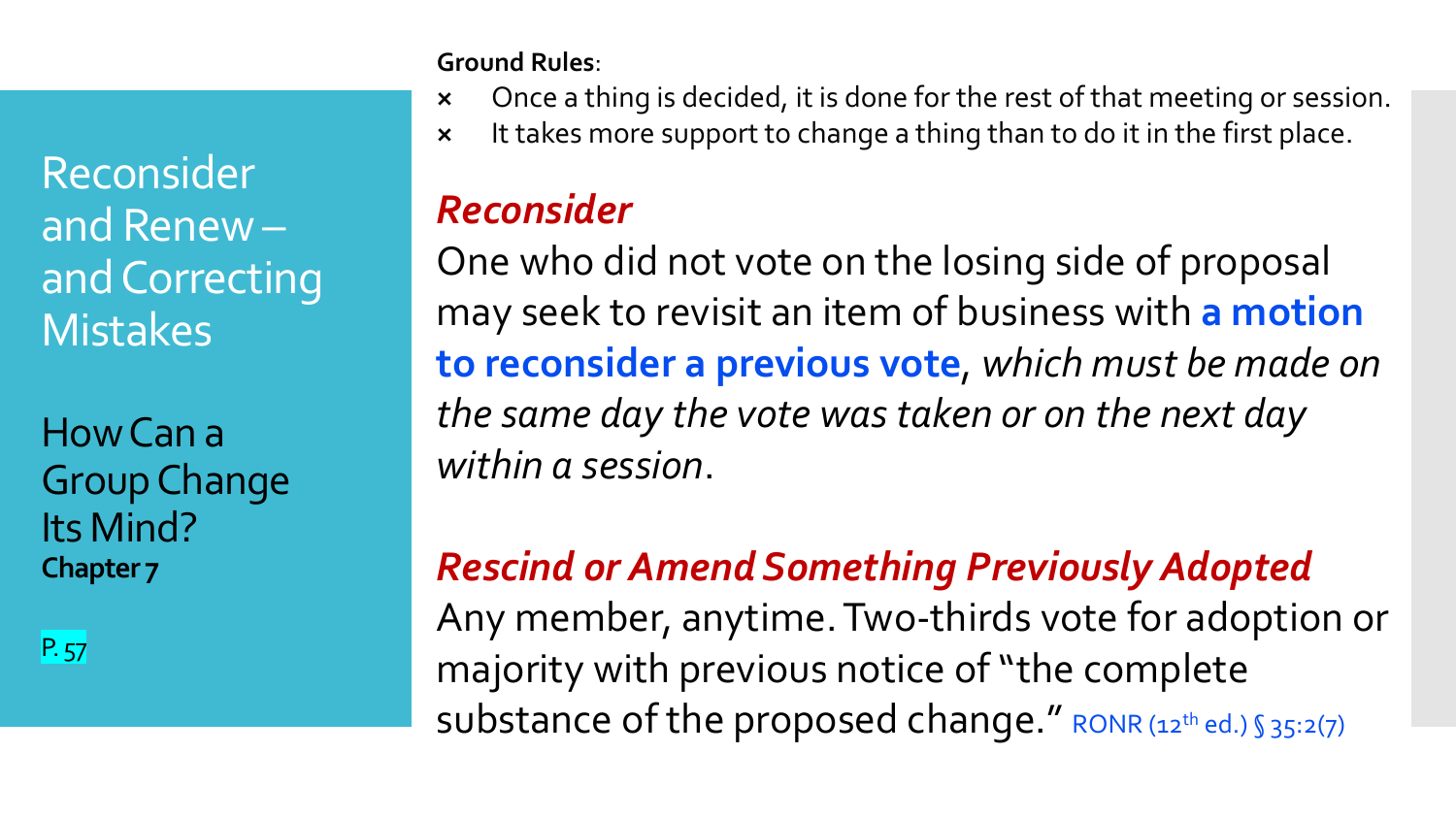How Can a Group Change Its Mind?

**Chapter 7**

P. 57

**Ground Rules**:

**×** Once a thing is decided, it is done for the rest of that meeting or session.

**×** It takes more support to change a thing than to do it in the first place.

## *Renewal of Motions*

Each new meeting presents a second bite at the apple. "Making a motion again after it has been defeated is called renewal of the motion."

p. 62

*One more thing …*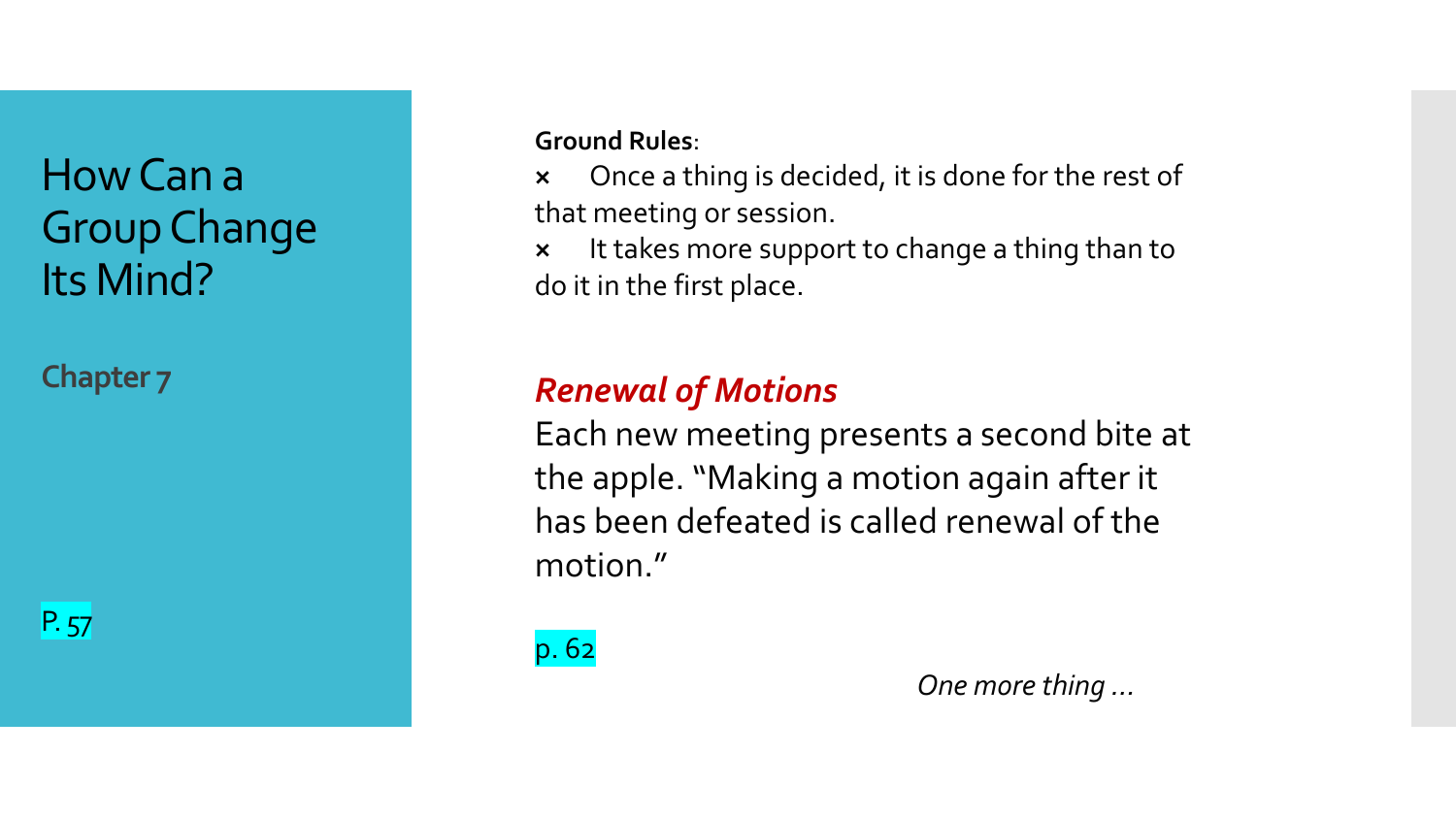# This concludes a Parliamentary Lesson based on Chapters  $1 - 7$

# *RONRIB*

**Brought to you by the California State Association of Parliamentarians**

and Sally F. LaMacchia, PRP, President, CSAP

THE RULES YOU NEED IN A MEETING **MADE SIMPLE AND EASY ROBERT'S RULES** OF ORDER NEWLY REVISED IN BRIEF The Only Authorized Concise Guide Henry M. Robert III, Daniel H. Honemann, Thomas J. Balch, Daniel E. Seabold, and Shmuel Gerber

LY UPDATED 3RD EDITION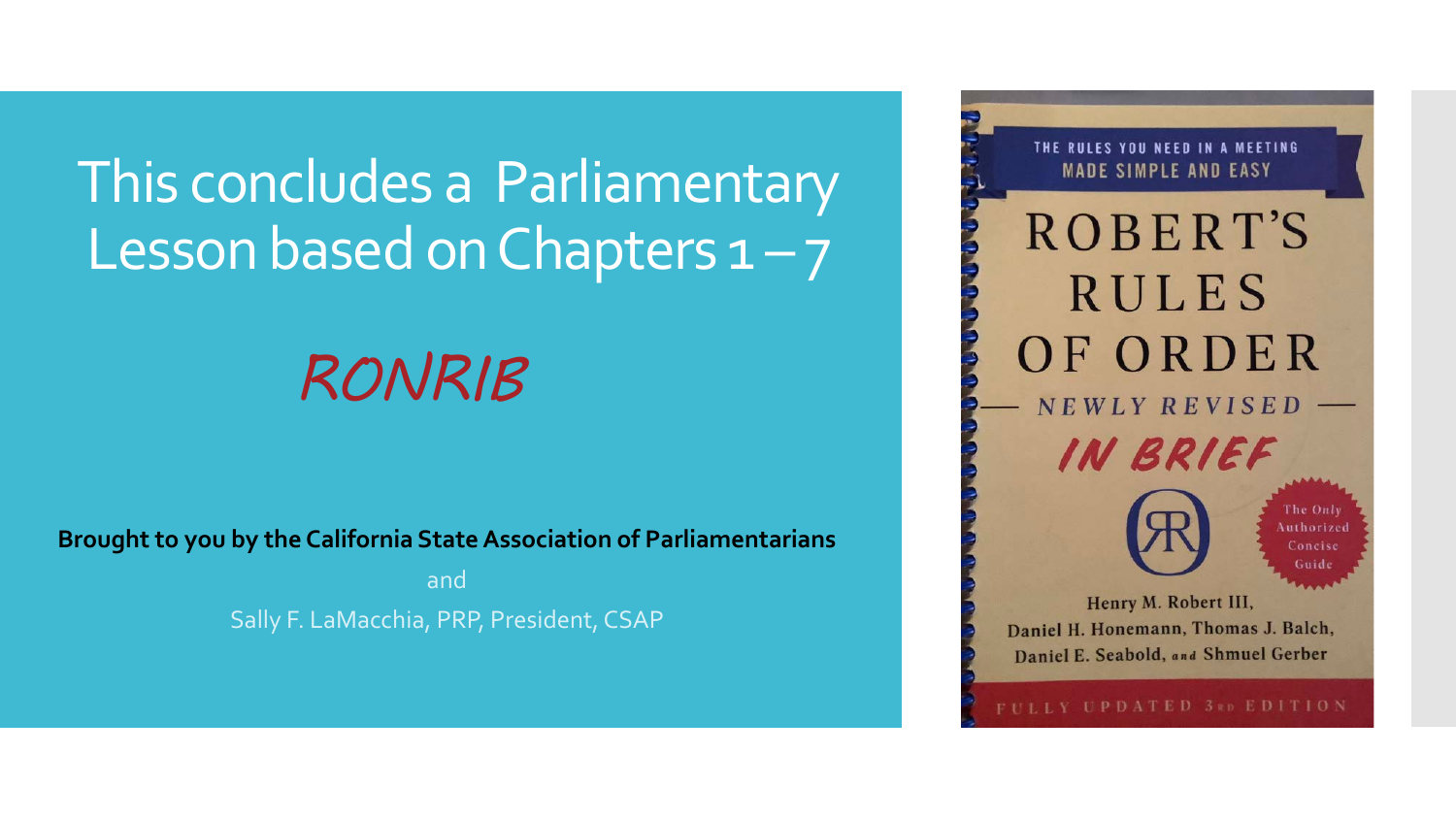# A Parliamentary Lesson based on RONR *In Brief* Chapters  $8 - 9 - 10 - 11$

**Brought to you by the California State Association of Parliamentarians**

and Sally F. LaMacchia, PRP, President, CSAP

**MADE SIMPLE AND EASY ROBERT'S RULES** OF ORDER NEWLY REVISED IN BRIEF The Only Authorized Concise Guide Henry M. Robert III, Daniel H. Honemann, Thomas J. Balch, Daniel E. Seabold, and Shmuel Gerber

THE RULES YOU NEED IN A MEETING

FULLY UPDATED 3RD EDITION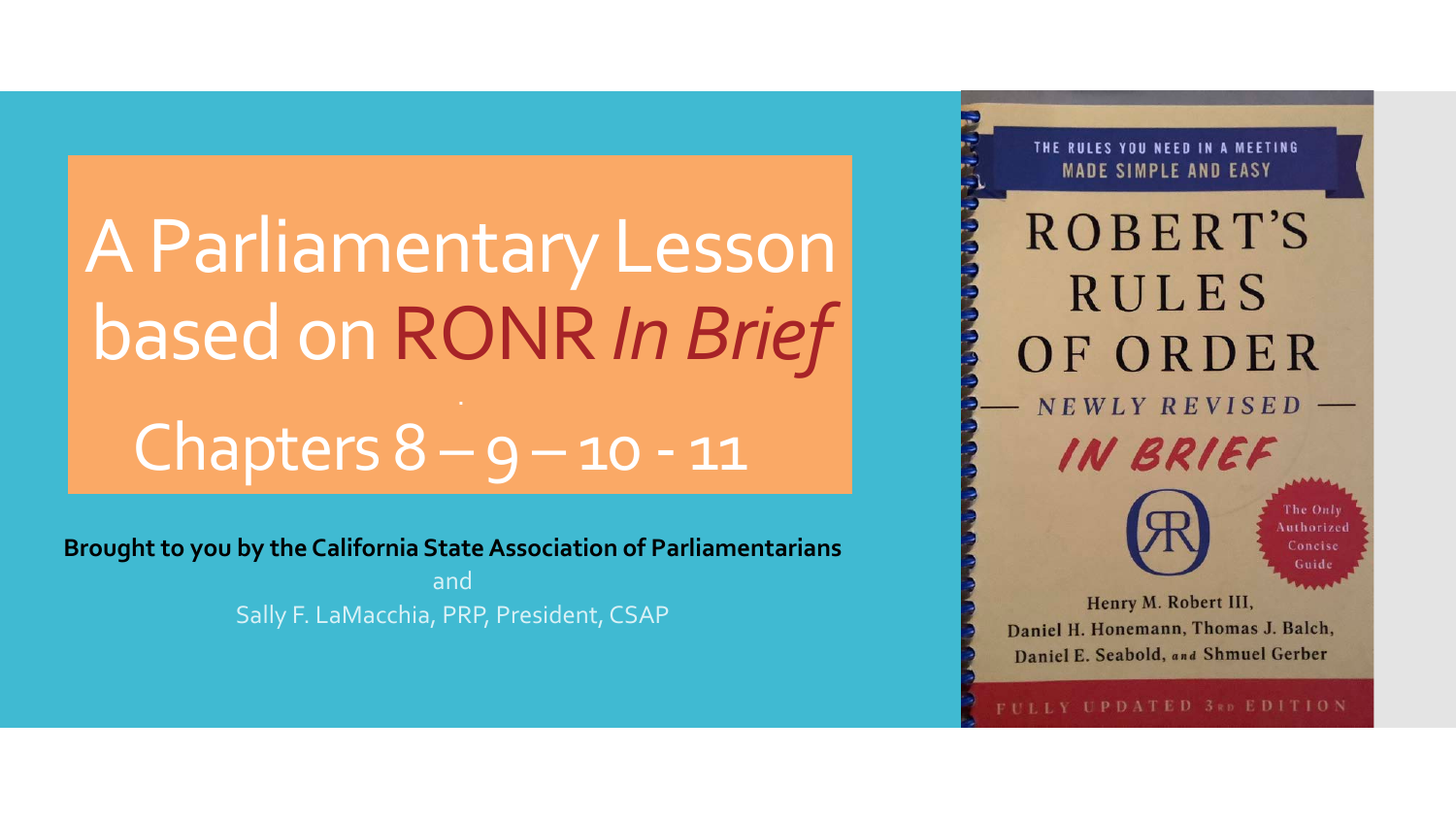Chapter 8

**VOTING**

.

.

**p.65**

**"A majority vote is normally required …".**

**MAJORITY VOTE**

**A Majority of Those Present and Voting**

A majority of those present and voting.

Majority - more than half.

**TWO-THIRDS VOTE The prevailing side has 2x as many votes as the losing side.**

- Suspend the Rules
- Limit Debate
- Close Debate (I move the Previous Question!)

- Object to Consideration of the Question
- Close Nominations
- Amend Adopted Agenda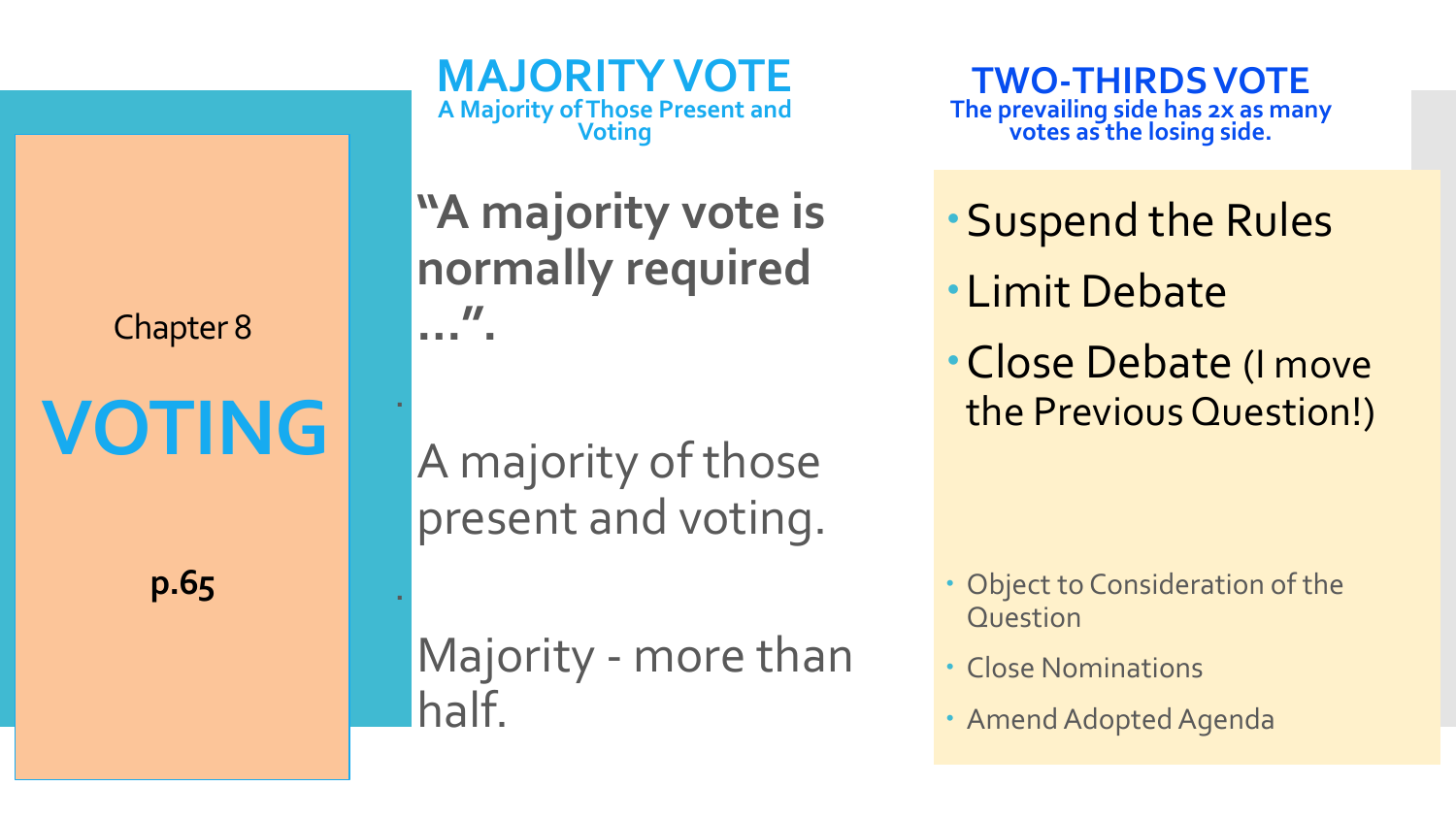Majority of the ENTIRE MEMBERSHIP "is an allowable alternative."

This vote requirement "is frequently an alternative to a requirement of previous notice and is required in order to rescind and expunge from the minutes.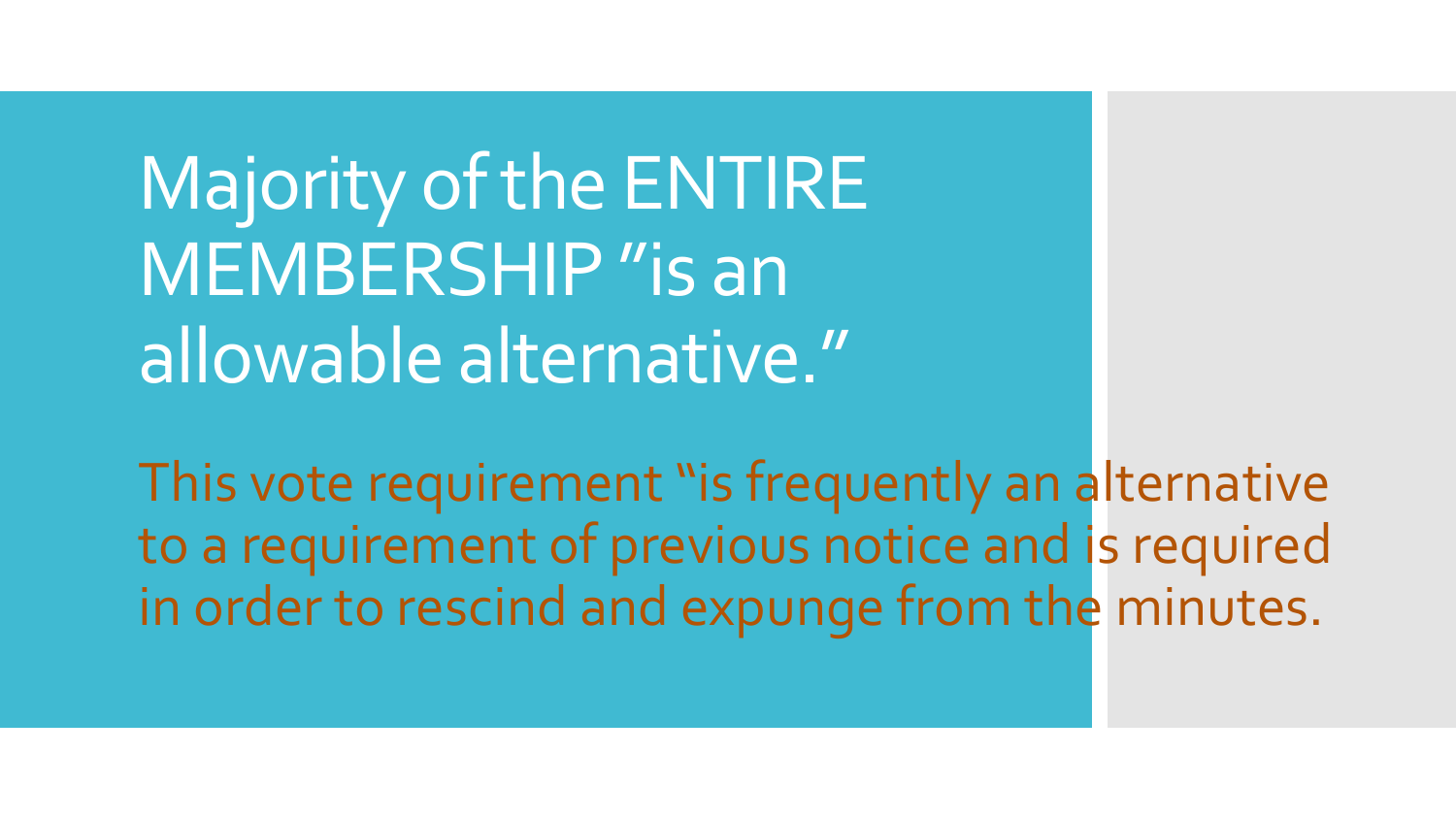## **UNANIMOUS CONSENT**

### p. 68

"Unanimous consent enables … some action to be taken ... with out the necessity of having the chair ... put the motion to a vote." *RONRIB* p. 68

"The chair simply asks the assembly is there is any objection to taking the desired action." *RONRIB* p. 68

In a group accustomed to working together, the chair might say, "Without objection, …".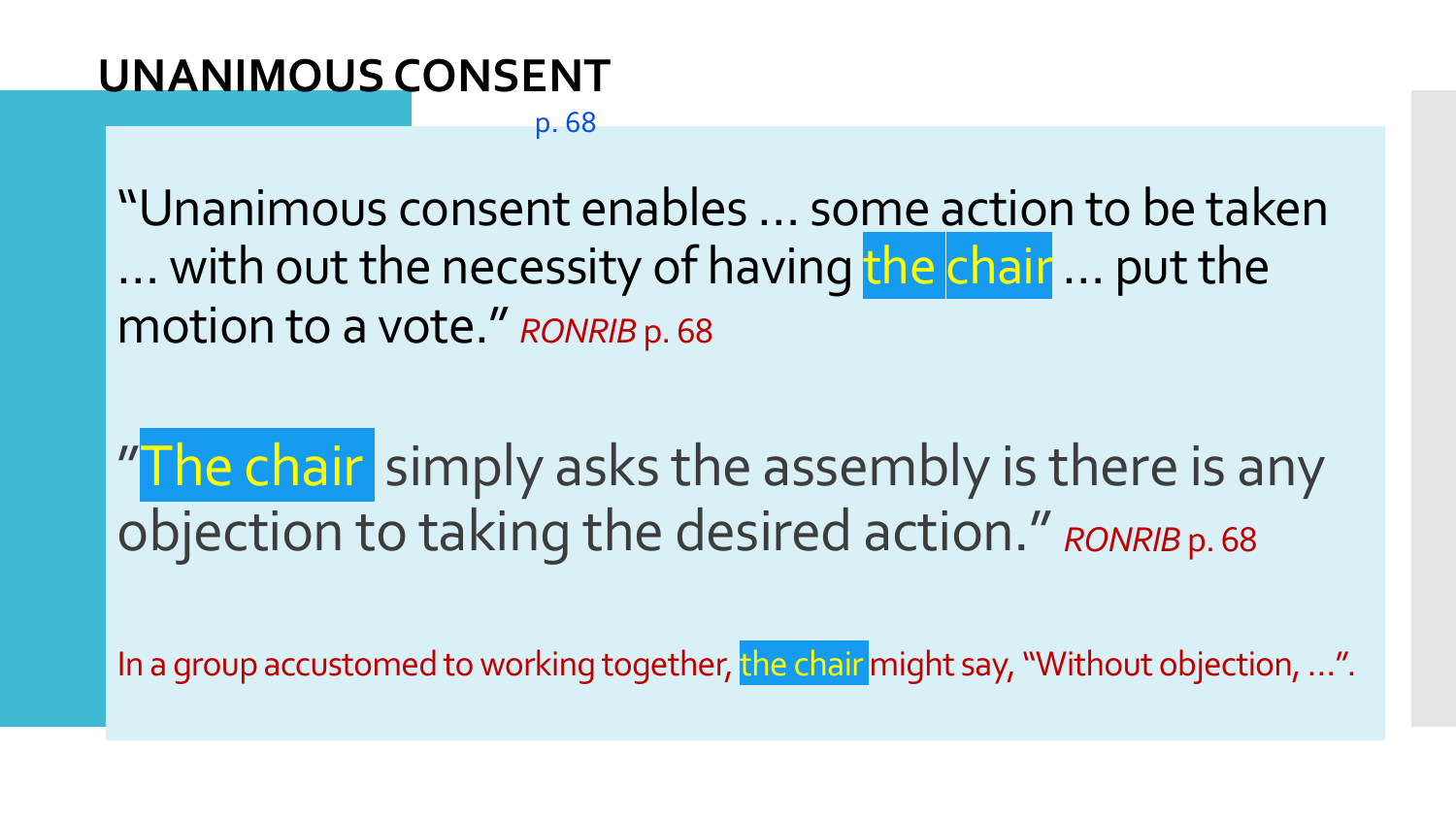## **MEMBERS RIGHT to Vote**

CHAIR 's RIGHT to Vote

ANY MEMBER NOT UNDER DISCIPLINARY SUSPENSION HAS THE RIGHT TO VOTE EVEN IF DUES ARE UNPAID AND EVEN IF THE MEMBER HAS A CONFLICT OF INTEREST.

The Chair votes when the vote is by ballot, or when her vote affects the outcome.

The Chair is a neutral. The Chair does not make motions. The Chair does not participate in debate.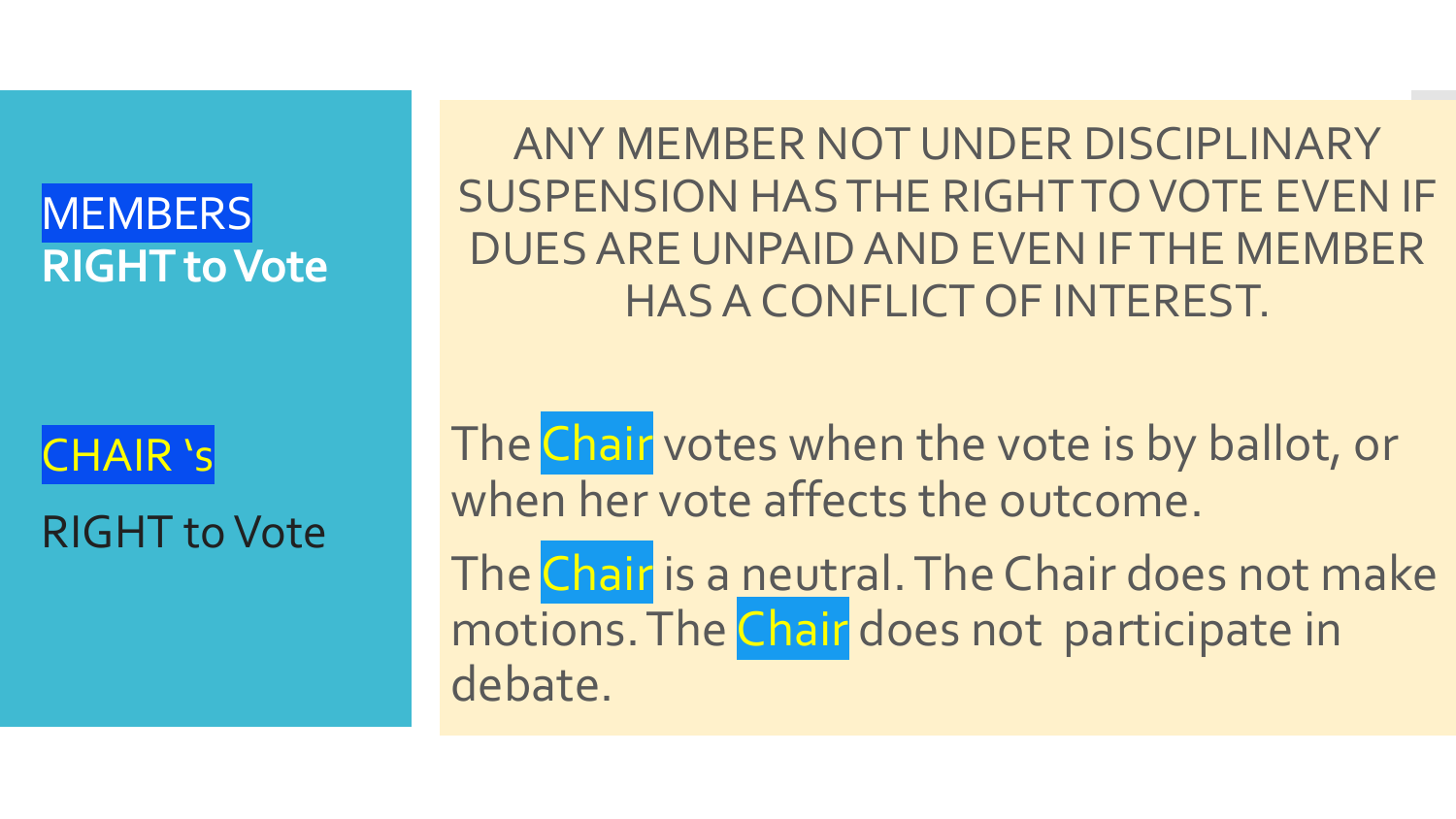**MORE METHODS** OF **VOTING** 

**P. 70**

1. Standing (uncounted) a. 2/3 vote b. indeterminate voice vote c. Division

2. Show of Hands "In a small group a show of hands may be used."

3. Counted Chair's choice, or a motion to count is adopted.

4. Ballot – a secret vote. Conducted, counted by Tellers, whose report is entered into the minutes.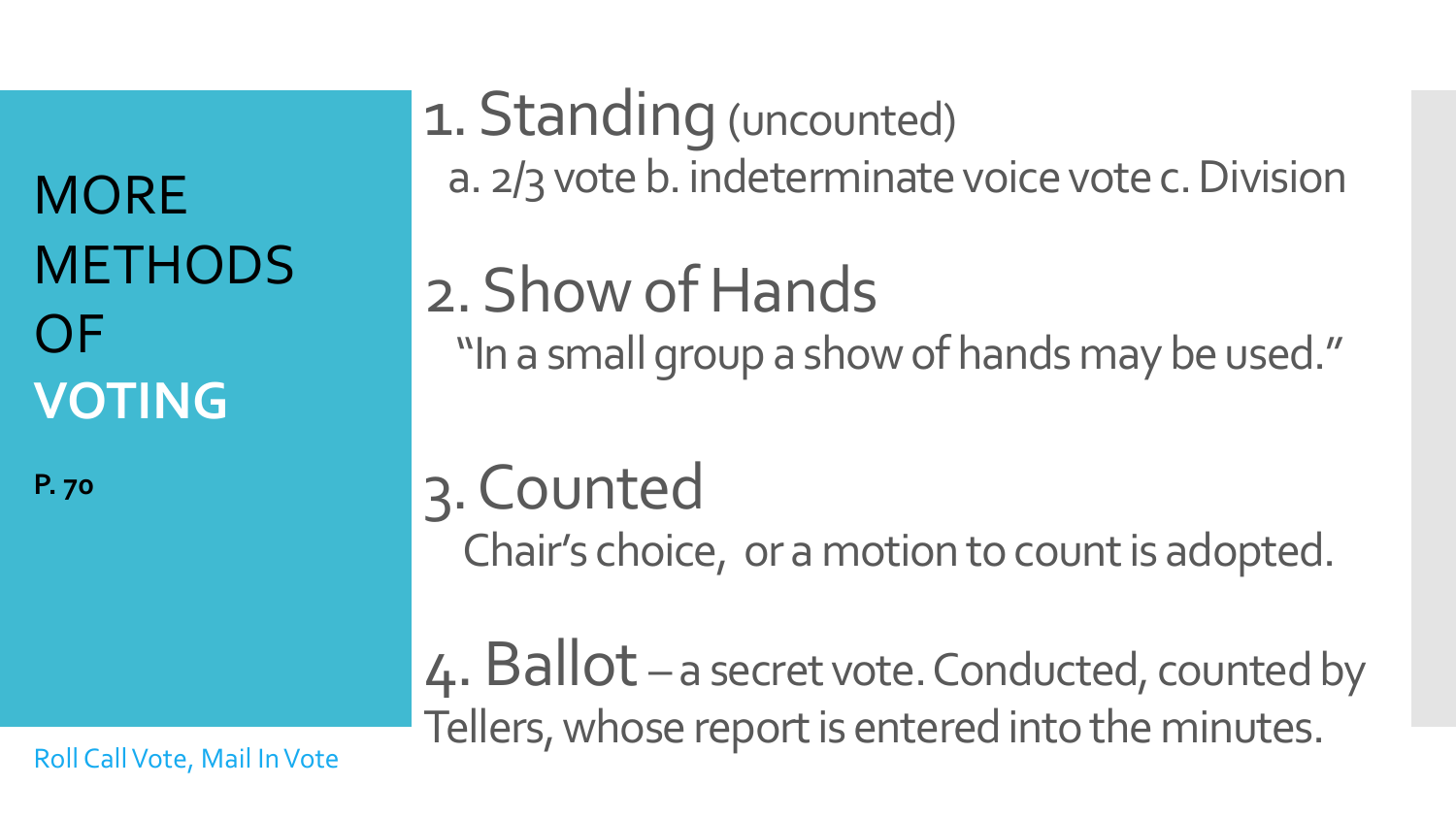# Nominations and Elections Chapter 9 p. 77

## NOMINATIONS:From the Floor By a Nominating Committee

ELECTIONS: Commonly conducted by ballot If just one candidate, by acclamation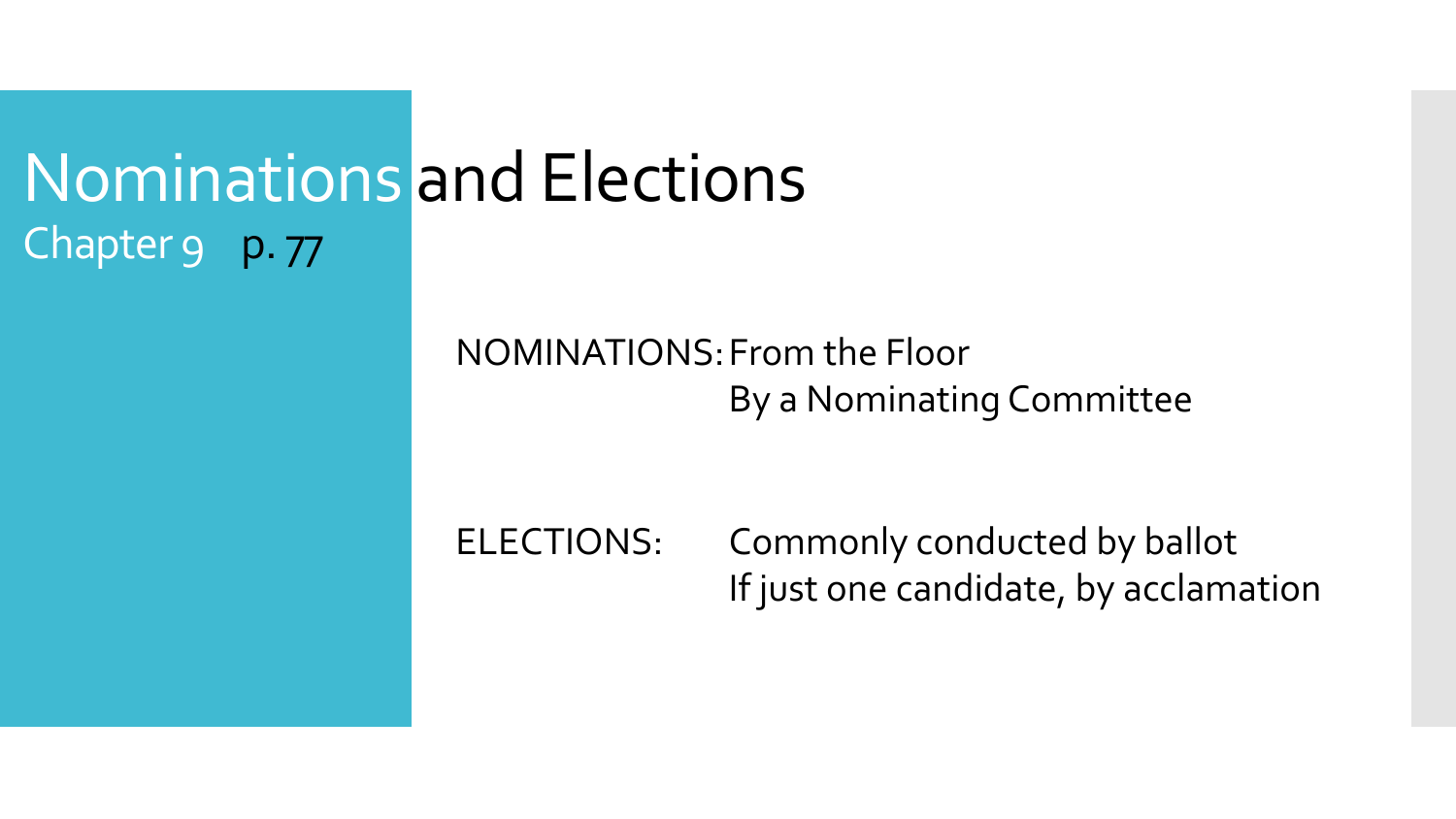# **Nominations**

From the Floor

By a Nominating Committee

These are "the two most common means" of nominating a candidate for office.

*From the floor:*

The Chair says: "Nominations are now in order for the office of \_\_\_\_\_\_\_\_\_\_\_\_\_\_\_." Any member may then call out, "I nominate Ms. Jones." When appropriate, the Chair says, "Are there any further

nominations? If not, nominations are closed." No motion is needed to close nominations.

### *From the Nominating Committee:*

Committee members are *elected*; the committee nominates one or more than one candidates for each office, after securing each nominees consent to serve. After the committee's report, the Chair asks for further nominations from the floor.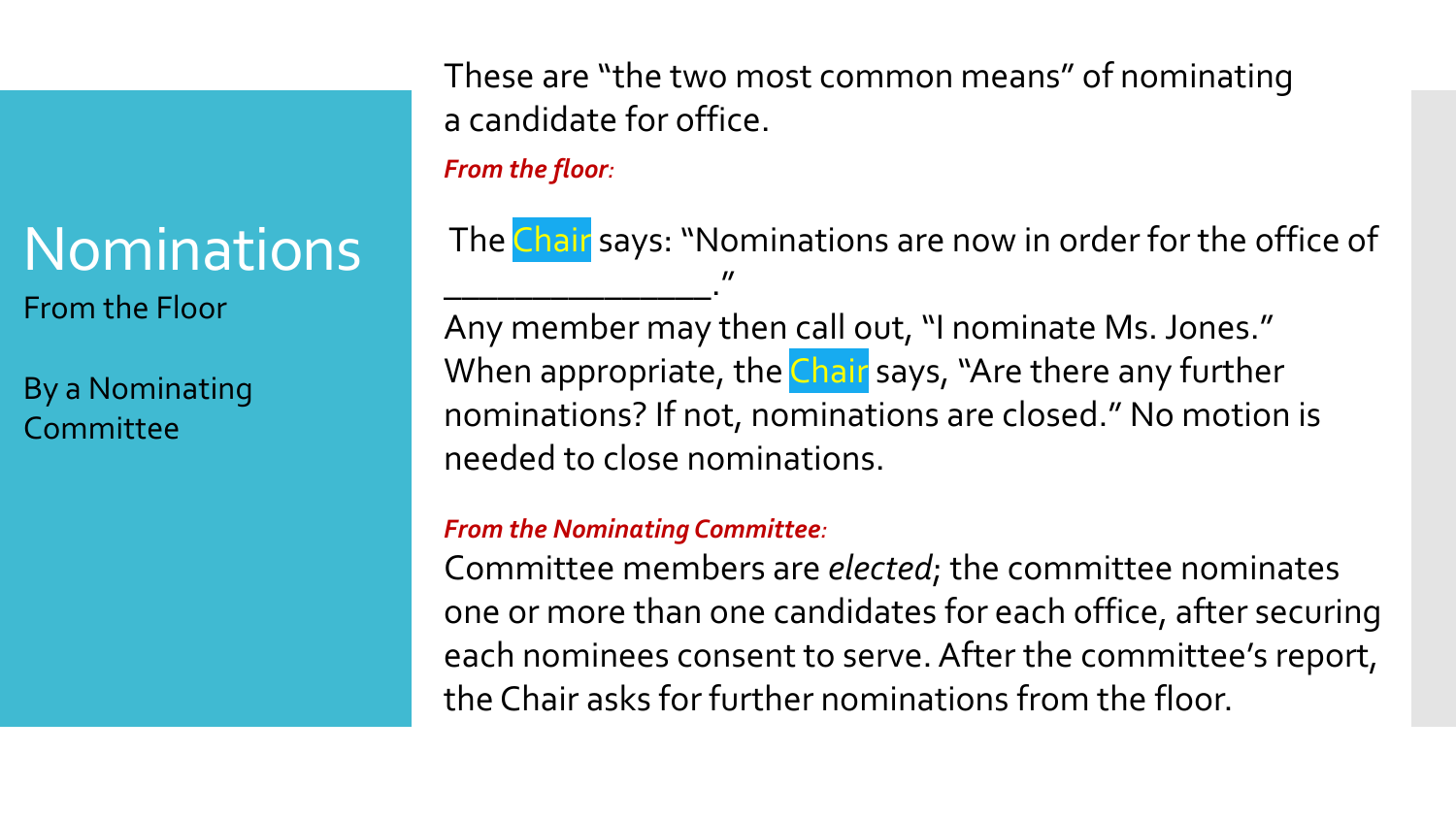ELECTIONS p. 79

Commonly conducted by ballot.

Only one candidate? Often by acclimation.

BYLAWS GOVERN

Write in candidates are part of vote by ballot.

Write in candidates need not have been nominated.

If no candidate receives a majority, balloting continues until a majority is achieved.

The election is final when the result is announced by the Chair and the winning candidate does not decline immediately when told of the election results.

A candidate takes office as soon as the election becomes final.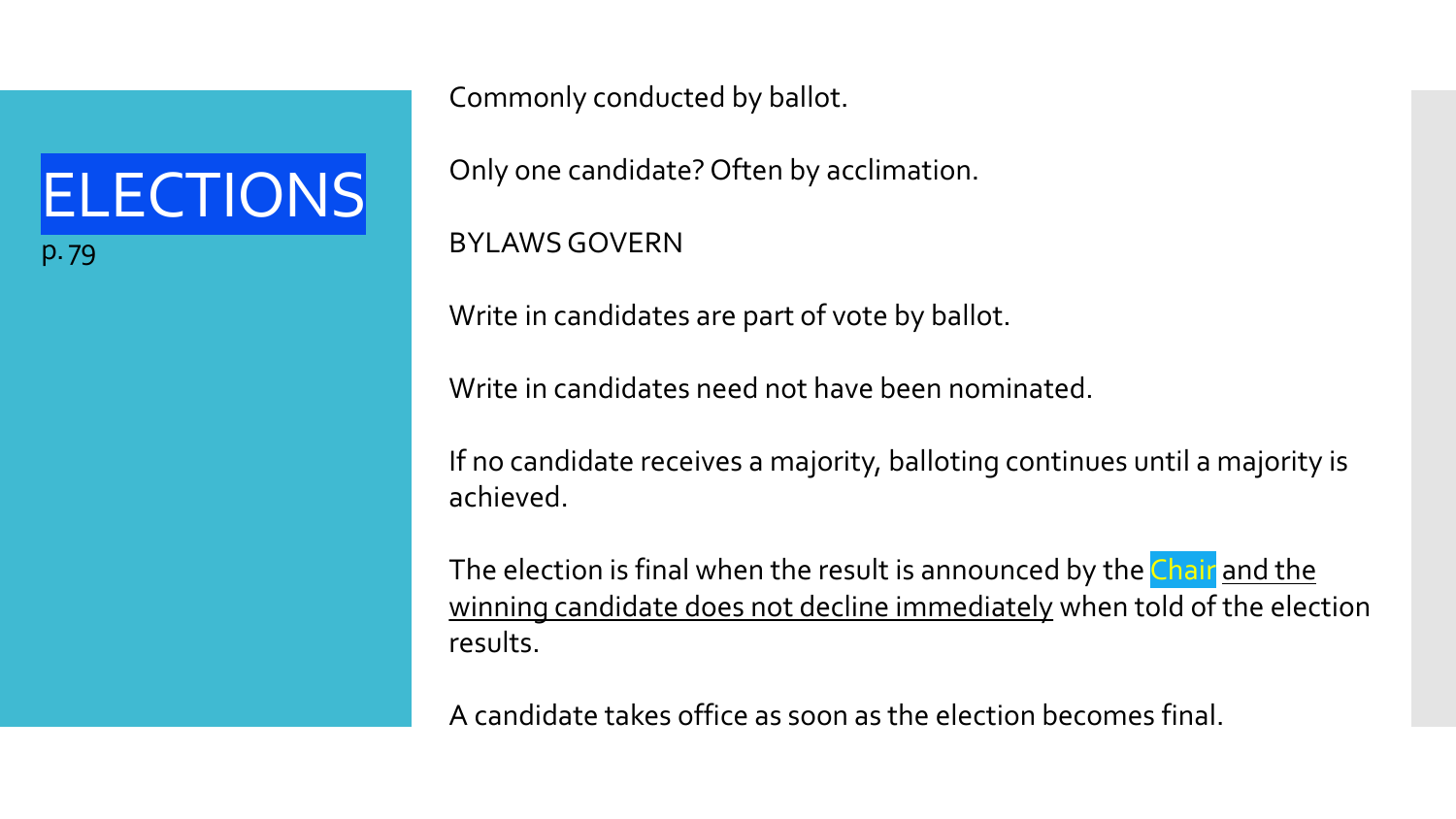**PART IV** Bylaws and Other Rules and How to Use Them CHAPTER 10

 **LAW CORPORATE CHARTER BYLAWS OR CONSTITUTION RULES OF ORDER STANDING RULES CUSTOM**

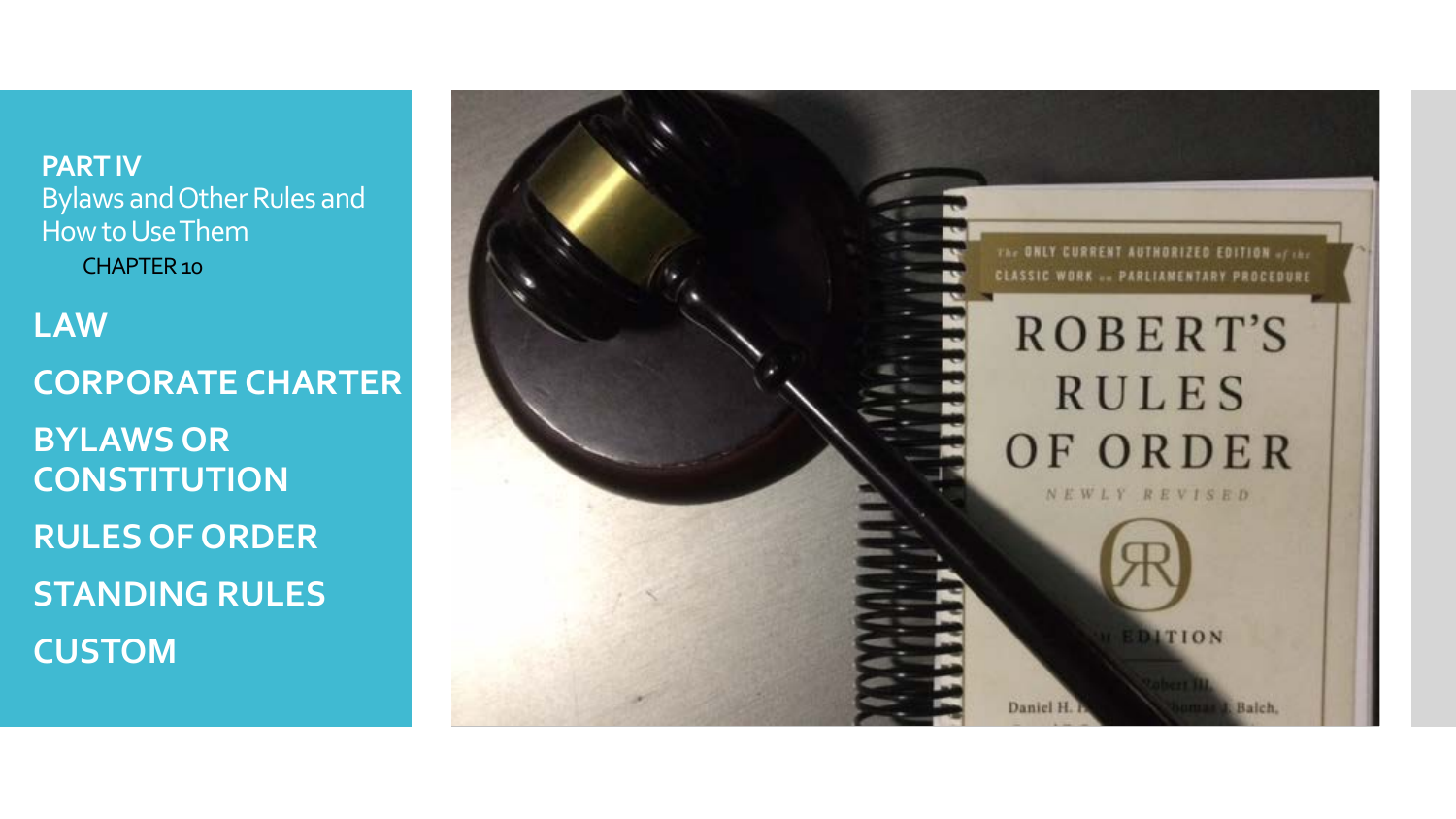### **LAW**

**CORPORATE CHARTER**

**BYLAWS OR CONSTITUTION**

## **RULES OF ORDER**

## **STANDING RULES CUSTOM**

What the state or federal government says. It rules. RONR says a board decision must result from a proper meeting; some laws say its OK to talk with members separately.

Has the do with the law of the state of incorporation. Varies state by state. Applies only to incorporated entities.

**BYLAWS** the governing rules of most organizations. i. Purpose ii. Members iii. Officers, Committees, and Meetings iv. Board of Directors or Executive Board. Proposals in conflict with the bylaws are out of order.

Rules for the Conduct of Meetings – almost entirely the same from group to group. **P.86** Special rules of order supersede any conflicting rule in the adopted parliamentary authority Amendment requires previous notice and a 2/3 vote.

Standing rules cover administrative matters of less significance as well as matters of decorum. "Guest shall be entered by first and last name into a Guest Register."

Custom is habit. It refers to how we've always done it. No matter how old the custom, when in conflict with it, custom must always yield to the written rule.

### WANT MEMBERS TO PARTICIPATE? PROVIDE A COPY OF OR ACCESS TO THE RULES – ALL OF THEM.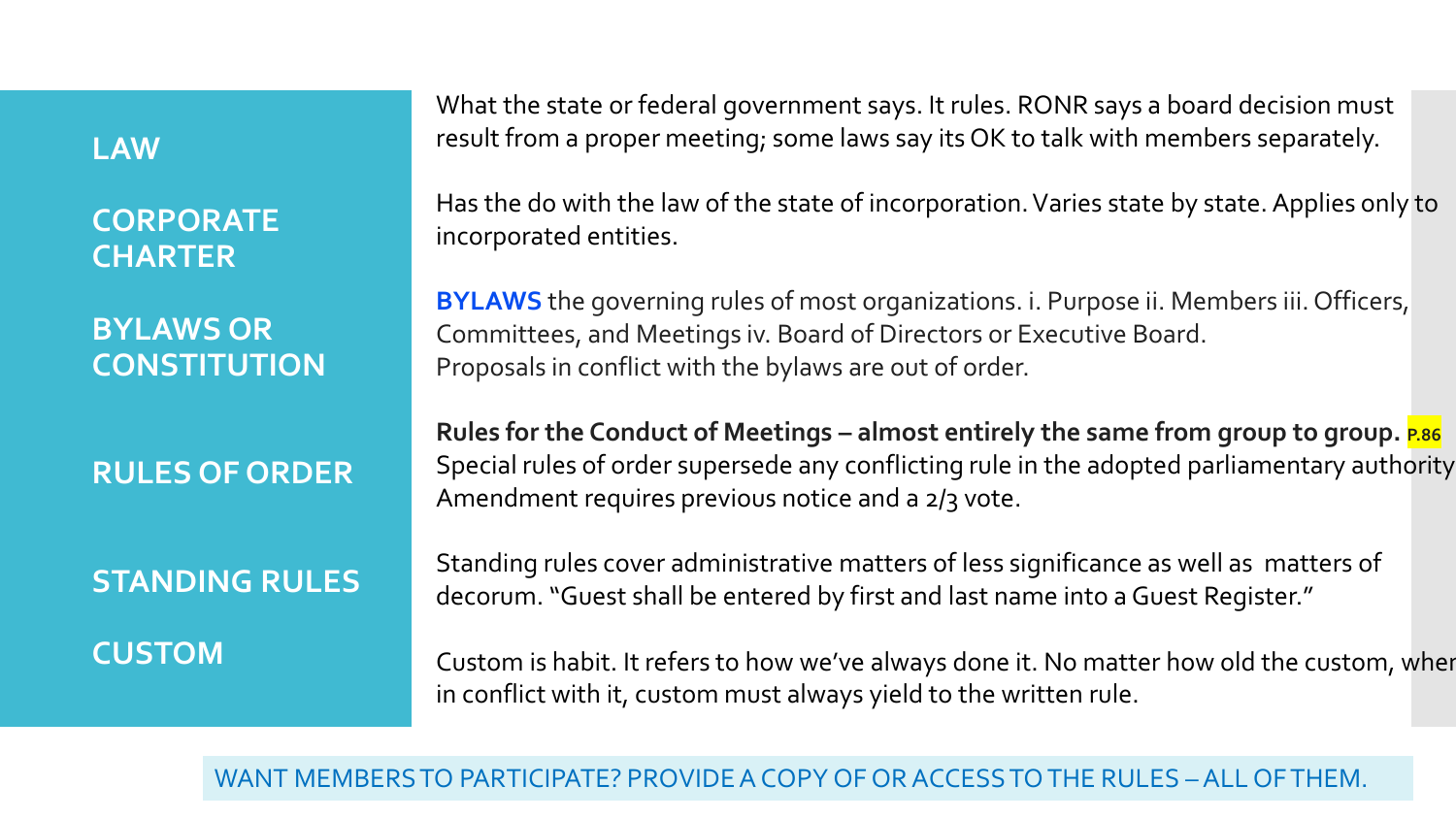How are Rules Enforced and How Are They Suspended?

CHAPTER 11, P. 89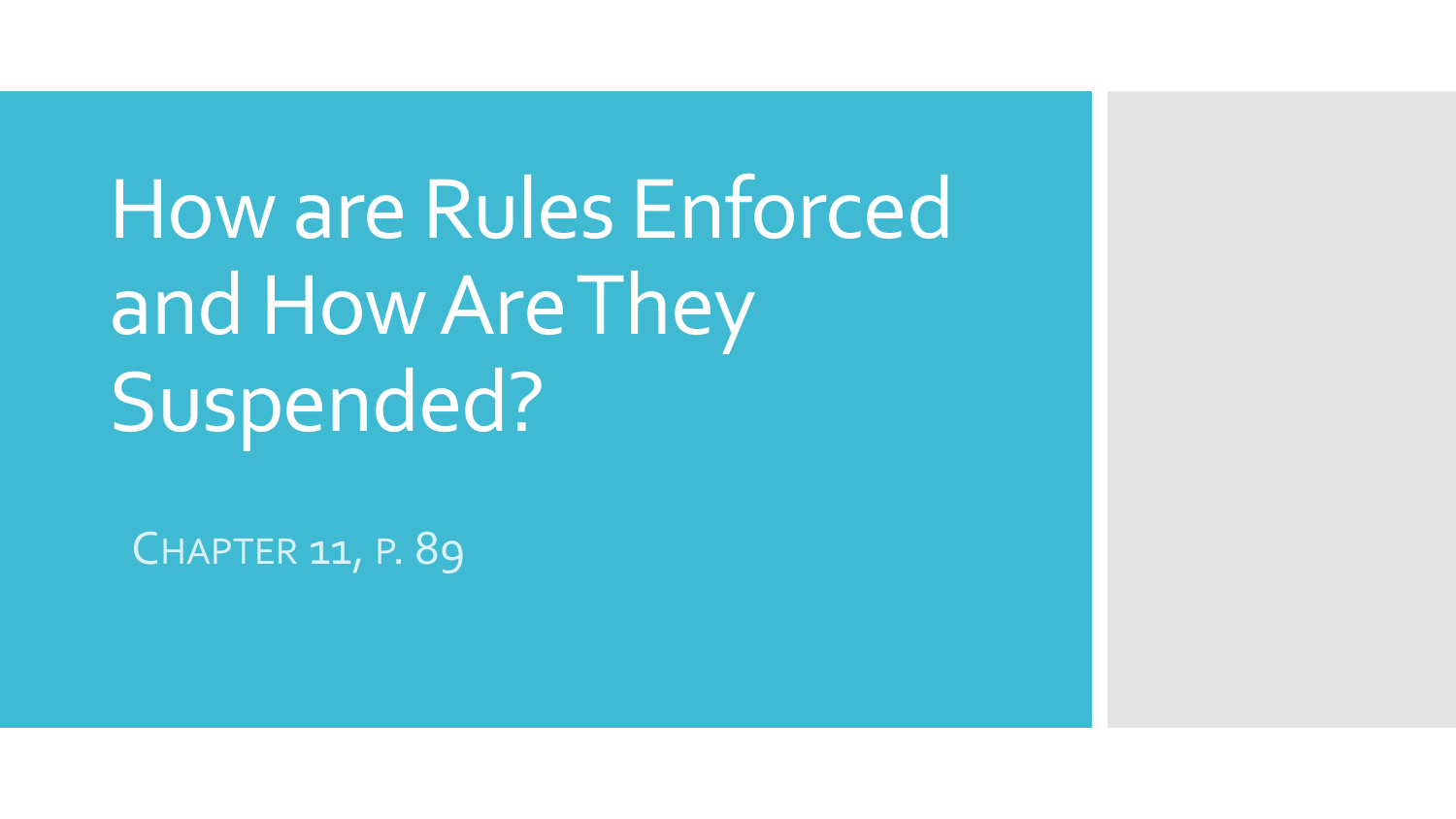**Point of Order** and **A P P E A L p.90 – 91**

A Chairs Best Friend

"The chair has the duty of making sure that the rules are followed. Any member may call the attention the chair to a violation of the rules."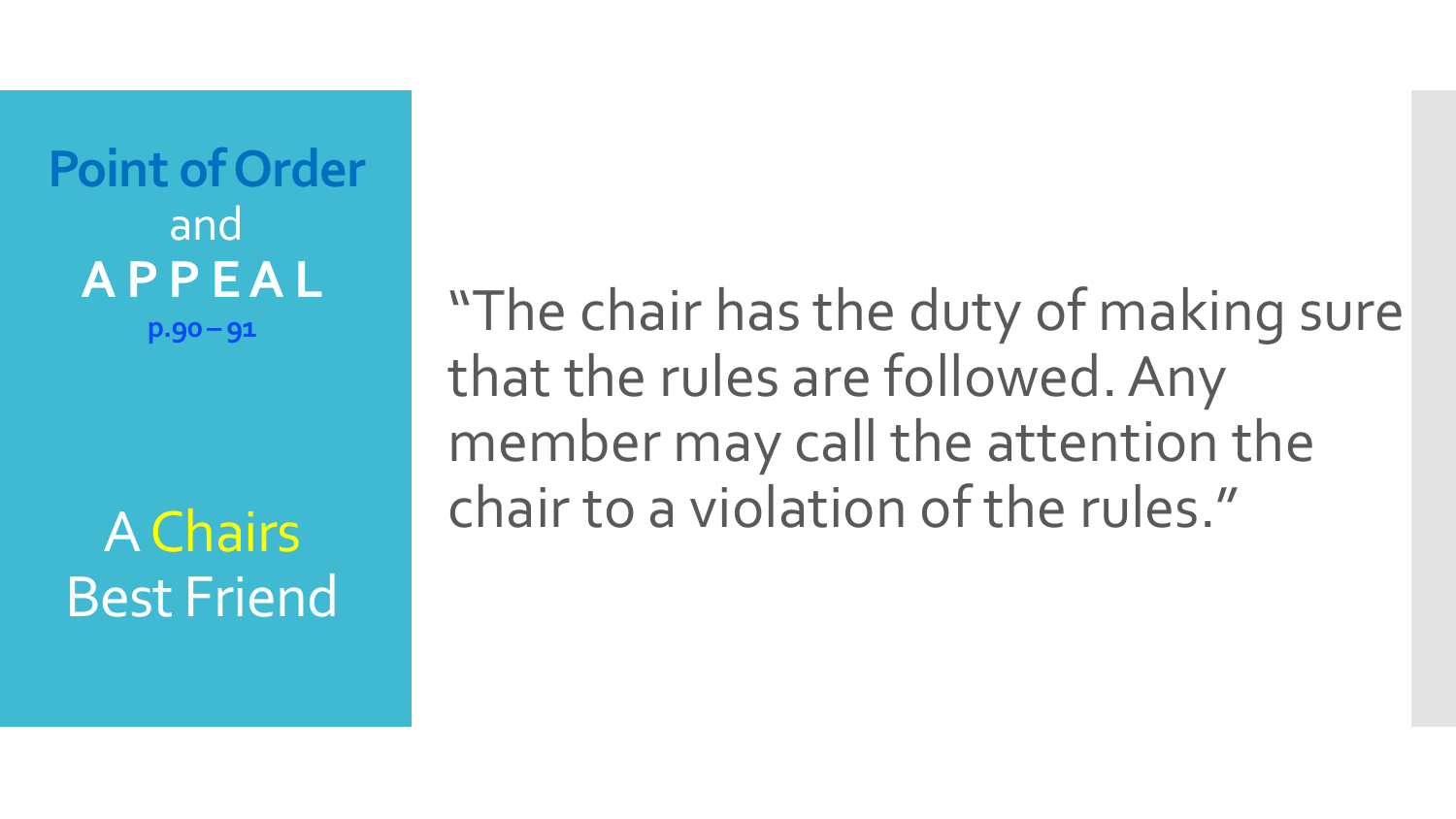# **Point of Order** –

Presiding *is* **Deciding** 

## "Point of order!"

M1:

- Chair: "The member will state her point."
- $\cdot$  M<sub>1</sub>: "Madam President, the motion just passed on a majority vote to limit debate requires a 2/3 vote for adoption."
- Chair: "The point is well taken. The vote on the motion to limit debate will be taken again and needs 2/3rds in the affirmative to adopt.

Those in favor of [the motion to limit debate], say "aye"; those opposed, say "no."

## **A B**

 $\cdot$  M<sub>1</sub>: "Point of order!"

- Chair: "The member will state her point."
- $\cdot$  M<sub>1</sub>: "Madam President, the motion just passed on a 2/3 vote to limit debate requires a majority vote for adoption."
- Chair: "The point is not well taken. Two-thirds vote is required to adopt a motion to limit debate. The next order of business is ….
- $M_1$ : "I appeal from the decision of the chair!"

**M2**: "Second!"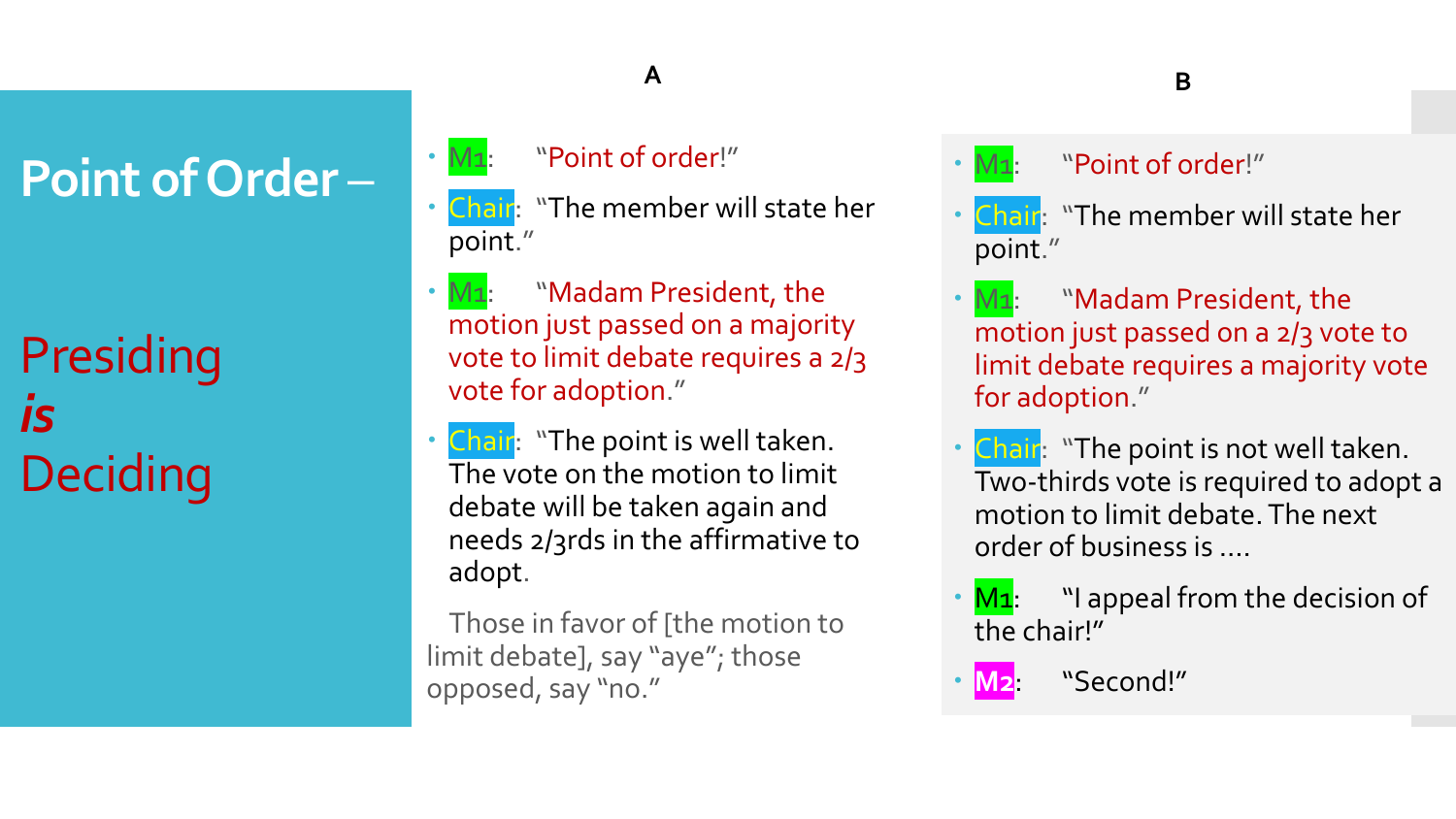M<sub>1</sub>:"I appeal from the decision of the chair!"

**M2**:"Second!"

MUST BE TIMELY – right now

- Debatable**\***, but members may speak only **once**.
- Chair may speak 2x, first & last.

Debatable**\*** *unless* question involved in the appeal is not debatable.

Chair

**"The decision of the chair has been appealed."**

## "Shall the decision of the c **be sustained**?"

A majority vote in the negative is needed to overrule

"A tie [vote] sustains the decision of the ch loses the appeal." *RONRIB*, p. 91

Much as the call of an exasperated membe "stop talking and vote!!" is in fact a parliam motion for "The Previous Question", so too

an appeal from the decision of the chair can appear in unrecognizable form to the untra ear. A parliamentarian knows that an argur over a decision by the chair is in parliament an appeal from that decision, just as surely "LETS VOTE!" is a motion to cease debate proceed to an immediate vote on the pend question[s].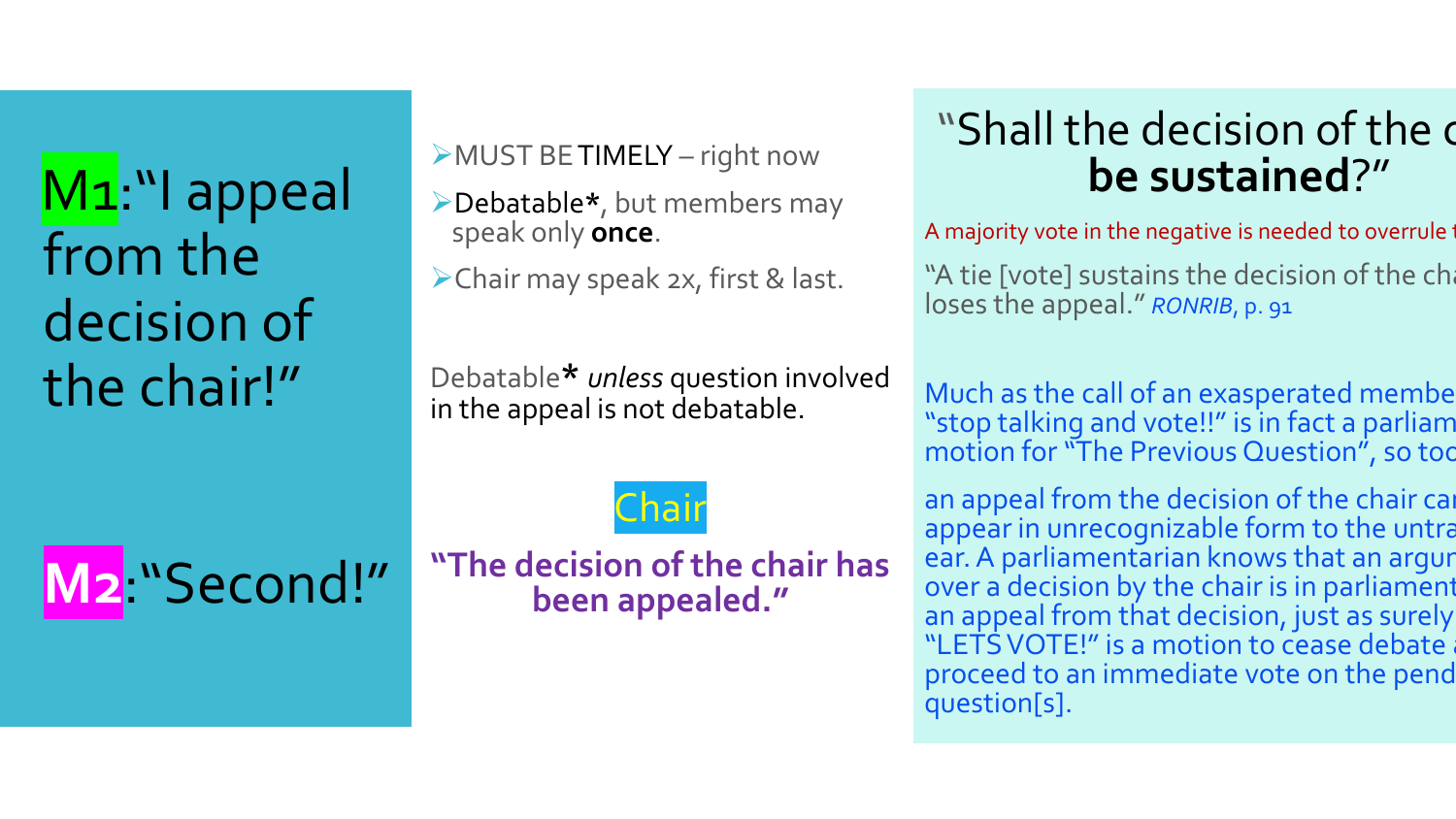"There are times when you wish to do something forbidden by the rules."

*RONRIB*, p. 93

**Move to Suspend the Rules**

**Needs a second and**

**A two-thirds vote**

**No debate**

"I move to suspend the rules -

*(state the reason)*

- **to allow the Recreation Committee to report at this time**."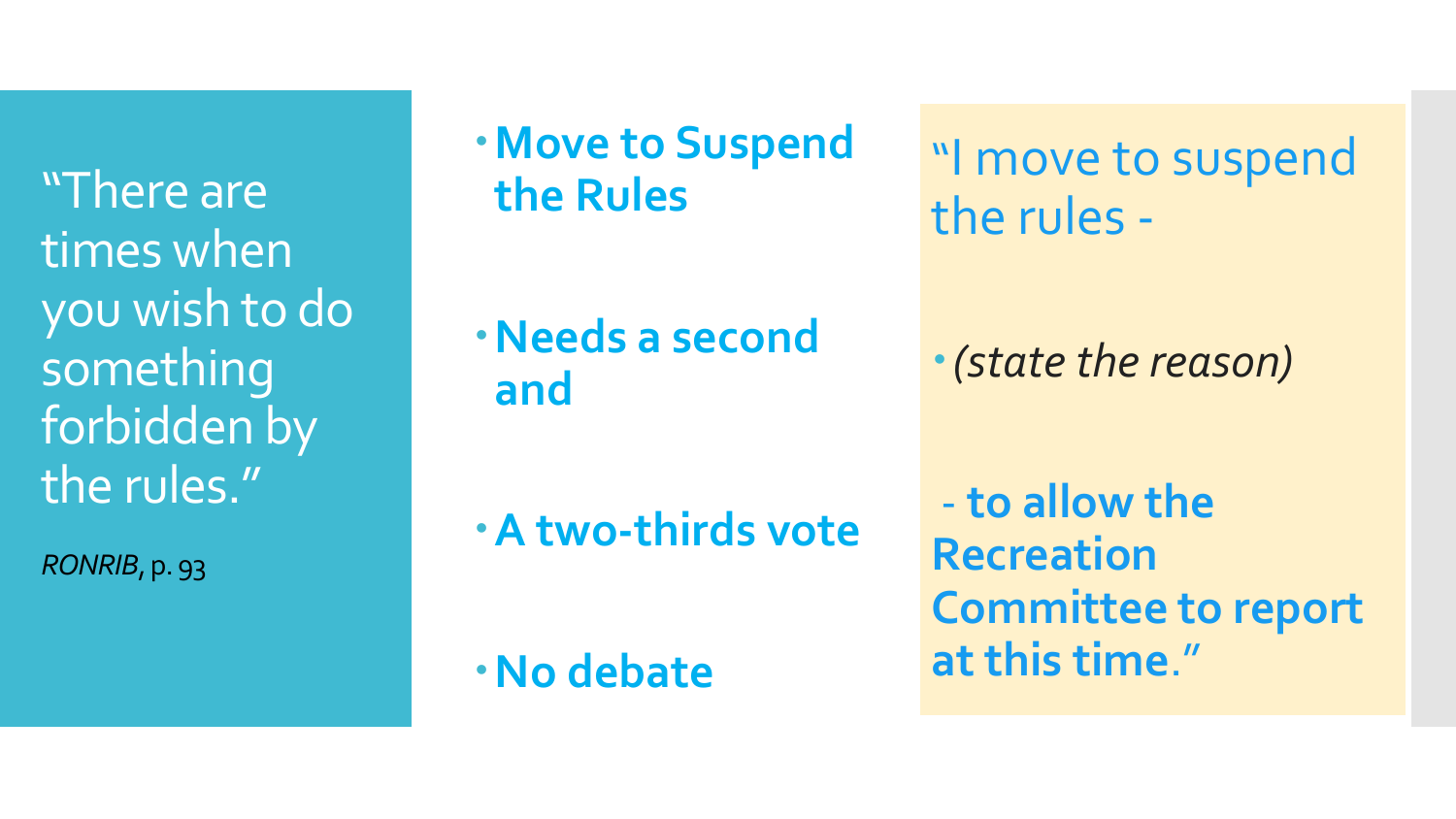PARLIAMENTARY INQUIRY

If you have a question, ask the chair saying (for example):

# **"A parliamentary inquiry please."**

Chair *"The member will state the inquiry."*

**PARLIAMENTARIAN'S ROLE**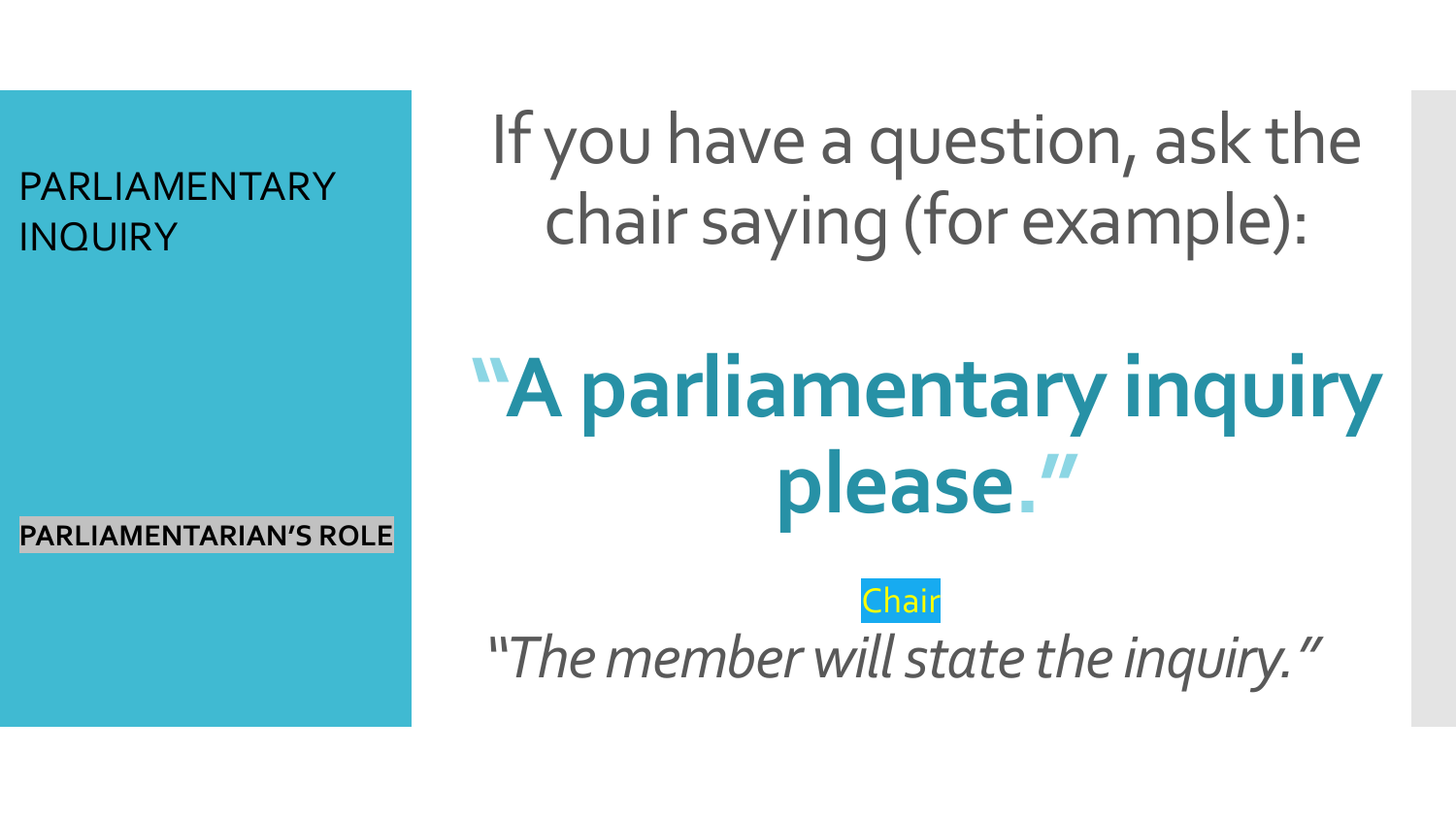**WHAT IS THE PENDING QUESTION?**

"The Chair has the duty of responding to such questions."

**p. 95**

- Such questions are known as a "Parliamentary Inquiry".
- *If* your inquiry requires immediate attention, you may interrupt (need not wait for recognition) to say, "A parliamentary inquiry, please."
- . "The Chair has the duty of responding ... to assist."
- The assistance given by the Chair is not a ruling and not subject to appeal.

If a member feels strongly that the Chair is wrong, *RONRIB* points out the member may "act contrary" to the Chair and in that way force an appealable ruling.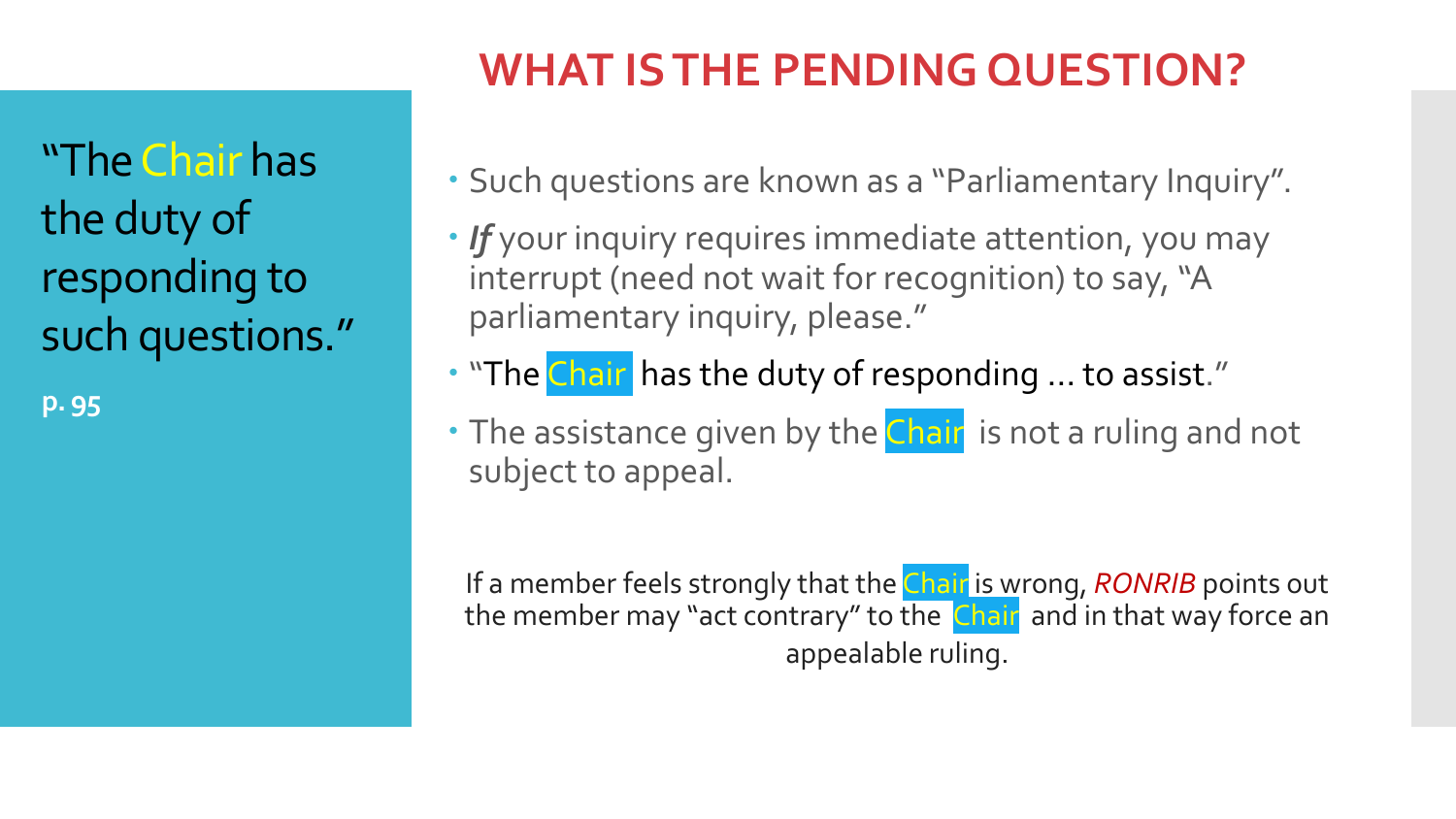## **OTHER** EXAMPLES OF A PARLIAMENTARY **INQUIRY**

THE CHAIR IS NOT OBLIGED TO ANSWER HYPOTHETICAL QUESTIONS

THE CHAIR'S RESPONSE IS NOT A RULING AND IS NOT SUBJECT TO APPEAL.

IF A MEMBER WANTS TO APPEAL CONDUCT OF THE CHAIR, THE MEMBER MUST FIND A WAY TO RAISE A POINT OF ORDER WHICH IS THEN APPEALED.



 Member A: Madam President, I rise to parliamentary inquiry. [Or, "A parliamentary inquiry, please."]



- 
- Chair **The Member will state the inquiry.**" Member A: Is it in order at this time to move the previous question?

### *OR*

• Member B: Mr. Chairman, will the convention delegates report at this meeting?

*[Or "Can we take a VOTE now?]*

### *OR*

 Member C: Madam President, this motion requires a large expenditure. Will the treasurer state the present balance?

### *OR*

Member D: Madam President, will the member yield for a question?

### *OR*

Member E: Mr. President, I would like to ask the speaker a question.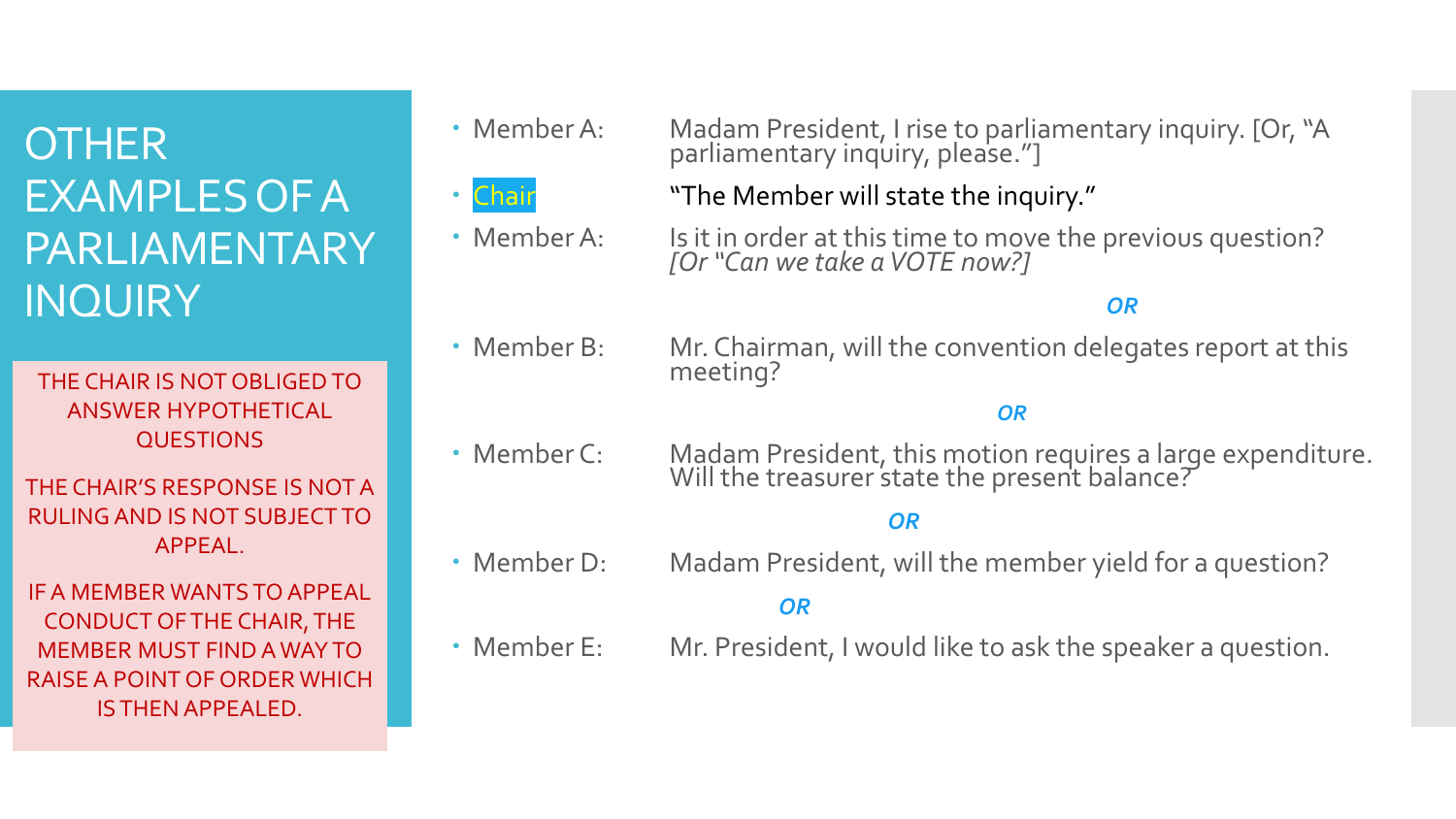

Advise the president on the conduct of the meeting.

Is seated next to the presiding officer.

Role is "purely advisory."

Rarely called to address the body. The Parliamentarian's Role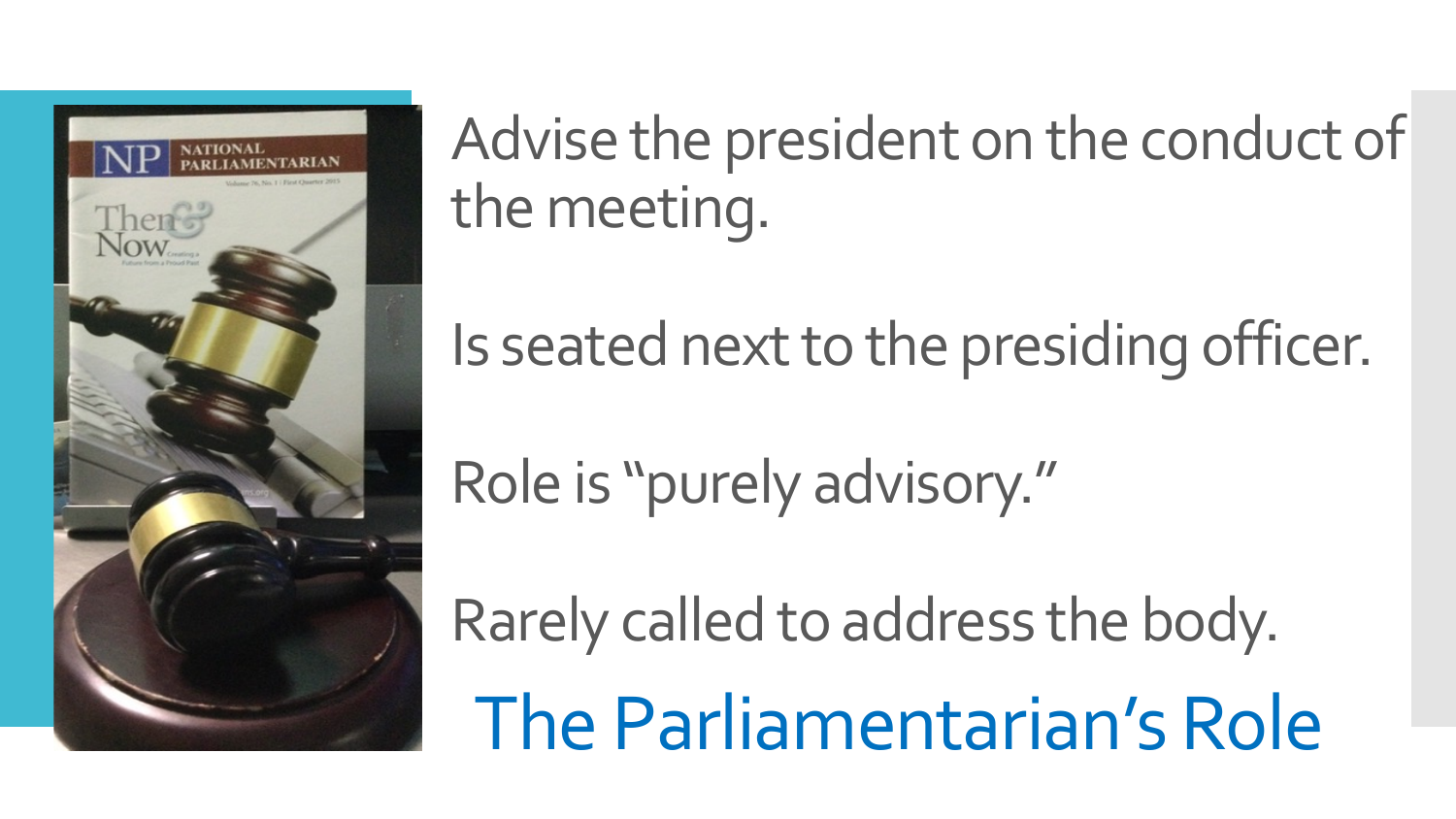### TABLE D: **TABLE OF RULES** RELATING TO MOTIONS

FRANCIS PROPERTY

A much more comprehensive version of this table is found in Table II in RONR  $(12<sup>th</sup>$  ed.), pages t6-t33.

210

| Motion                                              | Debate?               | Amend? | Vote                                                                                  |
|-----------------------------------------------------|-----------------------|--------|---------------------------------------------------------------------------------------|
| Adjourn <sup>1</sup>                                | No                    | No     | Majority                                                                              |
| Amend                                               | Yes                   | Yes    | Majority                                                                              |
| <b>Amend Something</b><br><b>Previously Adopted</b> | Yes                   | Yes    | (a) Maj. with notice; or<br>(b) 2/3; or (c) maj. of<br>entire membership <sup>2</sup> |
| Appeal                                              | Normally <sup>3</sup> | No     | Majority in negative<br>required to reverse<br>chair's decision                       |
| Commit                                              | Yes                   | Yes    | Majority                                                                              |
| Debate, Close<br>(Previous<br>Question)             | No                    | No     | 2/3                                                                                   |
| Debate, Limit or<br><b>Extend Limits of</b>         | No <sup>4</sup>       | Yes    | 2/3                                                                                   |

1. For special circumstances in which the rules for Adjourn differ, see RONR (12<sup>th</sup> ed.), pages  $t6-t7$ ,  $\neq 3$  (Table II).

2. For special circumstances in which the vote required for Rescind/Amend Something Previously Adopted differs, see RONR (12th ed.) 35:2(7).

3. In debate on an appeal, each member may speak only once, except that the chair may speak twice, the second time at the close of debate. Appeal is not debatable if it relates to indecorum or transgression of the rules of speaking, or to the priority of business, or if made while an undebatable question is immediately pending or involved in the appeal. RONR (12th ed.) 24:3(5), pages t10-t11, #18 and #19 (Table II). 4. Unless made while no other motion is pending. RONR (12<sup>th</sup> ed.), pages t14-t15, #33; pages t26-t27, #80; pages t30-t31, #97.

| Motion                                                                          | Debate?                                      | Amend? | Vote                                                                                  |
|---------------------------------------------------------------------------------|----------------------------------------------|--------|---------------------------------------------------------------------------------------|
| Division of the<br><b>Assembly (Demand</b><br>a Rising Vote)                    | No                                           | No     | Demand of a single<br>member compels a<br>rising vote (uncounted)                     |
| <b>Main Motion</b>                                                              | Yes                                          | Yes    | Majority                                                                              |
| Postpone                                                                        | Yes                                          | Yes    | Majority                                                                              |
| <b>Previous Question</b>                                                        | No                                           | No     | 2/3                                                                                   |
| Recess                                                                          | No <sup>4</sup>                              | Yes    | Majority                                                                              |
| Reconsider                                                                      | If motion to be<br>reconsidered<br>debatable | No     | Majority                                                                              |
| Rescind                                                                         | Yes                                          | Yes    | (a) Maj. with notice;<br>(b) $2/3$ ; or (c) maj. of<br>entire membership <sup>2</sup> |
| Refer (Commit)                                                                  | Yes.                                         | Yes    | Majority                                                                              |
| <b>Suspend the Rules</b><br>(rules of order)                                    | No                                           | No     | $2/3^{5}$                                                                             |
| <b>Suspend the Rules</b><br>(standing rules<br>or convention<br>standing rules) | No                                           | No     | Majority <sup>5</sup>                                                                 |
| Voting, motions<br>relating to                                                  | No <sup>4</sup>                              | Yes    | Majority <sup>6</sup>                                                                 |

5. For special circumstances in which the vote required for Suspend the Rules differs, see RONR (12th ed.) 25:2(7). 6.  $2/3$  required for motion to close the polls. RONR (12<sup>th</sup> ed.), pages t30-t31, #96.

 $211$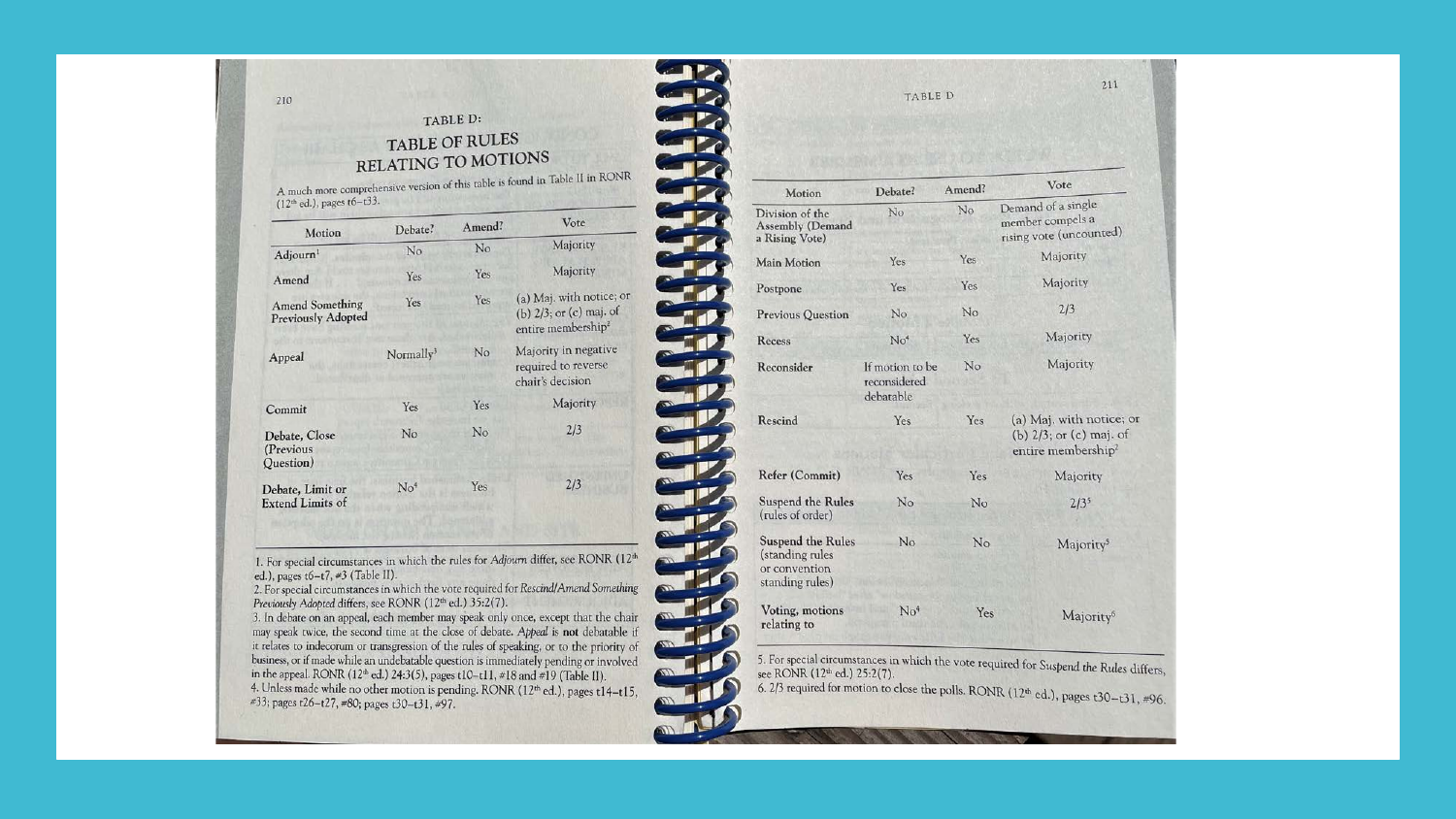#### TABLE E:

### WORDS TO USE AS A MEMBER

#### To Obtain Recognition and Speak

| MEMBER A:<br>[Stand] | Madam President!                                    |
|----------------------|-----------------------------------------------------|
| CHAIR:               | Mr. A.                                              |
| MEMBER A:            | [Say what you have to say, then sit when finished.] |

#### To Make a Motion

After being recognized to speak: | I move that ....

### To Second a Motion

| Remaining seated, without seeking Second!<br>recognition: |  |
|-----------------------------------------------------------|--|
|-----------------------------------------------------------|--|

To Make Particular Motions For a more complete set of examples, see RONR (12th ed.), pages t34-t43 (Table III).

| Adjourn | After Being Recognized by the Chair to Speak:<br>I move to adjourn.                                                                                                                                                                                                                                                                                                          |  |  |
|---------|------------------------------------------------------------------------------------------------------------------------------------------------------------------------------------------------------------------------------------------------------------------------------------------------------------------------------------------------------------------------------|--|--|
| Amend   | I move to amend:<br>[EXAMPLES:]<br>by striking out "blacktop" before "driveway."<br>by inserting "in the meadow" after "building."<br>by striking out "concrete" and inserting "blacktop."<br>by striking out the third paragraph.<br>by inserting the following paragraph on page 6 after<br>$line 5: \ldots$ .<br>by substituting for the pending motion the<br>following: |  |  |

|                                                   |                          | 213<br><b>TABLE E</b>                                                                                                                       |
|---------------------------------------------------|--------------------------|---------------------------------------------------------------------------------------------------------------------------------------------|
|                                                   |                          | After Being Recognized by the Chair to Speak: (continued)                                                                                   |
| <b>Commit or Refer</b>                            |                          | I move to refer the motion to a committee of three<br>to be appointed by the chair.                                                         |
| <b>Count Vote</b>                                 |                          | I move that the vote be counted.                                                                                                            |
| Debate, Close<br>Immediately                      |                          | I move the previous question.                                                                                                               |
| Debate, Limit or<br><b>Extend Limits of</b>       | minutes for each member. | I move that debate be limited to one speech of three                                                                                        |
| Postpone to a<br><b>Certain Time</b>              | meeting.                 | I move to postpone the question to the next                                                                                                 |
| <b>Previous Question</b>                          |                          | I move the previous question.                                                                                                               |
| Recess                                            |                          | I move to recess for five minutes.                                                                                                          |
|                                                   |                          | Suspend the Rules   I move to suspend the rules and                                                                                         |
| Vote, Count                                       |                          | I move that the vote be counted.                                                                                                            |
|                                                   |                          | Without Needing to Be Recognized by the Chair to Speak:                                                                                     |
| Appeal<br>Stand                                   |                          | I appeal from the decision of the chair.                                                                                                    |
| Demand a<br><b>Rising Vote</b><br>Need not standl | Division!                |                                                                                                                                             |
| Parliamentary                                     |                          | MEMBER: A parliamentary inquiry, please.                                                                                                    |
| Inquiry [Stand]                                   | CHAIR:                   | The member will state (his) / (her) inquiry.                                                                                                |
|                                                   | MEMBER:                  | [EXAMPLE:] Is a motion to adjourn now<br>in order?                                                                                          |
| Point of Order                                    |                          | MEMBER: Point of order!                                                                                                                     |
| [Stand]                                           | CHAIR:                   | The member will state (his) / (her) point<br>of order.                                                                                      |
|                                                   |                          | MEMBER: I make the point of order that                                                                                                      |
| Request for<br>Information                        |                          | MEMBER: Mr. President, I have a request for<br>information.                                                                                 |
| [Stand]                                           | CHAIR:                   | The member will state (his) / (her) request.                                                                                                |
|                                                   | MEMBER:                  | [EXAMPLE:]<br>The motion calls for a lot of money to<br>be spent. Will the Treasurer tell us how<br>much money the Society has in the bank? |